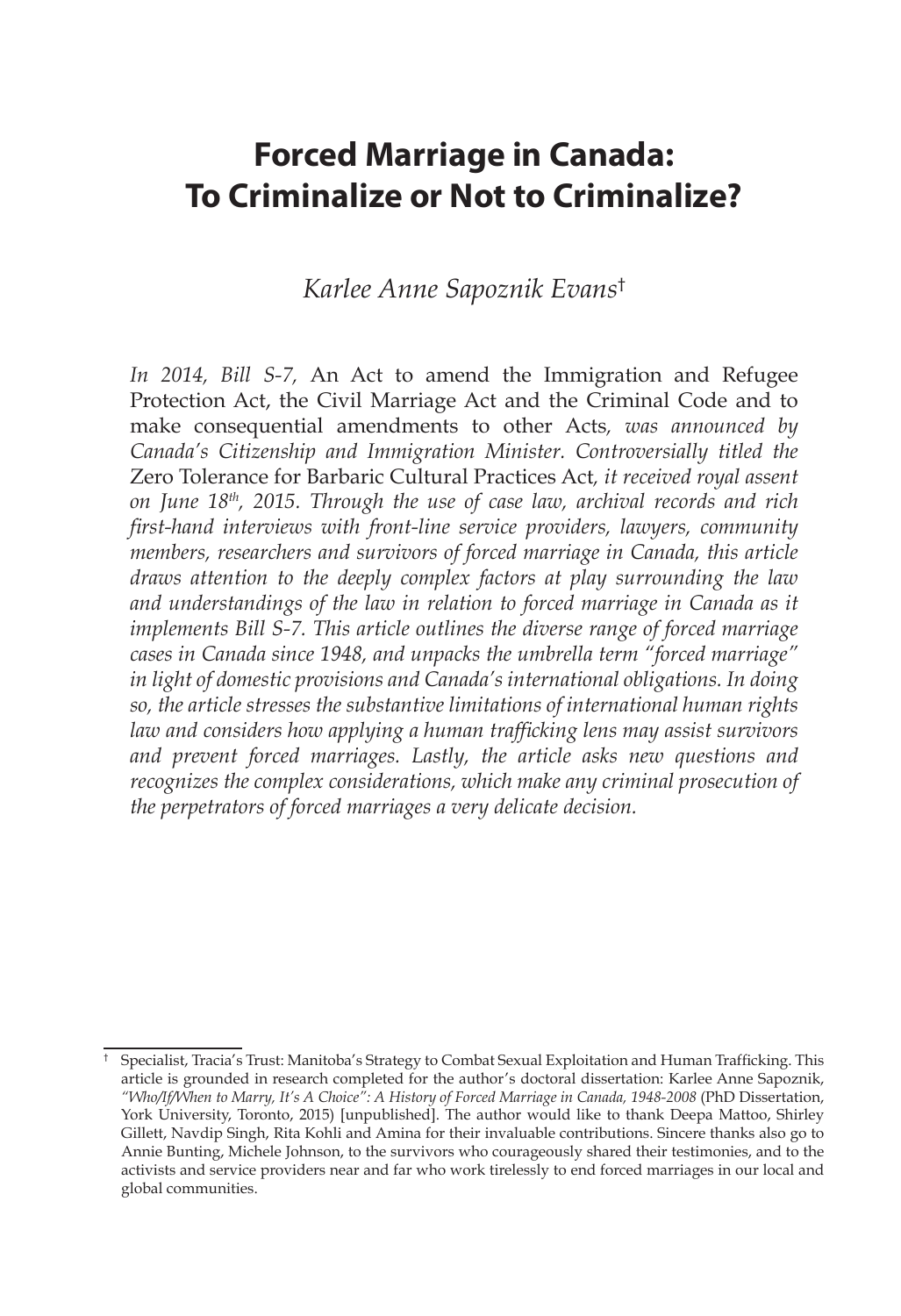*En 2014, le projet de loi S-7,* Loi modifiant la Loi sur l'immigration et la protection des réfugiés, la Loi sur le mariage civil, le Code criminel et d'autres lois en conséquence*, a été déposé par le ministre canadien de la Citoyenneté et de l'Immigration. Nommé de façon controversée* Loi sur la tolérance zéro face aux pratiques culturelles barbares*, le projet de loi a reçu la sanction royale le 18 juin 2015. À partir de la jurisprudence, de documents d'archives et d'entrevues avec des organismes sur le terrain, des avocats, des membres de la communauté, des chercheurs et des survivants de mariages forcés au Canada, cet article expose l'éventail des cas de mariages forcés au Canada depuis 1948 et décortique le terme générique « mariage forcé » à la lumière des dispositions internes et des obligations internationales du Canada. Cet article souligne les limites considérables du droit international relatif aux droits de l'homme et examine en outre si le fait d'appréhender la question sous l'angle du trafic d'êtres humains peut aider les survivants et prévenir de futurs mariages forcés. Enfin, l'auteur pose de nouvelles questions et fait ressortir les considérations qui font de toute poursuite des responsables de mariages forcés une décision très délicate.*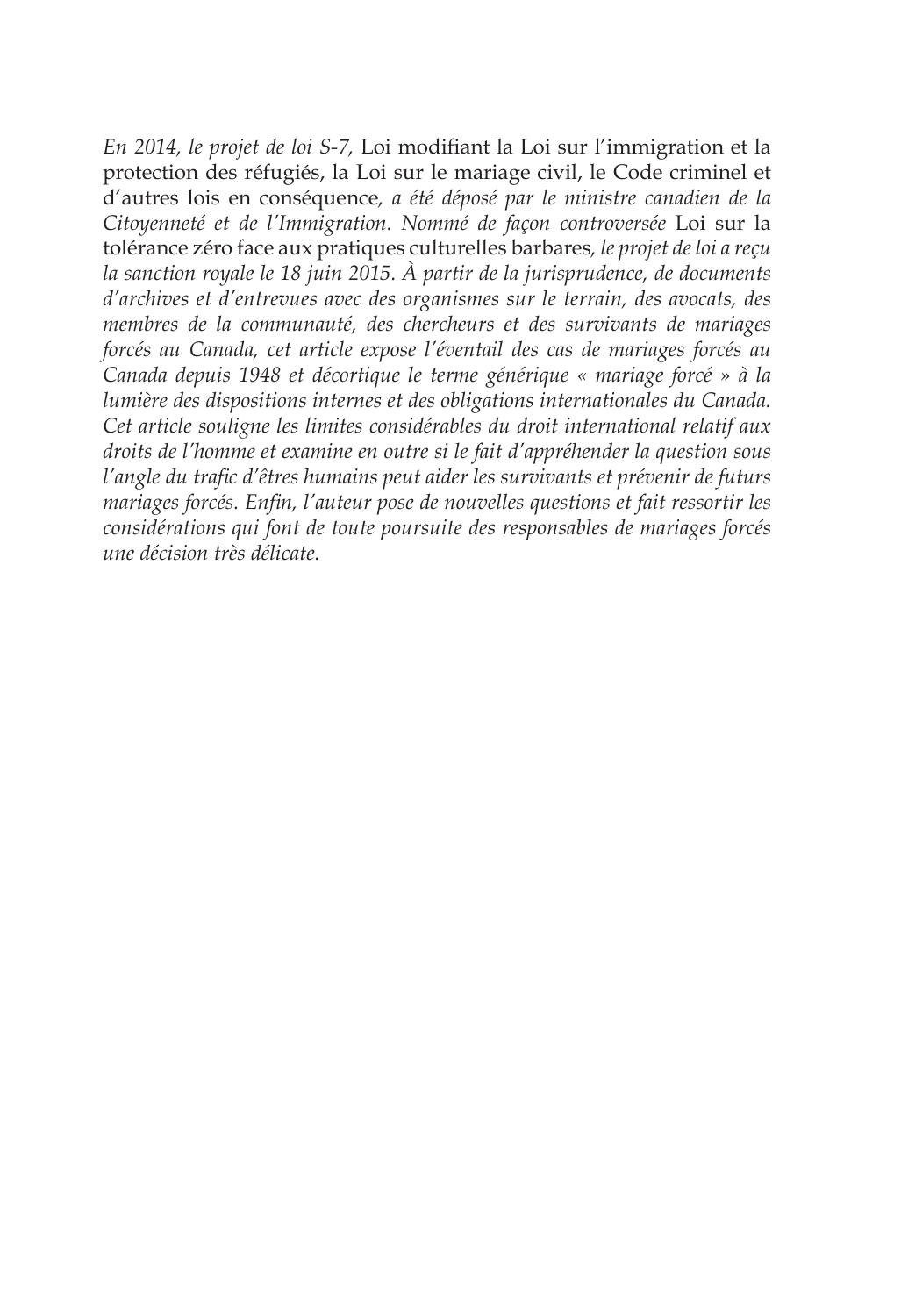### **I. Introduction**

**B**orn and raised in Birmingham, England, Sandeep was the youngest of six children. When Sandeep was fifteen years old, her mother fled the family and their Sikh community. Shortly thereafter, Sandeep learned of a 26-yearsix children. When Sandeep was fifteen years old, her mother fled the family and their Sikh community. Shortly thereafter, Sandeep learned of a 26-year-old man in Victoria, British Columbia, with whom her father was in contact. During their first conversation about him as a potential husband, Sandeep told her father that she did not want to go to Canada or get married. She refused the match. Although she said "no", the courtship process began. Every Tuesday at 6:30 am for the next eight months, Sandeep's father supervised phone conversations between her and the man who was soon her fiancé, standing next to her, making sure she spoke proper English and that she "did not say anything that would mess things up".1

In August 1993, eight months from the date she learned of her potential husband, Sandeep's father accompanied his teenage daughter to Victoria. He agreed to a marriage proposal on her behalf before she had the opportunity to meet or speak (in person) to the man she was told was now her fiancé. The day after her arrival in Canada, she was married. Sandeep did not outright verbally refuse, nor did she physically flee during the marriage ceremony, but she cried throughout. She did not want to marry her betrothed with every fibre of her being, but she had been taught that "the bride has no say."2 In her words, "[f] alling in love was non-negotiable, was not an option, you didn't even explore it, you didn't even dream about it."3 The emotional duress she was under made her feel that she had to go through with the marriage.

In June 2008, a spotlight was cast on the prevalence of forced marriages in Canada, following several high profile cases (including Sandeep's), the launch of the South Asian Legal Clinic of Ontario's (SALCO) "Forced Marriage Project"4 and the first international symposium on forced marriage held in Toronto.5 Canadian newspapers reported that every year, dozens of young girls, women, boys and men are forced into marriages in Canada or abroad.<sup>6</sup>

<sup>1</sup> Interview of Sandeep (14 November 2011) in Victoria, British Columbia. 2 *Ibid*.

<sup>&</sup>lt;sup>4</sup> See SALCO, "Home" (2015), online: <salc.on.ca/forced-marriage> [SALCO, "Home"]. SALCO's research study sparked significant debate and conversation on forced marriage in Canada. See Maryum Anis, Shalini Konanur & Deepa Mattoo, eds, "The Incidence of Forced Marriage in Ontario," (Toronto: SALCO, August 2013) at 56, online: <www.salc.on.ca/SALCO%20-%20Who,%20If,%20When%20to%20Marry%20 %20-The%20Incidence%20of%20Forced%20Marriage%20in%20Ontario%20%28Sep%202013%29.pdf>.

<sup>5</sup> This important first event was entitled "The Right to Choose International Symposium on Non-Consensual Marriage". SALCO produced a tool kit within the context of the "Forced Marriage Project": Ritu Chokshi, Anita Khanna & Aisha Silim, "Forced/Non-Consensual Marriages: A Toolkit for Service Providers" (June 2010), online: <www.salc.on.ca/SAL0100%20Toolkit%202[1].pdf>.

<sup>6</sup> See Patti Fong, "Bride Says Sex was Way to Flee Forced Marriage", *Toronto Star* (18 September 2007), online: <www.thestar.com/article/257686>; Raveena Aulakh, "Lost Brides: When Arranged Marriages Go Quickly Awry", *Toronto Star* (15 November 2009), online: <www.thestar.com/news/world/2009/11/15/ lost\_brides\_when\_arranged\_marriages\_go\_quickly\_awry.html>; Raveena Aulakh, "Forced to Wed: 'They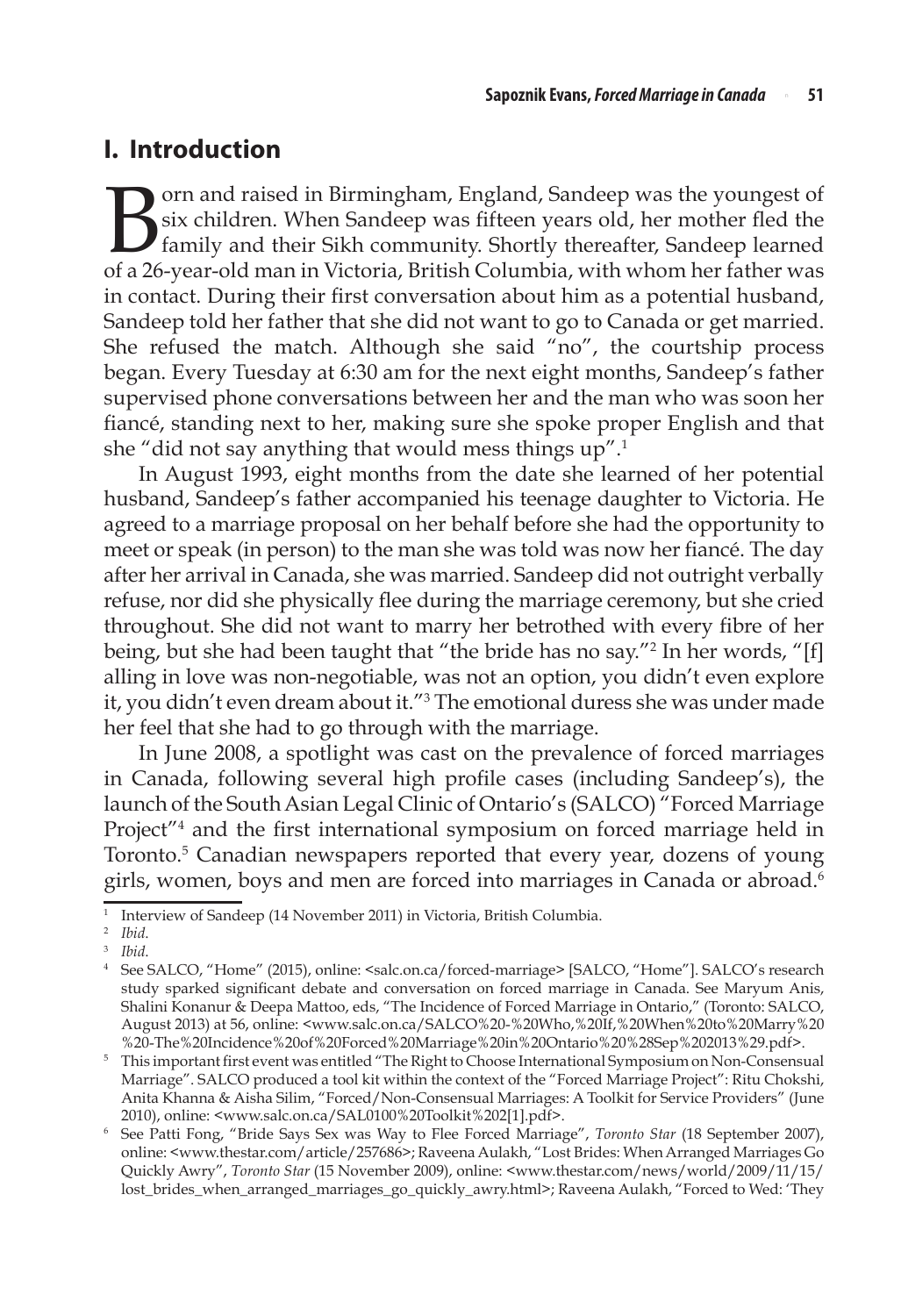In 2014, Bill S-7, *An Act to amend the Immigration and Refugee Protection Act, the Civil Marriage Act and the Criminal Code and to make consequential amendments to other Acts*, was announced by Canada's Citizenship and Immigration Minister.7 Controversially titled the *Zero Tolerance for Barbaric Cultural Practices Act*, Bill S-7 received royal assent on June 18<sup>th</sup>, 2015.<sup>8</sup>

The year 1948 is a useful starting point for this article as there was clear national and international prohibition of marriage without consent. In 1948, Canada signed the *Universal Declaration of Human Rights*, the first international consensus document recognizing that "[m]arriage shall be entered into only with the free and full consent of the intending parties."9 The signing was the first formal, official recognition by Canada of the right of all people to enter a marriage with full and free consent. This article challenges assumptions about the institution of marriage in Canada by highlighting the fundamental discord between rhetoric and reality of forced marriage. For the purposes of the article, forced marriage is defined as "any marriage which occurs without the full and free consent of one or both individuals".10 This working definition of forced marriage highlights the reality that "[f]orced marriage can happen to anyone; of any age and of any gender."<sup>11</sup> The duress which underlies forced marriage cases can be physical, emotional/psychological, or a combination of the two. I have elected to use the term "forced marriage" throughout this article because it is the term that the experts and survivors $12$  interviewed used most frequently and the term I felt best captured the essence of their

Think They're Doing What's Best for the Child'", *Toronto Star* (14 November 2009), online: <www.thestar. com/news/canada/2009/11/14/forced\_to\_wed\_they\_think\_theyre\_doing\_whats\_best\_for\_the\_child. html>; and Raveena Aulakh,"Compelled to Wed Once, Then Again", *Toronto Star* (14 November 2009), online: <www.thestar.com/news/canada/2009/11/14/compelled\_to\_wed\_once\_then\_again.html>.

<sup>7</sup> Bill S-7, *An Act to amend the Immigration and Refugee Protection Act, the Civil Marriage Act and the Criminal Code and to make consequential amendments to other Acts*, 2nd Sess, 41st Parl, 2014 (can be read in its entirety online: <www.parl.gc.ca/content/hoc/Bills/412/Government/S-7/S-7\_3/S-7\_3.PDF>) [Bill S-7].

<sup>8</sup> When Bill S-7 received assent on June 18, 2015, Canada joined Norway, Belgium and Pakistan in criminalizing forced marriage. When it was introduced and as it moved forward, I was contacted by several media outlets. In interviews with them, I stressed that we need to be careful to avoid stereotypes, particularly those that suggest forced marriage is only an immigrant/brown/Muslim issue. Indeed, as evidenced in the data later in this article, in my research on forced marriage in Canada since 1948, I have been made aware of longstanding cases in many Canadian communities that challenge these stereotypes. It is critical that government officials prioritize survivor/experiential voices and consultation with at-risk communities, the NGO sector, law enforcement and researchers in the coming weeks and months.

<sup>9</sup> *Universal Declaration of Human Rights*, UNGAOR, 3rd Sess, 183rd Mtg, UN Doc A/RES/217A(III) (1948)

arts 16.1–16.2 [*UDHR*]. 10 Chokshi, Khanna & Silim, *supra* note 5 at 13. As the National Network of Agencies Against Forced Marriage (NAAFM) and SALCO explain, "a forced marriage is a form of violence and an abuse of human rights. It is a practice in which a marriage takes place without the free consent of the individuals getting

married" (*ibid*).<br><sup>11</sup> *Ibid* at 13. A child under the age of 18 is legally incapable of giving their valid consent to enter into marriage. However, parental consent on behalf of a teenager between the ages of 16 or 18 is valid. Under the 1962 Convention on Consent to Marriage, Minimum Age for Marriage, and Registration of Marriages, 7 November 1962, 32 UNTS 231 (entered into force 9 December 1964), Preamble, all child marriages are

considered to be forced marriages.  $^{\rm 12}$  I use this term for individuals who self-identify as survivors of forced marriage.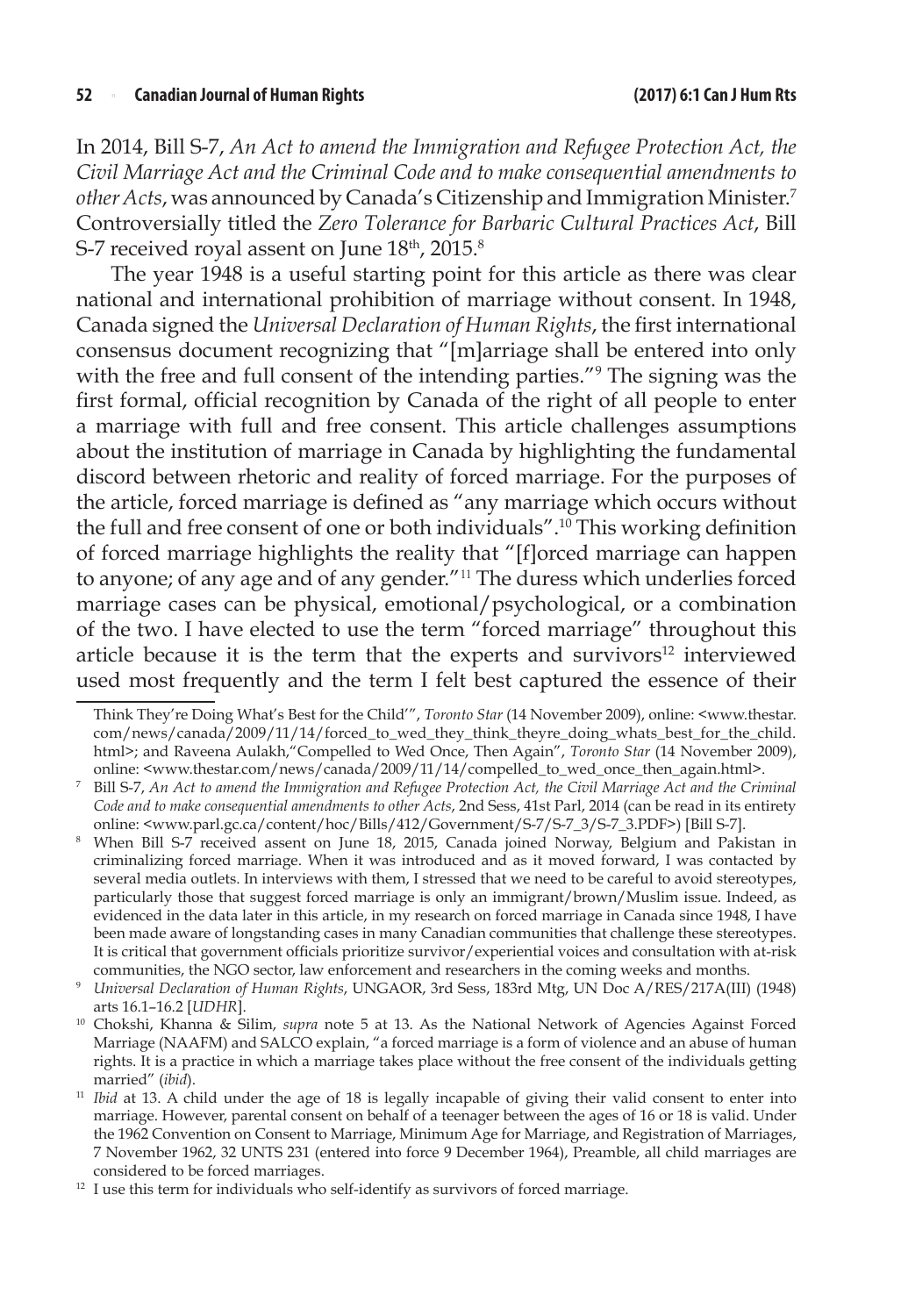experiences. I also use the terms "non-consensual marriage" and "marriage without consent", as they also capture the range of relevant scenarios and cases. That said, I recognize that "forced marriage" has become a problematic umbrella term; I discuss this issue in the third section of this paper on the multiplicity of arranged, forced and servile marriage situations.

Sandeep's experience illustrates the complexities at play when it comes to determining legal consent. Within Sandeep's context, unequal power relationships arguably put the whole idea of consent into question. As then rape crisis centre Executive Director Rita Kohli concludes, "when we live in a society that is based on an unequal context, when you are groomed from the time when you are born that you will be given away, the conditions are set for forced marriage."13 In addition to revealing the significant complexities relating to consent, Sandeep's testimony highlights the challenge of determining when, or at what point, a case goes beyond the threshold of traditional arranged marriage and becomes a forced, involuntary marriage. As this case demonstrates, there are significant difficulties instituting legal responses to forced marriages. Through additional case studies, examples and data, this article draws attention to the factors at play surrounding the law and understandings of the law in relation to forced marriages.

This article explains the sources and methodology pursued, and has four central aims. The first aim is to outline the diverse range of forced marriage cases that have come to the attention of the Canadian state, all of which are illegal. They fall under international, federal, provincial and territorial jurisdictions, involving several areas of law: civil, family, criminal, child protection, administrative, human rights, immigration and refugee asylum. I will unpack the umbrella term "forced marriage" and distinguish between arranged, forced and servile marriages. In doing so, I will summarize the administration of marriage under Canadian law and apply the legislative provisions to Canada's international obligations.

The second section of this article outlines the substantive limitations of international human rights law, which relies on the positive moral obligation of states to address forced marriage within their jurisdictions. In order to do so, I rely on case law, archival records and arguments and lessons shared by front-line service providers, survivors, lawyers, community members and researchers. This evidentiary basis points to the "disconnect" between international and domestic law on this topic. This basis also stresses the value of applying existing, practical measures that fall under family, civil, child protection, criminal and human rights laws as a means of combatting forced marriage, while recognizing the significant challenges and limitations within domestic law.

The third aim of this article is to present the advantages and disadvantages

<sup>13</sup> Interview of Rita Kohli (7 October 2012) in Etobicoke, Ontario.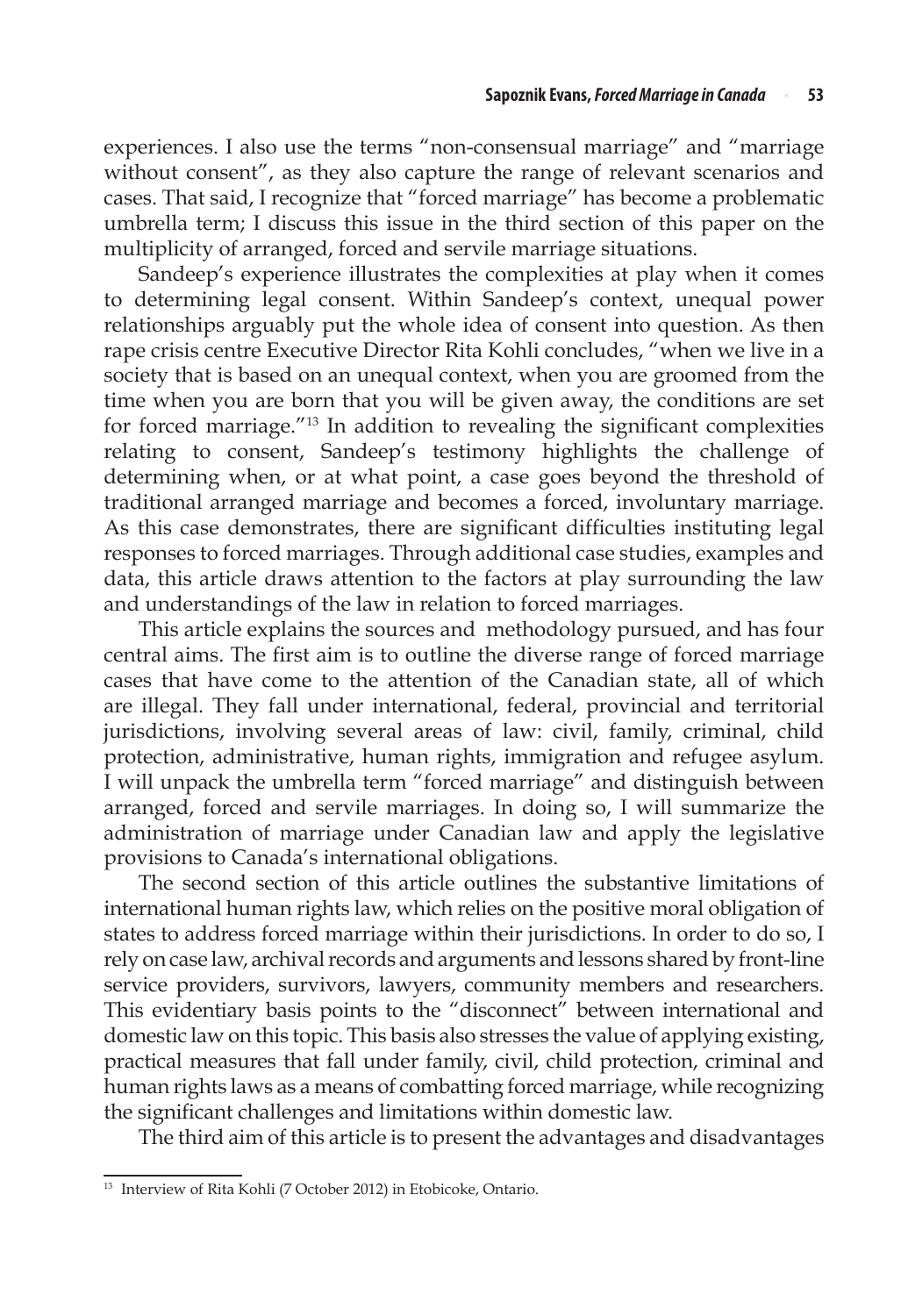of applying a human trafficking lens to assist survivors and prevent forced marriages, specifically the (Palermo) *Protocol to Prevent, Suppress and Punish Trafficking in Persons, especially Women and Children*. 14

Fourth, this article recognizes the various considerations and arguments against criminalization as raised by victims and grassroots experts, which make any criminal prosecution of the perpetrators of forced marriages a very delicate decision.

Lastly, this article concludes with an epilogue with calls to action and key policy recommendations.

### **II. Sources, Methodology and Findings**

I cast my net as widely as possible in terms of primary and secondary sources. I began with an extensive literature review and tracked down sources based on footnotes in books and articles. I then read a lot of material on courtship and marital breakdown. This research yielded a number of additional materials. I consulted secondary sources on forced marriage, including forced marriage in the United Kingdom, France and Australia. I relied on several international treaties and consensus documents, especially the *UDHR*, *Palermo Protocol*, the 1926 C*onvention to Suppress the Slave Trade and Slavery*15 and the 1956 *Supplementary Convention on the Abolition of Slavery, the Slave Trade, and Institutions and Practices Similar to Slavery*. 16 I then searched through a number of particularly useful domestic and international documents at the National Archives in Ottawa, the Archives of Ontario in Toronto and the Hudson Bay Archives in Manitoba. In addition, I consulted legal sources and navigated key legal databases and guides, which led me to dozens of cases, refugee asylum records and comprehensive overviews of laws related to forced marriage in Canada. These laws intersect at various levels of government and differ by province/territory. While no specific forced marriage offence existed in Canada at the domestic level until Bill S-7 was passed in June  $2015<sup>17</sup>$  there were provisions related to forced marriage that fell under child protection, civil, constitutional, criminal, family violence, human rights, immigration and refugee law.18 The legal databases and guides led me to diverse cases of

<sup>14</sup> *Protocol to Prevent, Suppress and Punish Trafficking in Persons, Especially Women and Children, Supplementing the United Nations Convention against Transnational Organized Crime*, GA Res 794 (VIII), UNGAOR, 1953, art 3(a), 15 November 2000 (entered into force 25 December 2003) [*Palermo Protocol*].

<sup>15</sup> *Convention to Suppress the Slave Trade and Slavery*, League of Nations, 25 September 1926, 60 LNTS 253 (entered into force 9 March 1927) [1926 *Slavery Convention*].

<sup>16</sup> *Supplementary Convention on the Abolition of Slavery, the Slave Trade, and Institutions and Practices Similar to Slavery*, 7 September 1956, 226 UNTS 3 (entered into force 30 April 1957) [1956 *Supplementary Convention*].

<sup>&</sup>lt;sup>17</sup> Bill S-7 was announced by Canada's Citizenship and Immigration Minister on November  $5<sup>th</sup>$ , 2014. It was passed on June 15th, 2015. Civil changes and changes to the *Criminal Code*, RSC 1985, c C-46 came into effect

on June 18th, 2015. Immigration changes took effect in October 2015. 18 Relevant statutes in forced marriage cases include *Canadian Charter of Rights and Freedoms*, ss 15(1), 28,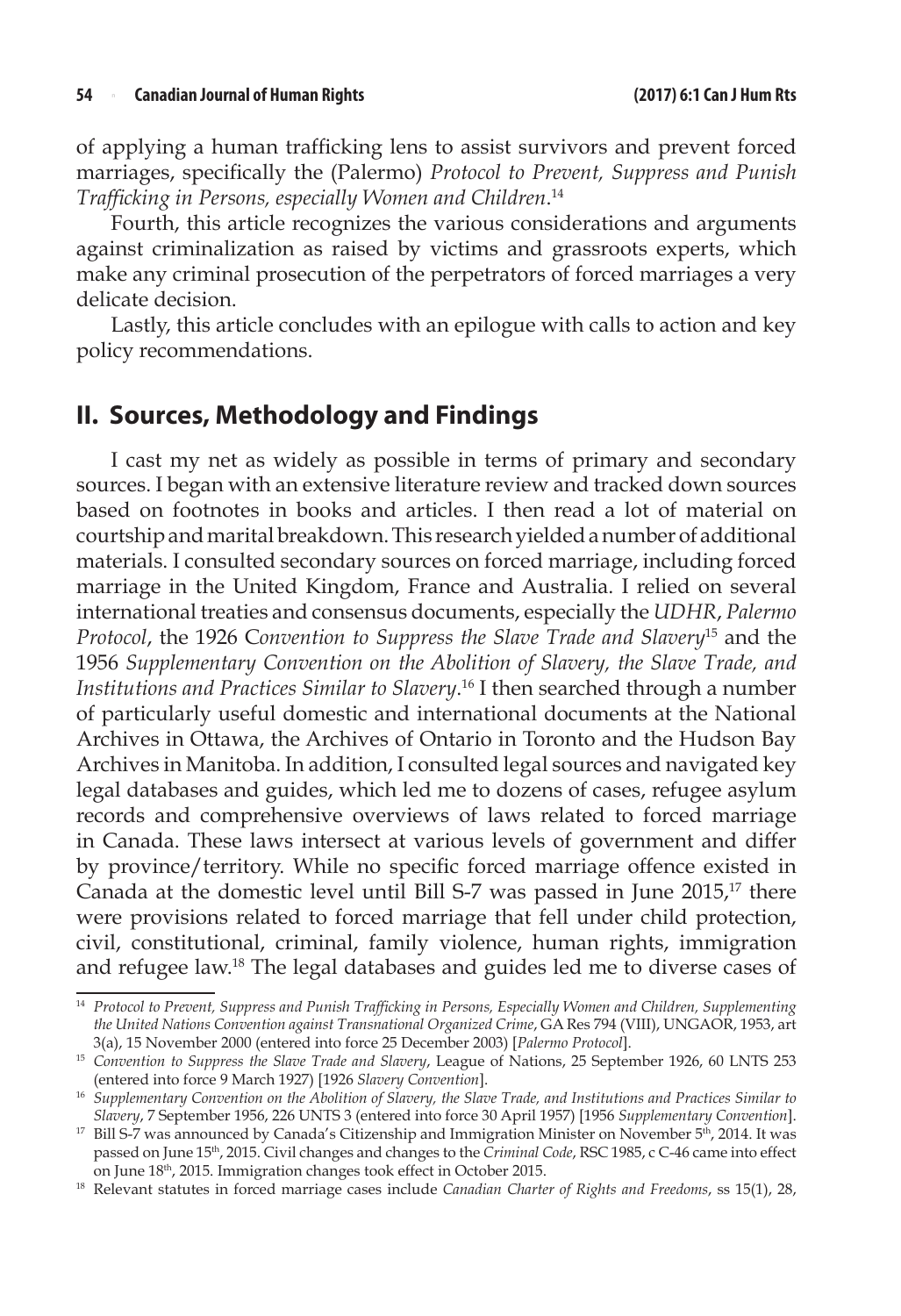forced marriage in Canada from Confederation to the present. Often I found these cases by doing searches of annulments or divorces with the search terms "duress" or "lack of consent". I found additional cases by going through asylum and refugee appeals.

While helpful, written sources had limitations. The court rulings and case law I located frequently lacked details, or presented only one side. In other cases, a ruling was made without a clear explanation or sufficient information that would allow me to conduct further research. Also, it was difficult to determine if the cases I found were representative.<sup>19</sup> In some instances, cases were sensational or seemed to forward particular agendas. In other instances, it appeared that a case went before a court primarily because one of the parties had the financial means to hire a lawyer.

As I was searching for keywords, a friendly archivist at the Hudson's Bay Archives in Winnipeg, Manitoba told me that I was venturing into "unchartered territory". The controversial, private nature of forced marriages and the reality that those who encourage or coerce individuals into them are often family or community members can be significant obstacles to locating cases of forced marriage. In 2008, while volunteering at the Canadian Centre for Victims of Torture in Toronto, I met a Somali woman named Amina who was involved in a forced marriage. Within two months, Amina drew my attention to four additional forced marriage cases, some of which had occurred years earlier. Of these five cases, only hers had been reported to service providers, community organizations or law enforcement. The extent of underreporting, both recently and in the past, quickly became apparent.

After researching this topic for the past seven years, I am convinced that most forced marriage cases in Canada likely have not been reported, accessed or consulted by researchers. Details exist only in rough, written formats in police, government, legal clinic and front-line responder records, never finding their way into formal reports or archival data bases. Where I was allowed access and had the ability to travel, I went "behind the scenes" and accessed as many cases as possible, most of which were reported via phone calls to first responders, during meetings with lawyers or during domestic abuse incidents and assault proceedings. I intend to focus solely on these cases in a post-doctoral project. The data that can be found in these records is illuminating. So too, are the number of cases that can be brought to light,

Part I of the *Constitution Act, 1982*, being Schedule B to the *Canada Act 1982* (UK), 1982, c 11 [*Charter*] and the *Criminal Code*, *supra* note 17, ss 151–53, 155, 170–72, 215, 218, 264.1, 265–268, 271–73, 273.3, 279, 279(2), 280–83, 292, 346, 423, 718.2.

<sup>19</sup> See e.g. *Lawless v Chamberlain*, [1889] OJ No 104, 18 OR 296 (H Ct J); *Pascuzzi v Pascuzzi*, [1955] OWN 853, [1955] OJ No 278 (H Ct J); *Singh (Banga) v Kaur* (1959), 29 WWR 95, 1959 CarswellBC 71 (BC SC); *Capon v McLay*, [1965] 2 OR 83, 49 DLR (2d) 675 (CA); *Webb v Webb* (1968), 3 DLR (3d) 100, 3 RFL 129 (NS Div & Mat Causes Ct); *S(A) v S(A)* (1988), 65 OR (2d) 720, 15 RFL (3d) 443; *Traore v Canada (Minister of Citizenship and Immigration)*, 2003 FC 1256, 126 ACWS (3d) 848 [*Traore*].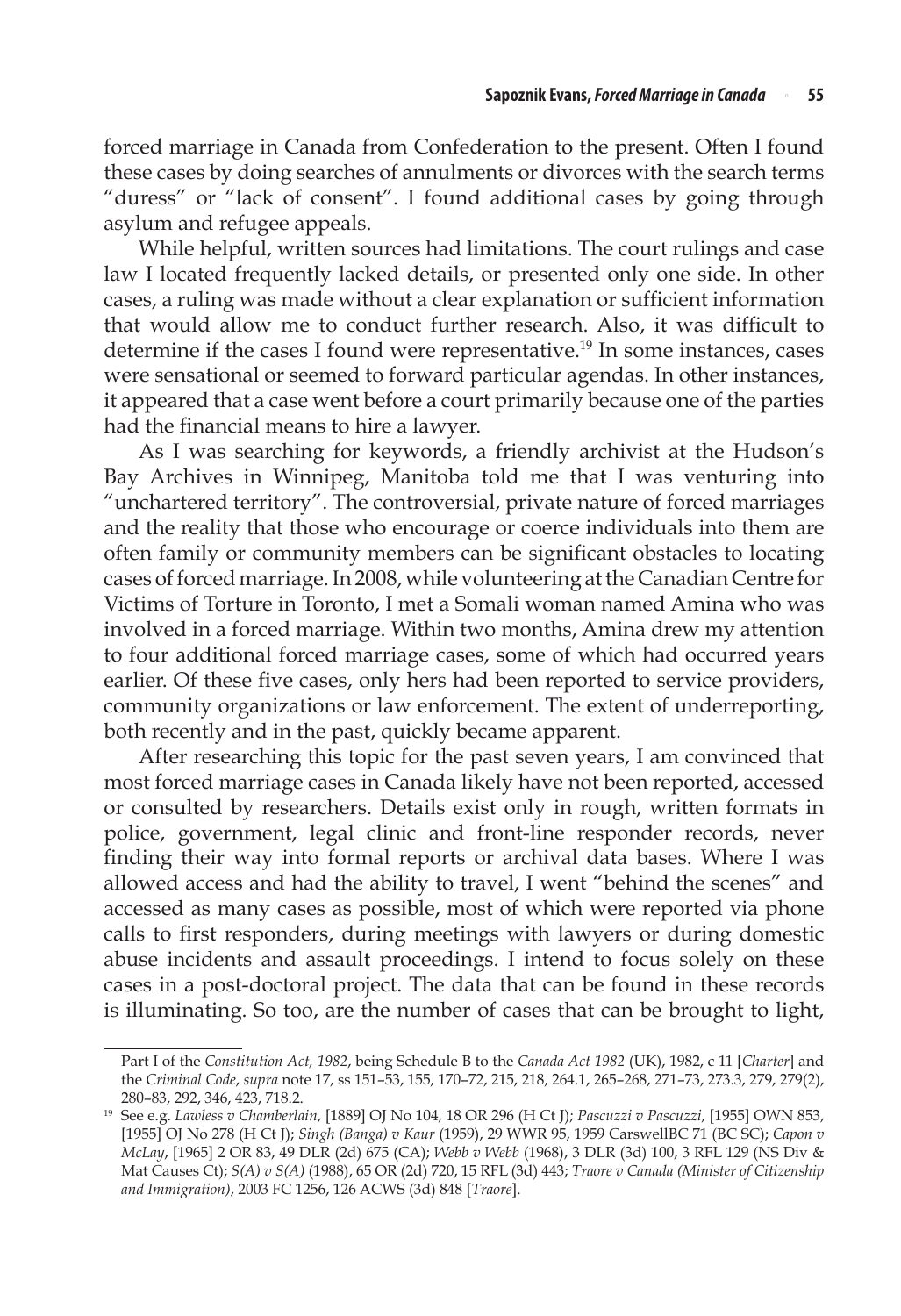as I have sought to do through carefully examining available archival and case law databases, focusing on marriage breakdown and specifically on divorce and annulment cases where lack of consent is at play. Covering both is critical to understanding forced marriage from the perspectives of persons in forced marriages. That said, all of these written records and cases, even those that record the first-hand experiences of persons in forced marriages, rarely contain unmediated feelings and thoughts. Reading and analyzing archival documents, legal cases and front-line case files calls upon the social historian to carefully consider questions of control, agency and power, what these sources tell us about institutional structures and systems and the individuals whose lives these institutions shape.<sup>20</sup> Whenever possible, I paired archival and legal evidence with front-line and survivor-centred sources, including testimonies, memoirs, documentaries and poetry, gathering as many forms of evidence as possible to corroborate and support my findings.

An oral history framework allowed me to dig deeper into these cases. Conducting and transcribing dozens of interviews provided me with the opportunity to access and critically engage with the perspectives of persons involved in forced marriages, such as community members, family members, participants, witnesses, non-governmental organizations (NGOs), service providers, law enforcement officials, government officials and other experts that did not exist in the written records I located. I interviewed individuals within each of these sub-groups and spoke to Canadian citizens, permanent residents and refugees.

The interviews I began in August 2011 revealed a number of unreported cases, providing me with the chance to examine summaries of not-for-profit and legal clinic archives which in turn led me to additional print and digital sources. Having been made aware of unpublished data and investigative reports through the individuals I interviewed, in February 2012 I requested documents via access to information requests with seven federal government organizations: the Royal Canadian Mounted Police, the Immigration and Refugee Board of Canada, Status of Women Canada, Citizenship and Immigration Canada, Library and Archives Canada, Statistics Canada and the Department of Justice. The sources I obtained from these organizations included reports, demographic data, training modules in response to cases of forced marriage and policy related concerns. I was also made aware of anecdotal references to human trafficking for the purpose of forced marriage. I contacted front-line service providers with expertise on marriage trafficking cases to get as much data on them as possible. In most cases, this type of data collection was not taking place. Lastly, members of the Network of Agencies

<sup>20</sup> See introduction and other essays in Franca Iacovetta & Wendy Mitchinson, eds, *On the Case Explorations in Social History* (Toronto: University of Toronto Press, 1998).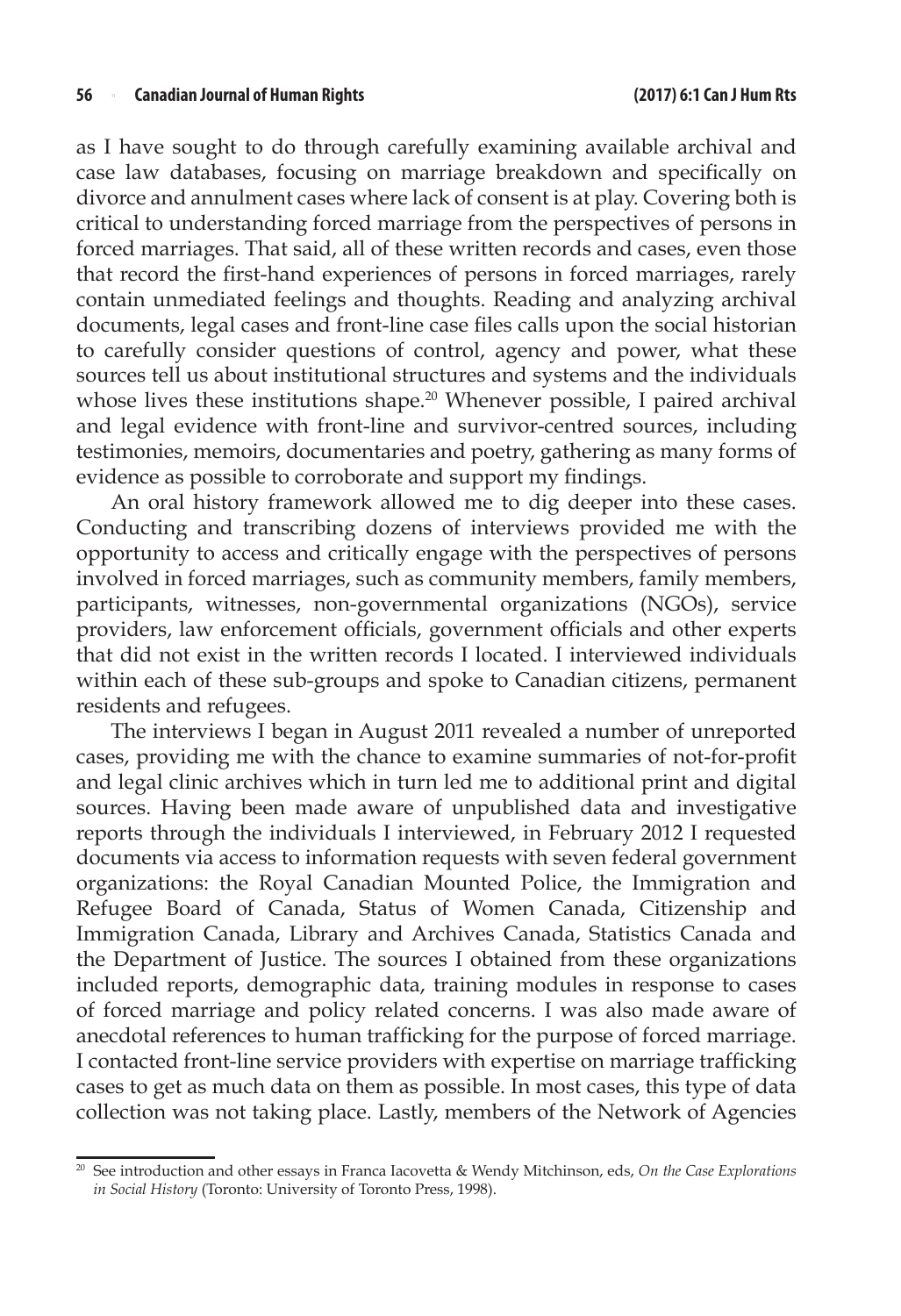Against Forced Marriage (NAAFM) and SALCO generously shared materials that were not widely circulated.<sup>21</sup>

In total, from August 5<sup>th</sup>, 2011 to October 12<sup>th</sup>, 2012, I conducted thirty-five formal interviews. I divided these individuals into four sub-groups. Nine selfidentified as survivors. Eleven self-identified as community members, family members, participants or witnesses to forced marriages. Another eleven selfidentified as front line service providers, NGOs, lawyers, law enforcement or government officials with experience handling forced marriage cases. The final four respondents were researchers.22 I refer to the individuals I interviewed on the record as "respondents".<sup>23</sup> I identify only the first and/or last names of those who expressed their desire to be interviewed on the record, or whose views are a matter of public record.<sup>24</sup> All other respondents are identified by first-name pseudonyms. In total, 89% of the interviews were with respondents who identified as women and 11% were with respondents who identified as men.<sup>25</sup> This 9:1 female to male ratio is reflective of the percentages of women and men impacted by forced marriage in other studies.<sup>26</sup> The ratio also reflects the overrepresentation of women in not-for-profits, community organizations and legal clinics that assist persons in forced marriages.

At the time of the interviews, I estimate that 14 percent of respondents were under 25 years, 34 percent were between 25 and 35 years, 29 percent were between 35 and 45 years and 23 percent were over 45 years of age. Focusing on particular cultures or races was not my objective. I did not have a set definition for ethnicity and, instead, relied upon how respondents defined and described ethnicities themselves. In their responses to questions about cases of forced marriage they witnessed, and the perpetrators and victims involved, respondents referred to dozens of ethnicities, often using nationalities, religious identities or cities of origin. All in all, as can be seen in the table on pages 58–59, respondents used 84 descriptors in their descriptions of forced marriage situations. Each of these descriptors were used at least

<sup>&</sup>lt;sup>21</sup> See SALCO, "Home", *supra* note 4.<br><sup>22</sup> In a few cases where I was unable to travel to meet with respondents in person, interviews were done via Skype conference call. 23 In doing so, I am following the model of Rhoda Howard-Hassmann et al in *Reparations to Africa* 

<sup>(</sup>Pennsylvania: University of Pennsylvania Press, 2008) at 20. 24 I secured the consent of all thirty-five respondents as per best practices and ethics protocols, including the

subset who elected to go "on the record".

<sup>&</sup>lt;sup>25</sup> Further detailed demographic information disclosed per respondent can be found in Karlee Anne Sapoznik, *"Who/If/When to Marry, It's A Choice": A History of Forced Marriage in Canada, 1948-2008* (PhD Dissertation, York University, Toronto, 2015) [unpublished]. At the moment, far fewer reported cases in which boys or men have been forced to marry exist. It remains to be seen if male victims and service providers are more reluctant to speak out about this issue. Approximately 6% of the cases in the Canadian survey by SALCO cited above involved male victims. The United Kingdom Forced Marriage Unit has reported that approximately 15% of the cases they work on involve males. See Mary Welstead, "Forced Marriage: Bifurcated Values in the UK" (2009) 21:1 Denning LJ 49 at 51.

<sup>26</sup> See e.g. Aisha K Gill & Sundari Anitha, eds, *Forced Marriage: Introducing a Social Justice and Human Rights Perspective* (London: Zed Books, 2011).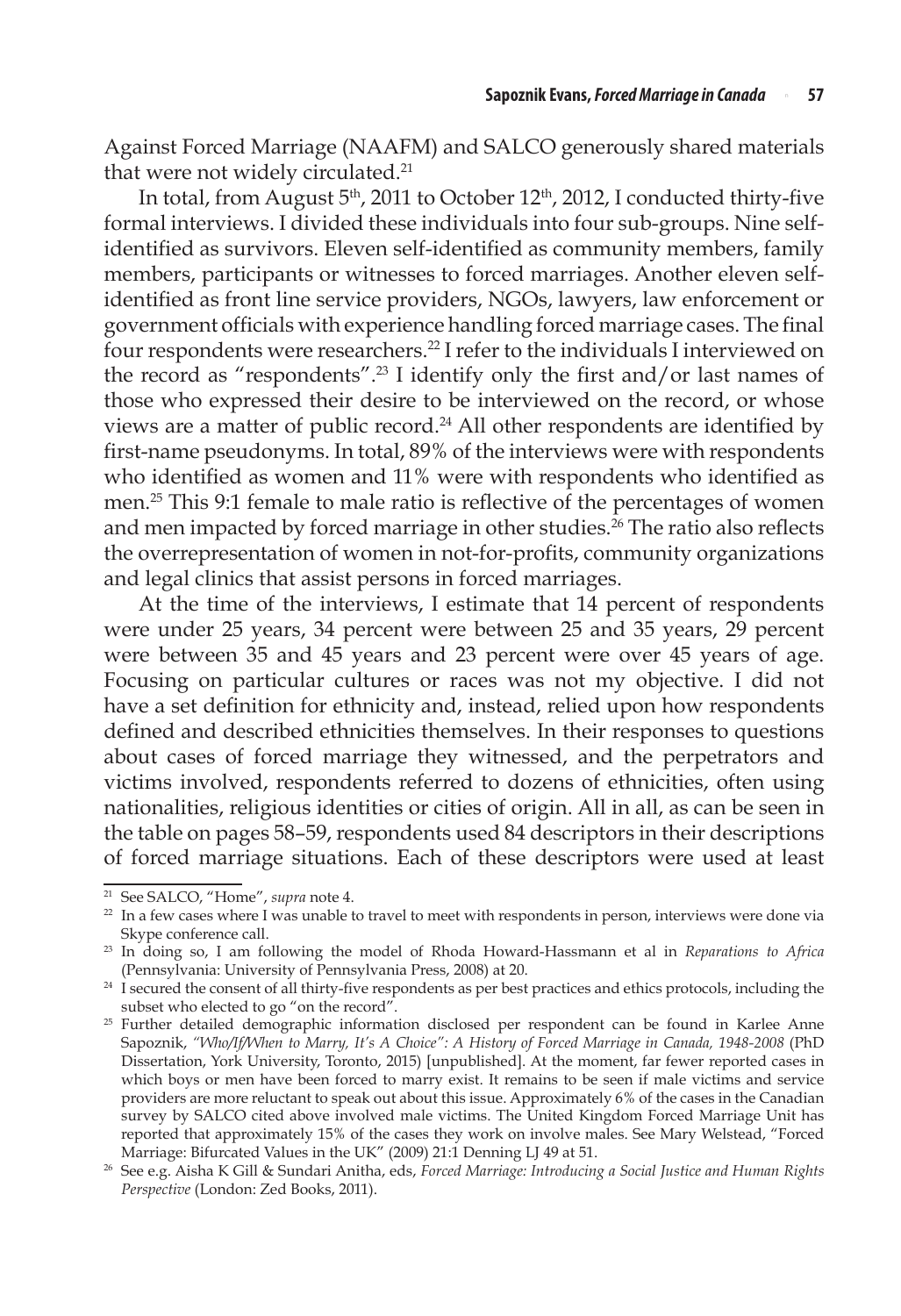#### **58** <sup>n</sup> **Canadian Journal of Human Rights (2017) 6:1 Can J Hum Rts**

once, and some were used a number of times. Further, fifty sub-descriptors are listed with an asterisk under their relevant main descriptors.<sup>27</sup>

| Table I: Ethnic Descriptors Referenced to Describe Forced Marriage Cases In |
|-----------------------------------------------------------------------------|
| or Involving Canada (in alphabetical order)                                 |

| Aboriginal                                                             | Christian                            | <b>Jewish</b>                                                                   | Punjabi                           |  |
|------------------------------------------------------------------------|--------------------------------------|---------------------------------------------------------------------------------|-----------------------------------|--|
| Afghani                                                                | Congolese (DRC)                      | *Ashkenazi<br>*Sephardic                                                        | Roma                              |  |
| *Hazaras<br>*Pashtoons                                                 | Costa Rican                          | *Hasidic<br>*Ultra-<br>Orthodox<br>*Orthodox                                    | Romanian                          |  |
| African                                                                | Cuban                                | Kenyan                                                                          | Russian                           |  |
| North<br>Sub-Saharan<br>African                                        | Djiboutian                           | Latin American                                                                  | Rwandan                           |  |
| Algerian                                                               | Dominican (Dominican<br>Republic)    | Maldivians                                                                      | Saudi Arabian                     |  |
| American (United                                                       | East Indian                          | Malian                                                                          | Senegalese                        |  |
| States)<br>*Arizona<br>*NewYork                                        | English                              | Mennonite                                                                       | Sikh                              |  |
| (city)<br>*Brooklyn<br>*Utah<br>*Washington<br>*Chicago<br>D.C. (city) | Birmingham<br>*London<br>*Manchester | Mexican                                                                         | Somali<br>*Darod                  |  |
| *Idaho                                                                 | Ethiopian                            | Maghrebi                                                                        | *Marehan                          |  |
| Anglican                                                               | European                             | Middle Eastern                                                                  | South African<br>*Brahmin [caste] |  |
| Anglo-Saxon                                                            | Filipino                             | Mormon                                                                          | Sri Lankan                        |  |
|                                                                        |                                      | *Bountiful, British Columbia                                                    | Sudanese                          |  |
| Arabic                                                                 | <b>First Nations</b>                 | *Fundamentalist Church of<br>Jesus Christ of Latter Day<br>Saints (FLDS Church) | Switzerland (Suisse)              |  |
| Asian                                                                  | Francophone                          | Moroccan                                                                        | Turkish                           |  |
| Bangladeshi                                                            | French                               | Muslim                                                                          | Ugandan                           |  |
| Black                                                                  | Guinean                              | Native                                                                          | Ukrainian                         |  |
| <b>British</b>                                                         | Guyanese                             | Nepalese                                                                        | West Indian                       |  |
| Brown                                                                  | Haitian                              | Netherlands (Dutch)                                                             | Western                           |  |
| Burundian                                                              | Hindu                                | Nigerian                                                                        | Western European                  |  |

<sup>&</sup>lt;sup>27</sup> Additional cases were brought to my attention by the Immigration and Refugee Board of Canada (IRB) through an Access to Information Request. The reports by the IRB included references to alleged forced marriage cases in the following countries: Albania, Algeria, Armenia, Bangladesh, Benin, Botswana, Cambodia, Chad, China, Comoros, Côte d'Ivoire, Democratic Republic of Congo, Djibouti, Egypt, Ethiopia, Gambia, Ghana, Guatemala, Guinea, India, Iran, Iraq, Israel, Jordan, Kenya, Korea, Lebanon, Libya, Malaysia, Mali, Malawi, Mauritania, Mexico, Mongolia, Morocco, Nepal, Niger, Nigeria, Pakistan, Romania, Senegal, Sierra Leone, Somalia, Sri Lanka, Swaziland, Syria, Tanzania, Thailand, Tunisia, Turkey, Uganda, United States, Yemen, Zambia and Zimbabwe.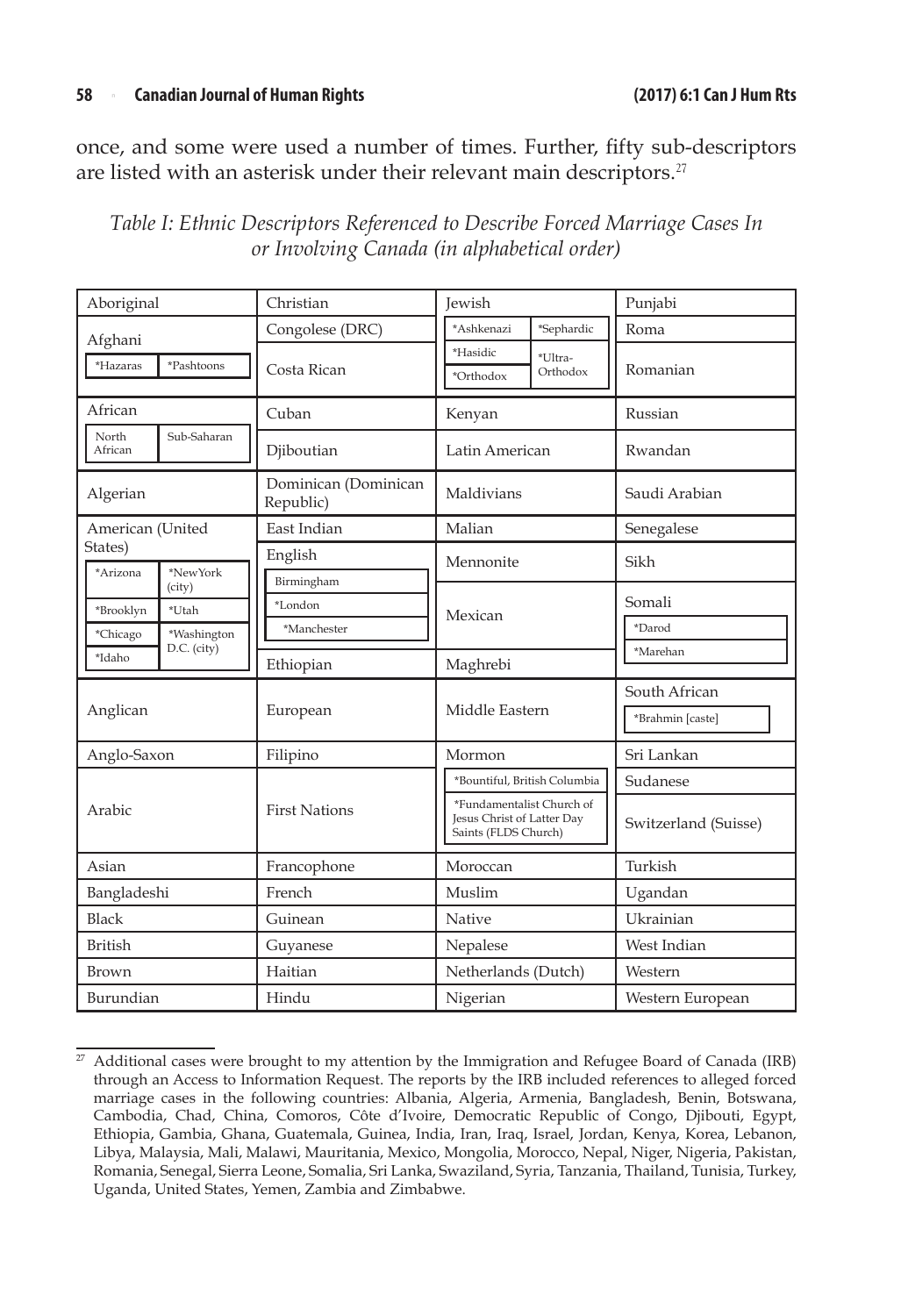| Cambodian               |          | Hungarian                 |              | Norwegian  |                |  |                  |  |
|-------------------------|----------|---------------------------|--------------|------------|----------------|--|------------------|--|
| Cameroonian             |          | Indian (Aboriginal)       |              |            | North American |  |                  |  |
| Canadian                |          |                           |              |            |                |  |                  |  |
| <b>British Columbia</b> | Manitoba |                           | *Hamilton    |            | *Scarborough   |  | *Ste-Agathe-des- |  |
| *Vancouver              |          | Winnipeg                  | *Kingston    |            | *Toronto       |  | Monts            |  |
| *Victoria               |          | Saint-Boniface<br>*Malton |              |            | *Windsor       |  | Nova Scotia      |  |
| Alberta                 | Ontario  |                           | *Mississauga |            | Ouebec         |  | *Halifax         |  |
| Calgary                 |          | *North York<br>Aurora     |              |            | *Laurentians   |  |                  |  |
| Edmonton                |          | *Oakville<br>Brampton     |              |            | *Montreal      |  |                  |  |
|                         |          | *Chatham                  | *Ottawa      |            | *Ouebec        |  |                  |  |
| Caribbean               |          | Indian (Subcontinent)     |              | Pakistani  |                |  |                  |  |
| Catholic                |          | Iranian                   |              | *Sindhi    |                |  |                  |  |
| Caucasian               |          | Iraqi                     |              | Polish     |                |  |                  |  |
| Central European        |          | Islamic                   |              | Protestant |                |  |                  |  |
| Chinese                 |          | Jamaican                  |              | *Brethren  |                |  |                  |  |

The ethnic descriptor entries in alphabetical order in the table above serve to demonstrate the scale and scope of forced marriage in communities across Canada. This table is highly relevant and important, as it reveals the diversity of cases brought to light by respondents and is a starting point for further research. Additionally, in my data collection of refugee asylum cases in the public domain between 1989 and 2008, I identified alleged forced marriages involving individuals from 27 countries who resided or had hearings in 13 Canadian cities.28

## **III. A Multiplicity of Situations: Arranged, Forced and Servile Marriages**

The mid-twentieth and early twenty-first centuries were marked by regional, national and international initiatives to end forced marriages such as that experienced by Sandeep. Yet, globally, millions of women, men, girls and boys continue to be married without their free and full consent.<sup>29</sup> While

<sup>&</sup>lt;sup>28</sup> These countries of origin for refugee applicants were (in alphabetical order): Afghanistan, Bangladesh, Benin, Burkina Faso, Cameroon, Central African Republic, China, Chad, Congo (DRC), Djibouti, Egypt, Ghana, Guinea, Iran, Kenya, Lebanon, Liberia, Mali, Pakistan, Nigeria, Syria, Thailand, Turkey, Uganda, Zambia and Zimbabwe. The Canadians cities of residence and of forced marriage case hearings were (in alphabetical order): Brampton, Calgary, Charlottetown, Halifax, LaSalle, Markham, Mississauga, North York, Ottawa, Saskatoon, Toronto, Vancouver and Winnipeg. See maps in Sapoznik, *supra* note 25 that visually display the transnational and national nature of forced marriages located and analyzed.

 $29$  Since April 2014, there has been international outcry and attention to the issue of forced marriage in connection with the abduction of 300 Nigerian schoolgirls by the Islamist extremist group Boko Haram. See e.g. Amnesty International, "'Our Job is to Shoot, Slaughter and Kill': Boko Haram's Reign of Terror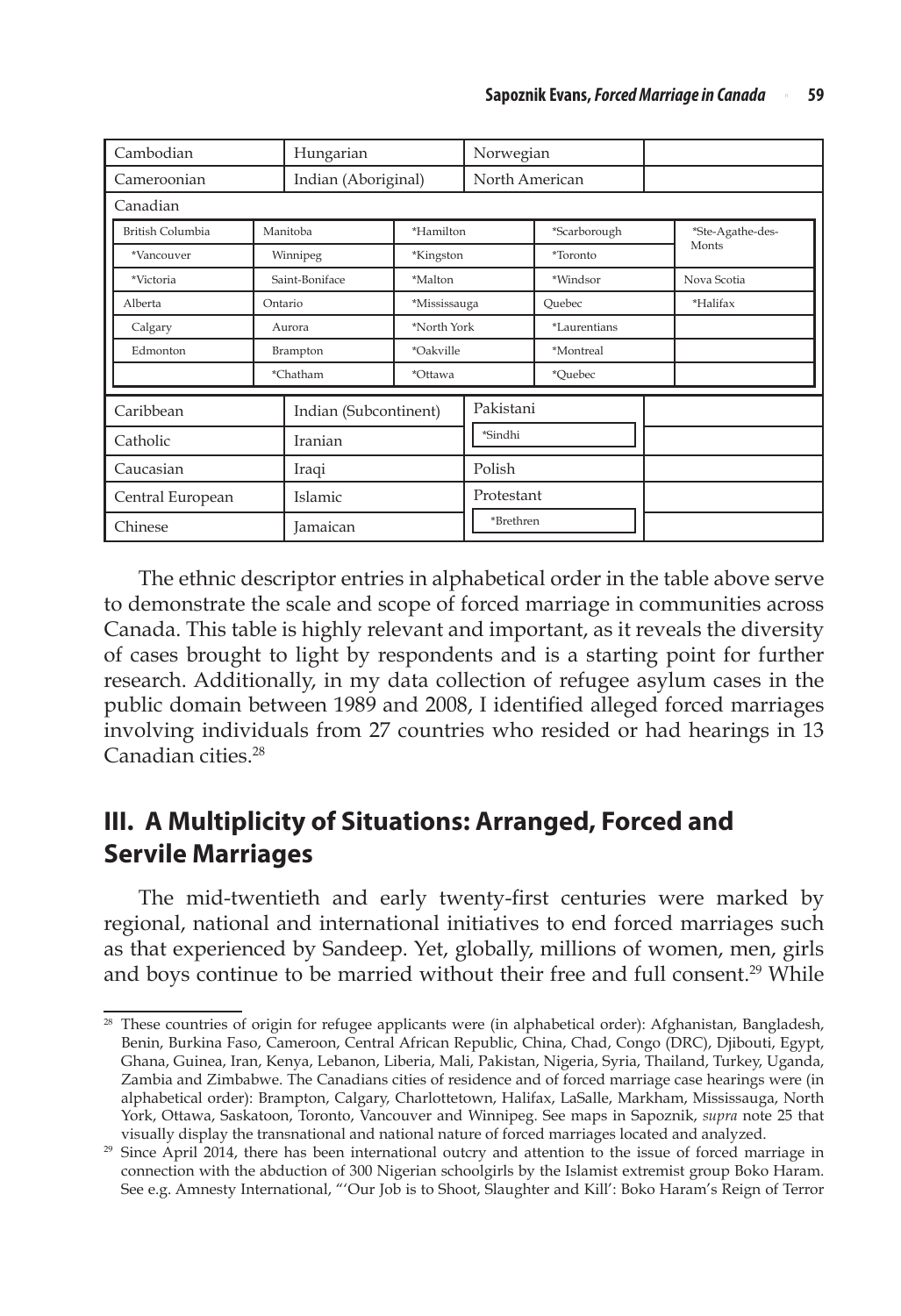#### **60** <sup>n</sup> **Canadian Journal of Human Rights (2017) 6:1 Can J Hum Rts**

existing data and statistics need to be analyzed more robustly, studies by country and by region have reported thousands of cases of forced marriage and estimate that globally every three seconds a girl less than 18 years of age, the internationally accepted age of legal consent, is forced to marry against her will.<sup>30</sup>

To some, current efforts to prevent forced marriages in Canada seem to have come out of nowhere. However, as I argue and my data reveals, these efforts are longstanding and have an important history. Our understanding of the rhetoric versus reality of forced marriage in Canada is incomplete so long as we ignore that history. Indeed, although Canadian officials have tended to focus on forced marriages in the context of international development or as confined to specific domestic groups as exceptional problems—namely Aboriginals, immigrants and Muslims through uneven patterns of "othering"<sup>31</sup>-forced marriages involving Canada as a source, transit and destination country are not new and are certainly not unique to the last twenty years.<sup>32</sup>

In spite of the reality of the longstanding history and continued existence of forced marriages in Canada, forced marriages have not figured centrally or even peripherally in most critical historical perspectives on, and human rights discussions of, marriage. As this article demonstrates, in the period after consent was made a requisite element of marriage, parents, family members, government officials and community members in Canada have

in North-East Nigeria" (London: Amnesty International, 2015) at 91; Geoffrey York & Kim Mackrael, "Canada to Aid Nigeria in Search for Abducted Schoolgirls", *The Globe and Mail* (7 May 2014), online: <www.theglobeandmail.com/news/world/nigeria-presses-canada-for-help-combatting-boko-haram/ article18506509/>.

<sup>30</sup> See Catherine Turner, "Out of the Shadows: Child Marriage and Slavery" (London: Anti-Slavery International, 2013) at 50, online: <www.antislavery.org/includes/documents/cm\_docs/2013/c/child\_ marriage\_final.pdf>; Heather Heiman & Jeanne Smoot, "Forced Marriage in Immigrant Communities in the United States: 2011 National Survey Results" (Falls Church: Tahirih Justice Center, 2011) at 11, online: <www.tahirih.org/wp-content/uploads/2015/03/REPORT-Tahirih-Survey-on-Forced-Marriagein-Immigrant-Communities-in-the-United-States.pdf>; Anne Kazimirski et al, "Forced Marriage – Prevalence and Services Response" (National Centre for Social Research, 2009), online: <www.natcen. ac.uk/media/23519/forced-marriage-prevalence-service.pdf>; International Center for Research on Women, "How to End Child Marriage: Action Strategies for Prevention and Protection" (Washington, International Center for Research on Women, 2007) at 6, online: <https://www.icrw.org/wp-content/ uploads/2016/10/How-to-End-Child-Marriage-Action-Strategies-for-Prevention-and-Protection-Brief.

pdf>.<br><sup>31</sup> Sapoznik, *supra* note 25.

<sup>&</sup>lt;sup>32</sup> Like the institution of marriage, forced marriage pre-dates recorded history. In fact, involuntary marriages have been a transhistorical preoccupation. For instance, lack of consent to marriage is explored in medieval law, the topic of numerous historical plays, a recurrent theme in historical and contemporary novels and a longstanding topic of concern in human rights reports, biographies and non-fiction monographs. See e.g. Noël James Menuge, *Medieval English Wardship in Romance and Law* (Cambridge: DS Brewer, 2001) ch 4 at 82ff; John Armstrong, *The Forced Marriage, a Tragedy* (London: T Cadell, 1770); Emily Bronte, *Wuthering Heights* (Toronto: The Macmillan Company of Canada Limited, 1960); Sara Craven, *The Forced Marriage* (Don Mills: Harlequin Enterprises Limited, 2003); United States Department of State, "Trafficking in Persons Report 2010" (14 June 2010) at 15, online: <https://www.state.gov/j/tip/rls/tiprpt/2010> [TIP Report 2010]; Kathleen Barry, *Female Sexual Slavery* (New York: New York University Press, 1984); Ayaan Hirsi Ali, *Nomad* (Toronto: Knopf Canada, 2010).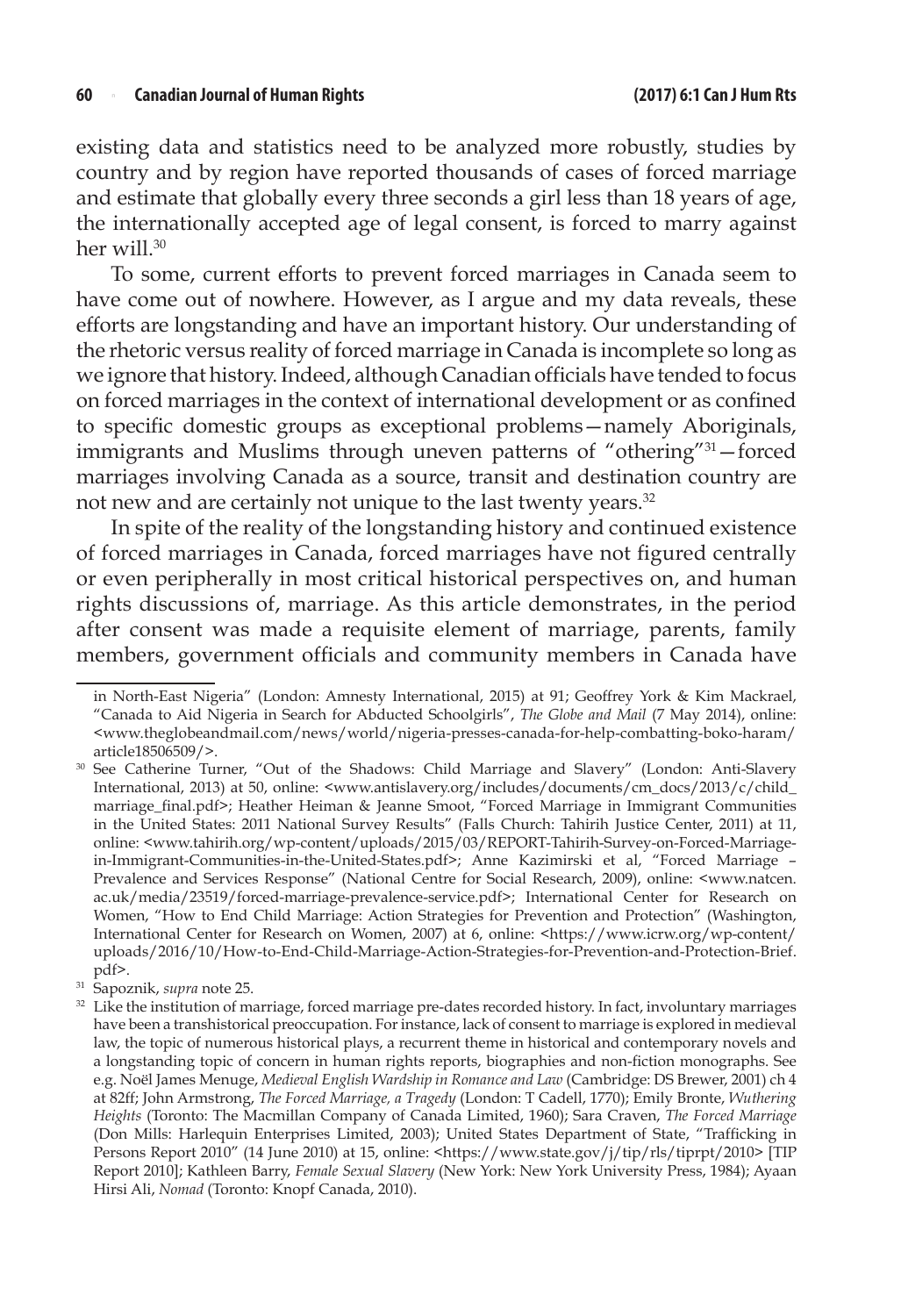duped men, women and children into marriages against their will. Through both clear-cut and complex cases of forced marriage, I demonstrate a fundamental paradox and problem: that by assuming full and free consent to marriage is always possible, as required by laws and human rights instruments, Canadians have ignored, overlooked and denied the reality that in many cases structural dynamics, challenges and constraints make full and free consent impossible.

Forced marriage has become an umbrella term, covering a number of situations in which the basic human rights of women and girls are violated (and to a lesser extent the rights of men and boys) and in which exploitation, coercion and consent are at issue. Examples of this include the sale of women for reasons of dowry, certain forms of arranged marriage, traditional or "native" marriage, marriage for reasons of custom, expediency or perceived respectability, child marriage, pre-marriage, early marriage, polygamous marriage, marriage to acquire nationality, mail-order-brides, marriage as slavery (servile marriage), including forms of debt bondage, forced labour and human trafficking in marriage. Among these categories, there is considerable overlap and often there is a marked difficulty in separating these cases from one another; e.g. defining precisely what is meant by an "arranged marriage" compared to a "forced marriage", or if/when a marriage constitutes "trafficking" or "slavery".<sup>33</sup> Well-known Orthodox Jewish author Naomi Ragen stresses that young adolescents in her community are "convinced, not coerced" to marry.34 Similar to the important nuances in Sandeep's case, this distinction made by Ragen speaks to how complex this phenomenon can be both linguistically and conceptually.

In addressing the diverse range of cases of forced marriage in Canada since 1948, researchers and front-line service providers have encountered a number of barriers to providing assistance to persons in forced marriages. These include a lack of protocols at the institutional level, jurisdictional issues across all levels of government, lack of trust between communities and authorities, lack of knowledge and legal training around the issue, cultural stereotyping, racism and complexities related to the immigration and refugee process.35 Furthermore, and most problematically, inquiries into cases of forced marriage must also overcome the subtleties of various types of marital arrangements. It can often be difficult for researchers and service providers to differentiate between situations of consenting arranged marriages and forced or servile marriages. In many cases there is a grey zone, where an arranged

<sup>&</sup>lt;sup>33</sup> Edwige Rude-Antoine, "Forced Marriages in Council of Europe Member States: A Comparative Study of Legislation and Political Initiatives" (Strasbourg: Council of Europe, 2005) at 7, online: <www.coe.int/t/ dghl/standardsetting/cddh/CDDH-MF/CDEG(2005)1\_en.pdf>.

<sup>34</sup> Interview of Naomi Ragen (10 November 2011).

<sup>35</sup> Chokshi, Khanna & Silim, *supra* note 5 at 9.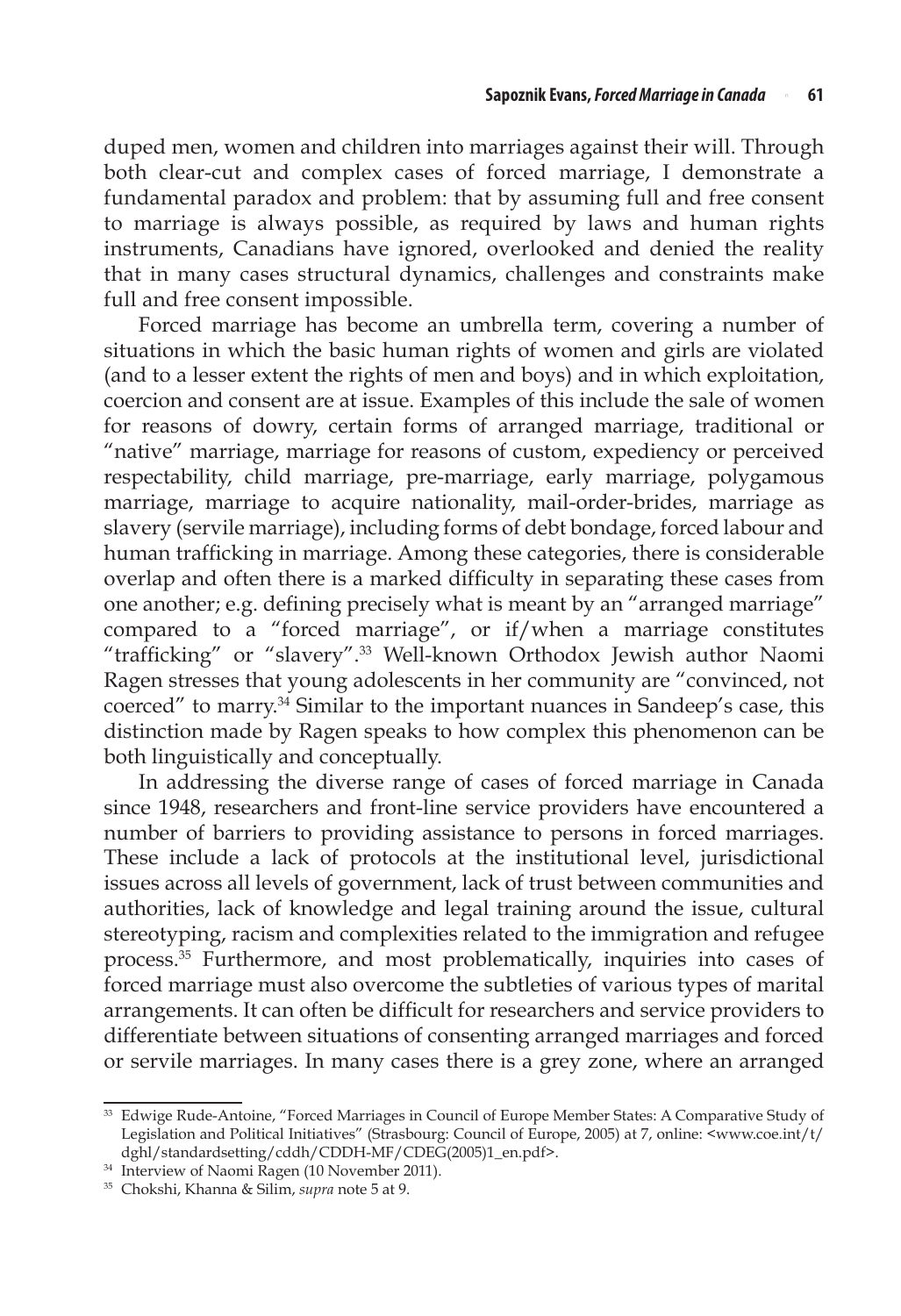marriage (specifically in the period between marriage promise, wedding and married life) takes on the constitutive elements of a forced or servile marriage, or vice versa.36

*Table II – Arranged vs. Forced vs. Servile Marriage Continuum*

| arranged |           | torced |           | servile |
|----------|-----------|--------|-----------|---------|
|          | grey zone |        | grey zone |         |

Questions of freely-given consent, or the lack thereof, present challenges when researchers attempt to delimit cases along the two ends of this arranged—forced—servile marriage continuum; between these two poles are varying degrees of control, pressure, persuasion, expectation, agency, threat and force. The fluid cases of individuals who initially feel they chose to marry freely (perhaps in spite of outside pressure), but later feel they were forced into a non-consensual marriage, or vice versa, of individuals who agree to what may be perceived as a "forced marriage" to flee their home country in the hope of a better life, further compound the confusion.

This confusion concerning degrees of consent and the various manifestations of involuntary marriage is currently reflected in international and domestic law, where forced marriage is an umbrella term, lacking precision. Several examples illustrate the lack of a clear distinction between, for instance, forced and servile marriages. First, in 2005, the British Foreign and Commonwealth Office released a report stating that "[t]he UN recognizes forced marriage as a form of contemporary slavery."<sup>37</sup> Like many reports, the UK report does not indicate or clarify what is meant by a "forced marriage" as opposed to the constitutive legal elements of servile marriages (to be explained below). Second, in a report produced by the United Nations Voluntary Fund on Contemporary Forms of Slavery, four percent of funding has been allotted to "forced marriage".<sup>38</sup> The same report states that "various forms of slavery exist within the context of marriage, such as forced marriage, the sale or inheritance of wives and a more recently defined sexual exploitation involving media advertisement of women available for marriage, the so-called mail-order brides."<sup>39</sup> The UK

<sup>&</sup>lt;sup>36</sup> This continuum diagram was inspired by SALCO's diagram distinguishing between arranged and forced marriage. SALCO, "Forced Marriages/Non-Consensual Marriages" (Presentation delivered at the OCASI Professional Development Conference, 6 November 2007) at 8 [unpublished].

<sup>37</sup> United Kingdom Foreign and Commonwealth Office, "Forced Marriage: A Wrong Not a Right" (2005), online: <www.gov.scot/Resource/Doc/1137/0121460.pdf>, citing *Working Group on Contemporary Forms of Slavery*, 28th Sess (Geneva, 16–23 June 2003) [UK report].

<sup>&</sup>lt;sup>38</sup> Office of the United Nations High Commissioner for Human Rights, "The United Nations Voluntary Trust Fund on Contemporary Forms of Slavery" (Geneva: Office of the UNHCHR) at 4, 11, online: <www.ohchr. org/Documents/Publications/UNVFSPublicationsen.pdf>.

<sup>39</sup> *Ibid* at 11, 15.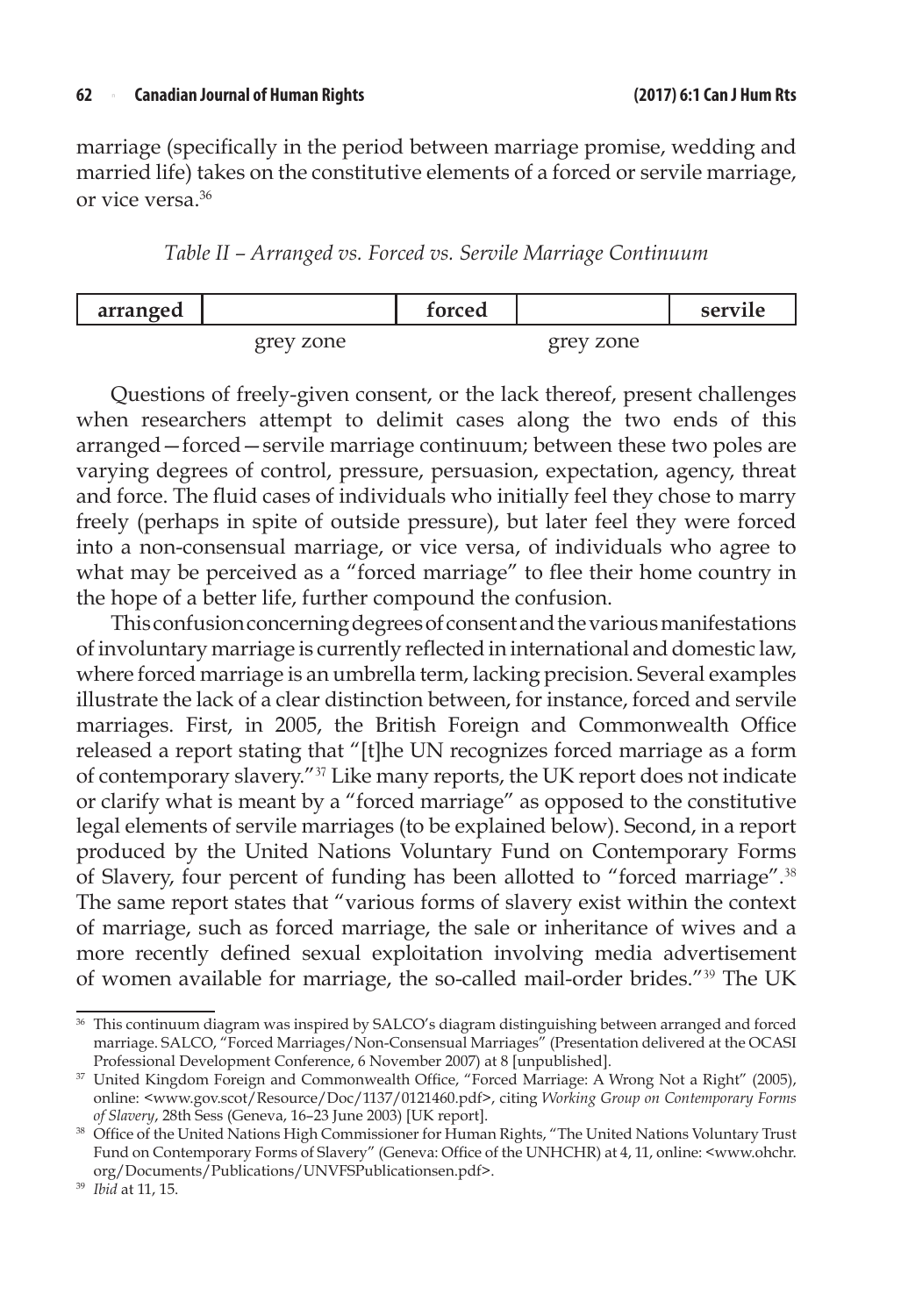report categorizes "forced early marriage" as one of the "contemporary forms of slavery" and alludes to "lesser-known types of contemporary slavery", namely the "Devadasi religious practices that violate children's human rights, particularly those of Dalit children, forcing them into 'sexual slavery' and child marriages."<sup>40</sup> Adding to this confusion is a third example. In February 2008, the Appeals Chamber of the Special Court for Sierra Leone found that "forced marriage" constituted a "crime against humanity" distinct from that of "sexual slavery".<sup>41</sup> As Annie Bunting has noted

[w]hile the international legal standards are clear that the constituent elements under the rubric of forced marriage – such as torture, rape, sexual slavery and forced impregnation – are crimes against humanity, it is not clear whether the totality of crimes amounts to slavery, sexual slavery or some other inhumane act.<sup>42</sup>

These examples and on-going developments highlight the confusion surrounding "forced marriage" in relation to "servile marriage" in international law.

Research on the 1926 Slavery Convention and the 1956 Supplementary Convention provides some conceptual clarity with respect to splitting servile and forced marriages under international law. Jean Allain explains that "[w] hile forced marriage is generally considered as a marriage where full and free consent has not been forthcoming, servile marriage is more narrow in scope, as it deals with three specific instances where a woman is commodified in marriage."43 Article I of the 1956 *Supplementary Convention* prohibits

(c) any institution or practice whereby: (i) A woman, without the right to refuse, is promised or given in marriage on payment of a consideration in money or in kind to her parents, guardian, family or any other person or group; or (ii) The husband of a woman, his family, or his clan, has the right to transfer her to another person for value received or otherwise; or (iii) A woman on the death of her husband is liable to be inherited by another person; (d) Any institution or practice whereby a child or young person under the age of 18 years, is delivered by either or both of his natural parents or by his guardian to another person, whether for reward or not, with a view to the exploitation of the child or young person or of his labour.<sup>44</sup>

<sup>40</sup> *Ibid* at 11.

<sup>41</sup> See *Prosecutor v Brima et al* (2008), Special Court for Sierra Leone, Appeals Chamber Case No SCSL-2004- 16-A, online: <www.rscsl.org/Documents/Decisions/AFRC/Appeal/675/SCSL-04-16-A-675.pdf>.

<sup>42</sup> See Annie Bunting, "'Forced Marriage' in Conflict Situations: Researching and Prosecuting Old Harms and New Crimes" (2012) 1:1 Can J Hum Rts 165 at 169. See also Valerie Oosterveld, "The Special Court for Sierra Leone's Consideration of Gender-based Violence: Contributing to Transitional Justice?" (2009) 10 Hum Rts Rev 73.

<sup>43</sup> Jean Allain, "Servile Marriage as Slavery and its Relevance to Contemporary International Law" (2009) at 1 [unpublished, archived at Queen's University, Belfast] [Jean Allain, "Servile Marriage"].

<sup>44</sup> Under international law, there are no servile marriage provisions for men/boys. See UNESCAD, Conference of Plenipotentiaries on a Supplementary Convention on the Abolition of Slavery, the Slave Trade and Institutions and Practices Similar to Slavery, *Final Act and Supplementary Convention*, UN Doc E/CONF.24/23, 7 September 1956 at art 1 [*Final Act*].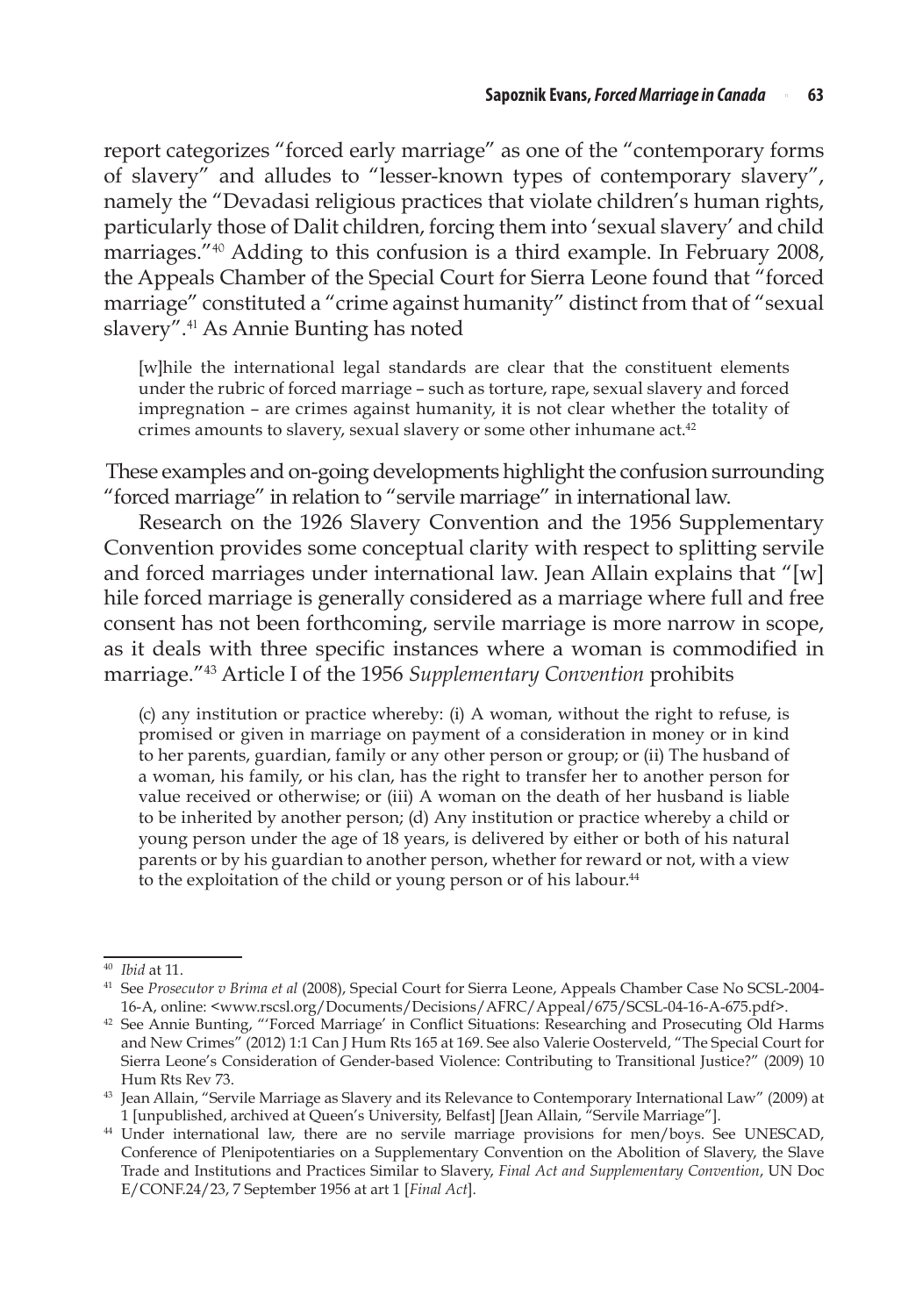Based on League of Nations archival research, *The Queen v Tang*45 Australian High Court ruling and *Hadijatou Mani Koraou v Niger*46, Allain argues that the 1926 *Slavery Convention*, from which "the powers attaching to the right of ownership" definition of slavery originated and has since been repeatedly readopted, is to be read as to include both situations of legal ownership as well as *de facto* slavery.47 Further, the three instances of servile marriage established as servitudes in the 1956 *Supplementary Convention*, 48 wherein a girl or woman is either purchased, transferred or inherited under the pretext of marriage, "are, in law – in all circumstances – 'slavery' as defined by the 1926 Slavery Convention."49 In all three of these situations, powers are exercised which would normally be attached to a *de jure* or *de facto* right of ownership. In addition, Allain contends that cases of servile marriage are to be considered, in substance, as a crime against humanity, under the category of "enslavement" which falls under the jurisdiction of the International Criminal Court.<sup>50</sup> This means that states are theoretically liable under international human rights law and that individuals, including ministers and heads of government who fail to address servile cases of forced marriage, are liable under individual criminal law.51

In 1948, Canadian officials signed the *UDHR*, the first international consensus document recognizing that "[m]arriage shall be entered into only with the free and full consent of the intending parties."<sup>52</sup> Since the post-World War II era, Canada has signed, acceded and ratified dozens treaties under which it is internationally bound to ensure that only marriages which are founded upon mutual consent are recognized within its jurisdictions.<sup>53</sup>

<sup>45</sup> *R v Tang*, [2008] HCA 39, online: <www.refworld.org/cases,AUS\_HC,4b9618ed2.html>.

<sup>46</sup> *Hadijatou Mani Koraou v The Republic of Niger*,[2008] ECW/CCJ/JUD/06/08, Economic Community of West African States: Community Court of Justice, online: <www.refworld.org/cases,ECOWAS\_CCJ,496b41fa2. html>.

<sup>&</sup>lt;sup>47</sup> See Jean Allain, "On the Curious Disappearance of Human Servitude from General International Law" (2009) 11 J Hist Intl L 303; Jean Allain, "The Definition of Slavery in International Law" (2009) 52:2 How LJ 239; Jean Allain, "Gallagher's Response to Hathaway's The Human Rights Quagmire of 'Human Trafficking'" (6 June 2009), Opinio Juris (blog), online: <opiniojuris.org/2009/06/08/a-response-to-annegallagher-by-jean-allain/>; Jean Allain, "Servile Marriage", *supra* note 43; Jean Allain, "Hadijatou Mani Koraou v. Republic of Niger" (2009), 103 AJIL 311 (Jean Allain, "Hadijatou").

<sup>48</sup> *Final Act*, *supra* note 44.

<sup>49</sup> Jean Allain, "Servile Marriage", *supra* note 43. See the 2008 finding against the Republic of Niger in the case of Hadijatou Mani Koraou v La Republic de Niger, [27 October 2008] ECOWAS Court of Justice, Arrêt No ECW/CCJ/JUD/06/08. Also see Jean Allain, "Hadijatou", *supra* note 47 at 311–17.

<sup>&</sup>lt;sup>51</sup> See Jean Allain, ed, *The Legal Understanding of Slavery: From the Historical to the Contemporary (Oxford:* Oxford University Press, 2012).

<sup>52</sup> See UDHR, *supra* note 9. Article 16.1 of the UDHR states that men and women "of full age" have the right to marry and are entitled to equal rights. The UDHR of 1948 also proclaimed the right to human security, which is violated in involuntary marriage cases. In many cases of forced marriage, individuals have looked outside of the artificial "security" of the family to escape abuse. It is important to also note that it was not until 1947—one year before landmark UDHR international consensus document – that married women in Canada gained control of their nationality status through the Canadian Citizenship Act.

<sup>53</sup> Canada ratified the 1956 *Supplementary Convention* on 10 January 1963; acceded to the *International*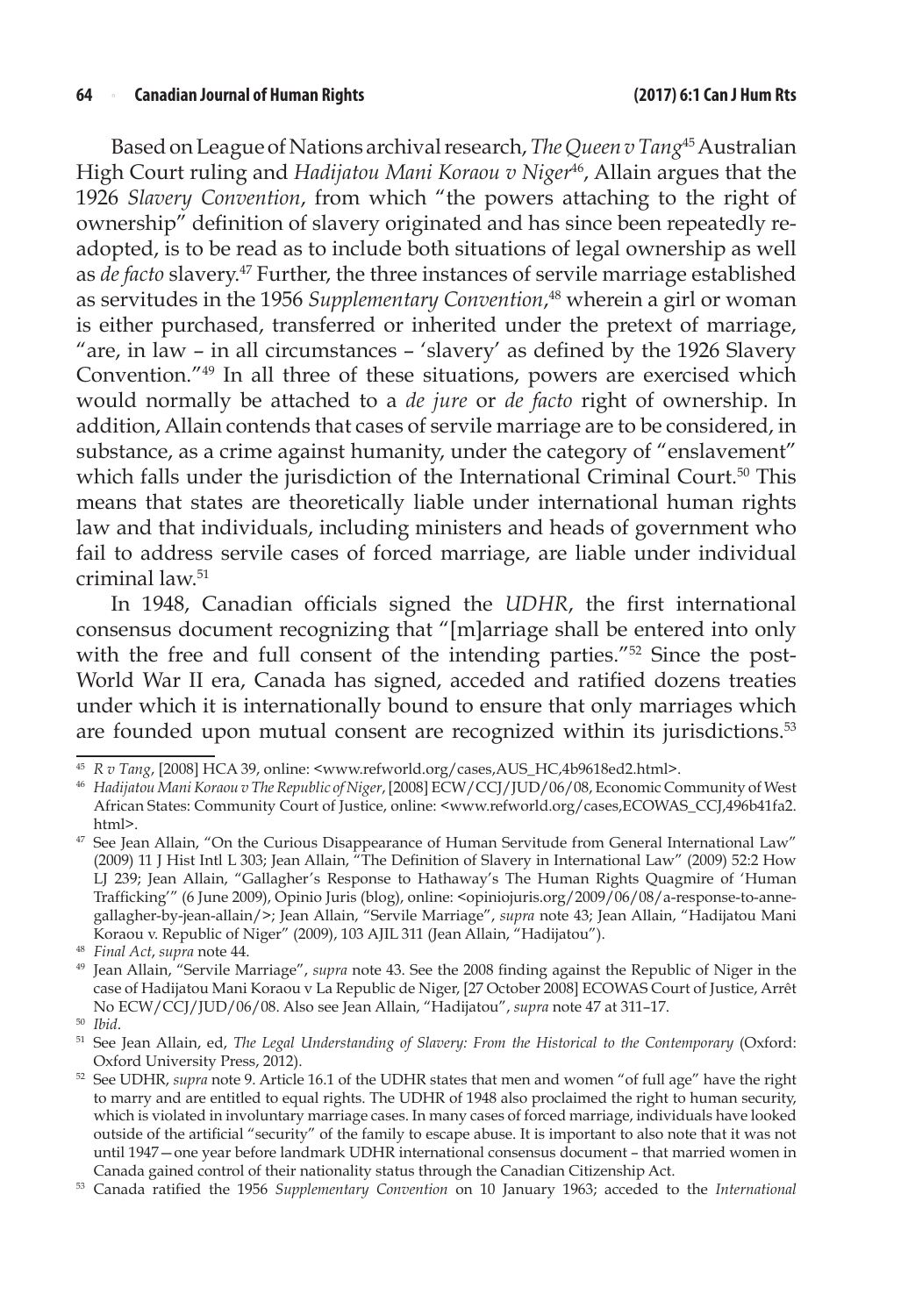Only two international conventions connected to the issue remain unratified by Canada: the 1962 *Convention on Consent to Marriage*<sup>54</sup> and the 1978 Hague Convention on Celebration and Recognition of the Validity of Marriages<sup>55</sup>. Furthermore, in conventions ratified by Canadian authorities, specific forms of forced marriage have been recognized as "human trafficking" and/ or "slavery". As a party to international treaties and consensus documents dealing with forced marriage, Canada has an obligation under international human rights law to address these issues. In spite of these obligations, Canada has yet to call for a national multi-jurisdictional research study to determine the history and occurrence of forced marriages, or develop an action plan to prevent them.56

That said, the issue of forced marriage is now on the radar of government departments, officials and funders in Canada. For example, in 2014, Status of Women Canada funded a 3-year Forced Marriage Project (FMP) led by Shirley Gillett, a long-time expert on forced marriage.<sup>57</sup> The project was based out of Agincourt Community Services, where Gillett worked and the project led to the creation of a comprehensive website aimed at creating awareness and fostering education on forced marriage in Canada. Another example of this increased focus on issues of forced marriage can be found in the actions of the Department of Justice, which in 2015 issued a call for applications for projects addressing forced marriage with a focus on family violence. Further, in the wake of SALCO's survey findings,<sup>58</sup> then Foreign Affairs Minister John Baird both delivered a speech denouncing child marriage abroad and asserted his commitment to discuss solutions to end forced marriage in Canada.<sup>59</sup> Yet,

*Covenant on Civil and Political Rights*, 19 December 1966, 999 UNTS 171 (entered into force 23 March 1976) and *International Covenant on Economic, Social and Cultural Rights*, 16 December 1966, 993 UNTS 3 (entered into force 3 January 1976) on 19 May 1976; ratified the *Convention on the Elimination of All Forms of Discrimination Against Women*, 18 December 1979, 1249 UNTS 13 (entered into force 3 September 1981) on 9 January 1982; acceded to the *Convention on the Rights of the Child*, 20 November 1989, 1577 UNTS 3 (entered into force 2 September 1990) on 12 January 1992; and ratified the *Optional Protocol to the Convention on the Rights of the Child on the Sale of Children, Child Prostitution and Child Pornography*, UNGAOR, 54th Sess, UN Doc A/RES/54/263 (2001) on 14 September 2005. While international consensus documents like the *UDHR* are not internationally binding, they too act as additional, powerful tools in applying diplomatic

and moral pressure to governments that violate their articles prohibiting forced and/or servile marriage. 54 *Convention on Consent to Marriage, Minimum Age for Marriage and Registration of Marriages*, 7 November 1962, 521 UNTS 231 (entered into force 9 December 1964).

<sup>&</sup>lt;sup>55</sup> Hague Convention on Celebration and Recognition of the Validity of Marriages, 1 October 1977, 1991 ATS 16 (entered into force 14 March 1978). From what I understand, these have not been signed due to federal (marriage and divorce) and provincial (solemnization of marriage) jurisdiction complexities. Given the plethora of other conventions Canada has ratified, the fact that Canada has not signed these two specific ones does not seem to have limited the ability of individuals or organizations to address forced marriages.

<sup>56</sup> See Senate Standing Committee on Human Rights Canada, "Who's in Charge Here?: Effective Implementation of Canada's International Obligations with Respect to the Rights of Children: Interim

Report of the Standing Senate Committee on Human Rights" (Ottawa: The Committee, 2005). 57 Forced Marriage Project, "About FMP", online: <fmp.acsa.community/about-us-service-providers/>.

<sup>58</sup> Anis, Konanun & Mattoo, *supra* note 4.

<sup>&</sup>lt;sup>59</sup> Descriptions of the Status of Women and Department of Justice grants can be found at Status of Women Canada, "Disclosure of Grant and Contribution Awards" (2010), online: <www.swc-cfc.gc.ca/trans/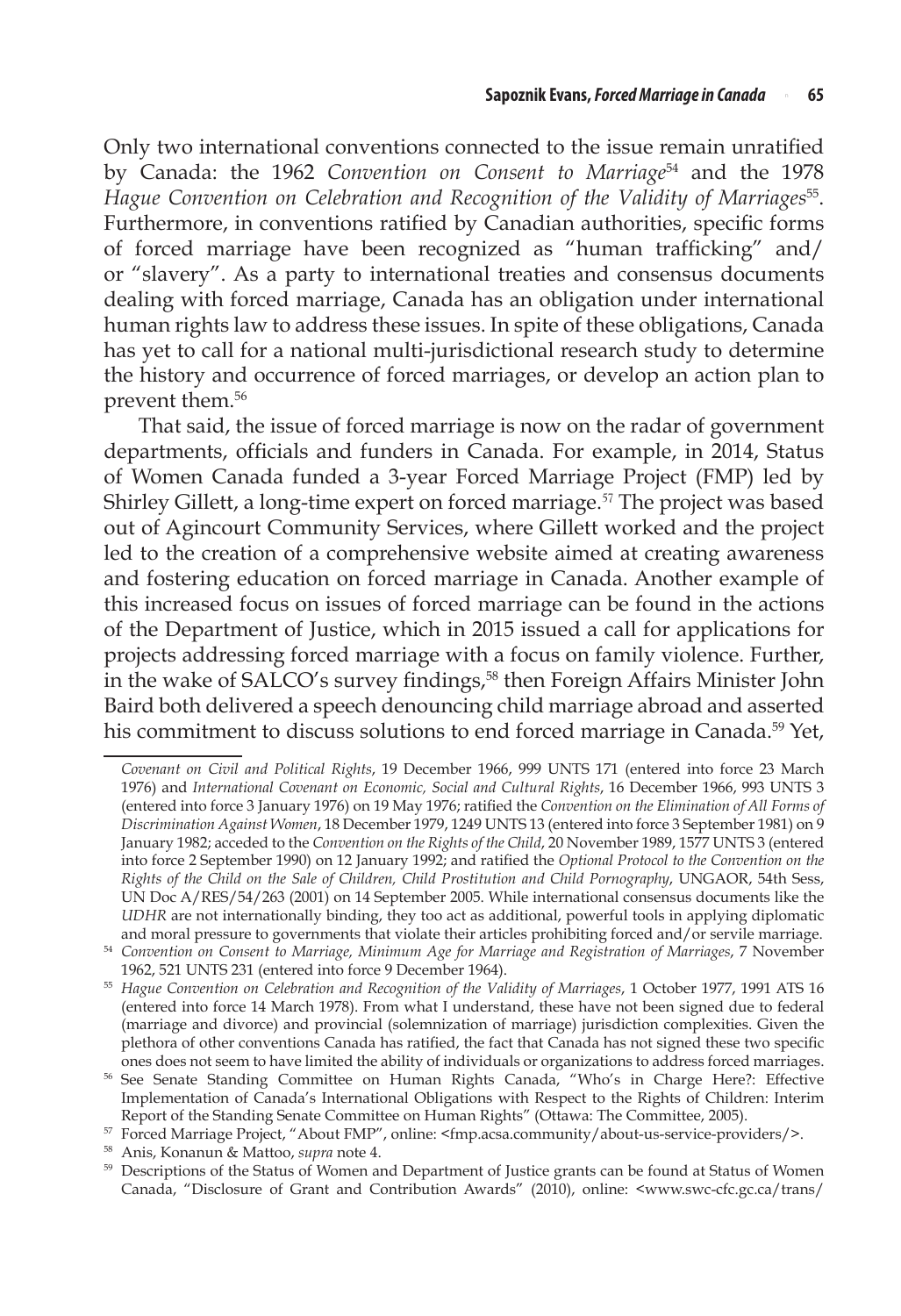#### **66** <sup>n</sup> **Canadian Journal of Human Rights (2017) 6:1 Can J Hum Rts**

there is no Canadian protocol of procedures conforming to international treaties dating as far back as 1948. Indeed, the international legal conventions, consensus documents and treaties Canada has been a party to since 1948 have not been of much use to Sandeep and other survivors of forced marriage in Canada.

Confusion also abounds domestically, where legal avenues have proven far from clear. In 2012, then Justice Minister Rob Nicholson's press secretary, Julie Di Mambro, stated that the Canadian *Criminal Code* already has "several provisions that may be used to address forced marriages".<sup>60</sup> However, until 2015, Canada lacked a specific offence for forcing someone to marry and the "provisions that may [have been] used"<sup>61</sup> alluded to by Di Mambro were (and remain) unspecified. In spite of Bill S-7, legal provisions and the legal system at the domestic level remain unclear and problematic due to several factors.

First, challenges exist given divisions of power in overseeing marriages between different levels of government. For instance, the solemnization of marriage and prosecution of *Criminal Code* offences fall under the jurisdiction of provincial governments in Canada, but marriage and divorce fall under federal jurisdiction. Additionally, there are inter-provincial jurisdictional issues as various provinces' marriage acts provide for different capacity and age of consent requirements.<sup>62</sup>

Second, while it is clear that under family law, free and informed consent must be given by both parties for a marriage to be legally valid, a marriage where consent was not given freely can only be declared invalid when one of the spouses seeks a court order that the marriage is void on the ground of duress. Gillian Blackell of the Department of Justice explains that

[t]here are a number of reported decisions involving instances of alleged forced marriage where individuals have sought such a court order. In a number of instances the court found there was no true consent to the marriage, and yet in others courts found that participation at the time of the wedding indicated that there was reluctant consent.<sup>63</sup>

account-resp/pd-dp/dgc-dsc/2009-2010/gc-sc-433-eng.html>. Copies of John Baird's speech and comments are accessible at: Debra Black, "John Baird to Bring UN Campaign Against Forced Marriage Home", *Toronto Star* (26 September 2013), online: <www.thestar.com/news/canada/2013/09/26/john\_ baird\_to\_bring\_un\_campaign\_against\_forced\_marriage\_home.html>.

<sup>60</sup> Cristin Schmitz, "Forced Marriage: Is It a Crime? A Legal Issue Dealt with Abroad Now Emerges in Canada", *The Lawyers Weekly* (31 August 2012).

<sup>61</sup> *Ibid*.

<sup>62</sup> *Marriage Act*, RSO 1990, c M3, s 5(1); *The Marriage Act*, RSM 1987, c M50, s 18(1); *The Marriage Act*, SS 1995, c M-4.1, s 25(1); *Marriage Act*, RSBC 1996, c 282, ss 28–29; *Marriage Act*, RSA 2000, c M-5, ss 17–19; *Marriage Act*, RSNB 2011, c 188, ss 17, 20–21; *Marriage Act*, RSPEI 1988, c M-3, ss 17–18; *Marriage Act*, SNL 2009, c M-1.02, ss 18–19; *Marriage Act*, RSY 2002, c 146, ss 40–41; *Marriage Act*, RSNWT (Nu) 1988, c M-4, ss 21, 43–44.

<sup>&</sup>lt;sup>63</sup> Department of Justice Canada, "Forced Marriage - Legislative Frameworks" (Presentation delivered at SALCO's It's a Choice: Forced Marriage Conference, Toronto, 3 October 2012), [unpublished].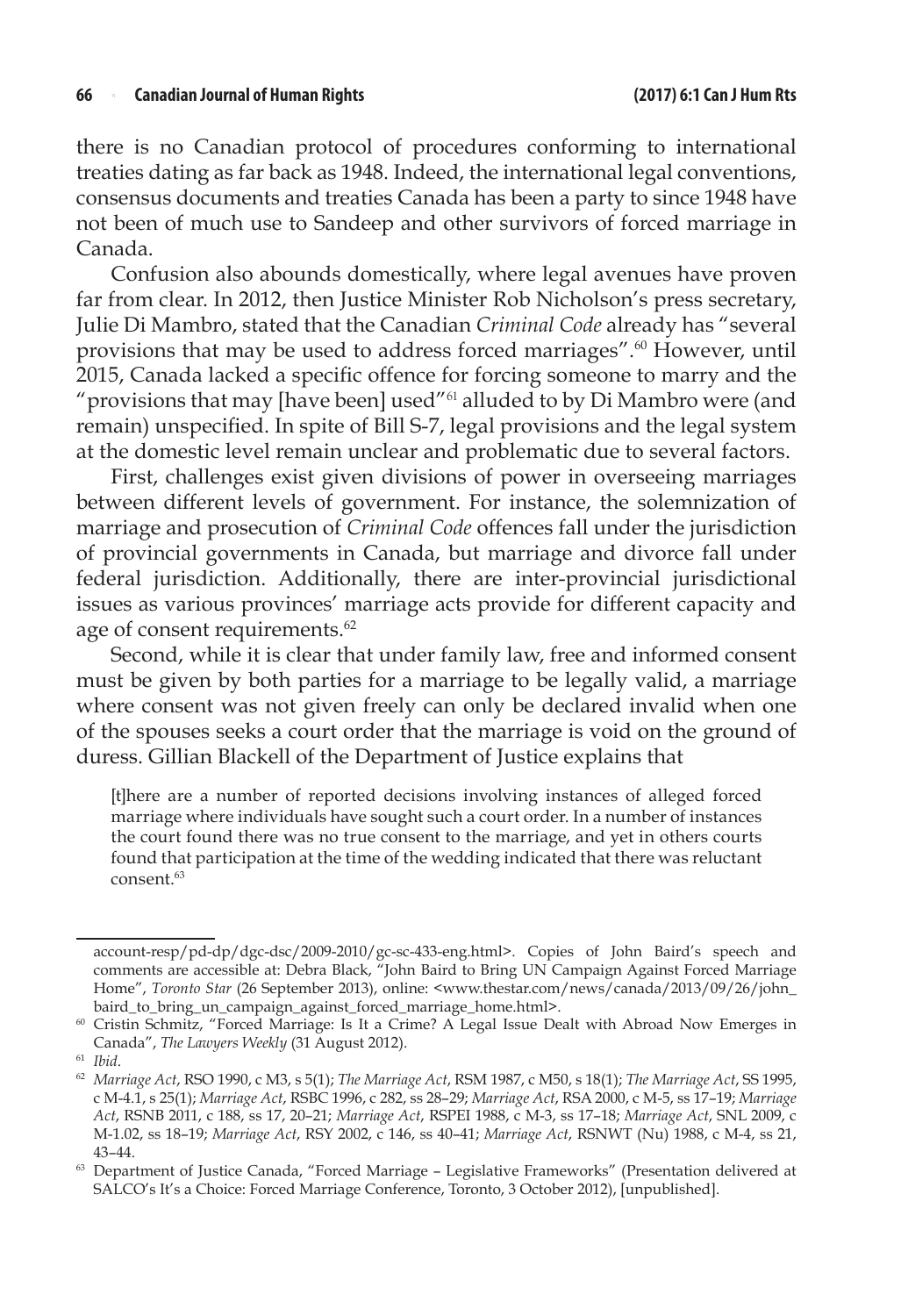The potential risks involved for a victim in getting a court order (including the burden of proving she/he did not consent, fear of public stigma and the difficulties of reliving their traumatic experiences) are among the reasons why seeking a court order has not been a common legal avenue. $64$ 

Third, in the rare situations where a person forced to marry does seek the protection of the law, he or she often finds that there exist deficiencies in how the criminal law can prosecute those who forced them into marriage. Prior to Bill S-7, persons forced to marry would have had to rely upon provisions of the criminal code which prohibited criminal acts tangential to their marriage.<sup>65</sup> These offences, however, would often have nothing to do with their forced marriage. There are also potential remedies available under child welfare laws which may offer relief to those persons who come forward.<sup>66</sup> For instance, no-contact orders can be issued via child protection laws at the provincial/ territorial level, which provide for state intervention when parents or legal guardians are unable or unwilling to meet a child's physical, emotional or psychological needs. This is relevant in cases of forced marriage where the victim meets the age criterion for child protection intervention, which varies across Canada between a maximum age of 16 and 19 years, with higher limits for certain services.67

Lastly, current family violence legislation in nine provinces and territories<sup>68</sup> seems to apply to forced marriage cases.<sup>69</sup> Family violence provisions offer victims around the clock access to practical remedies that are not available through the criminal justice system. These civil remedies include: emergency protection orders granting the victim temporary exclusive occupation of the home; removal of the abuser from the home; seizure of weapons; no contact/

<sup>64</sup> Interview of Deepa Mattoo (11 August 2010) [Mattoo Interview].

<sup>65</sup> A range of additional *Criminal Code* provisions can be relevant in cases involving forced marriage. These include: uttering threats (s 264.1); assault causing bodily harm, with a weapon and aggravated assault (ss 265–68); sexual assault (causing bodily harm, with a weapon and aggravated sexual assault) (ss 271–73); kidnapping (s 279); forcible confinement (s 279(2)); abduction of a young person (ss 280–83); procuring feigned marriage (s 292); removal of a child from Canada (with intent to commit act outside Canada that would be one of the listed offences if committed in Canada) (s 273.3); extortion (s 346); intimidation (s 423); sexual offences against children and youth (ss 151–53, 155 and 170–72); failure to provide necessaries of life and abandoning child (ss 215 and 218); abduction of a young person (ss 280–83); breach of a court order, recognizance (peace bond) and probation order (ss 145(3), 127, 811, 733.1).<br>
<sup>66</sup> Under child welfare laws in most provinces, social workers can intervene if there is suspected interference

to a child's well-being. See, for instance, "interference with children in care" in *Child and Family Services Act*, RSM 1985-86, c C80, s 52.

<sup>&</sup>lt;sup>67</sup> Forced marriage among children and youth is a risk indicator of sexual exploitation in general and

commercial sexual exploitation in particular. 68 All but British Columbia, Ontario, New Brunswick and Quebec.

<sup>69</sup> Nine relevant civil domestic/family violence acts exist at the provincial level: *The Victims of Domestic Violence Act*, SS 1994, c V-6.02; *Victims of Family Violence Act*, RSPEI 1998, c V-3.2; *Protection Against Family Violence Act*, RSA 2000, c P-27; *Domestic Violence and Stalking Act*, SM 1998, c 41; *Family Violence Prevention Act*, RSY 2002, c 84; *Domestic Violence Intervention Act*, SNS 2001, c 29; *Protection Against Family Violence Act*, SNWT 2003, c 24; *Family Violence Prevention Act*, SNL 2005, c F-3.1; *Family Abuse Intervention Act*, SNu 2006, c 18.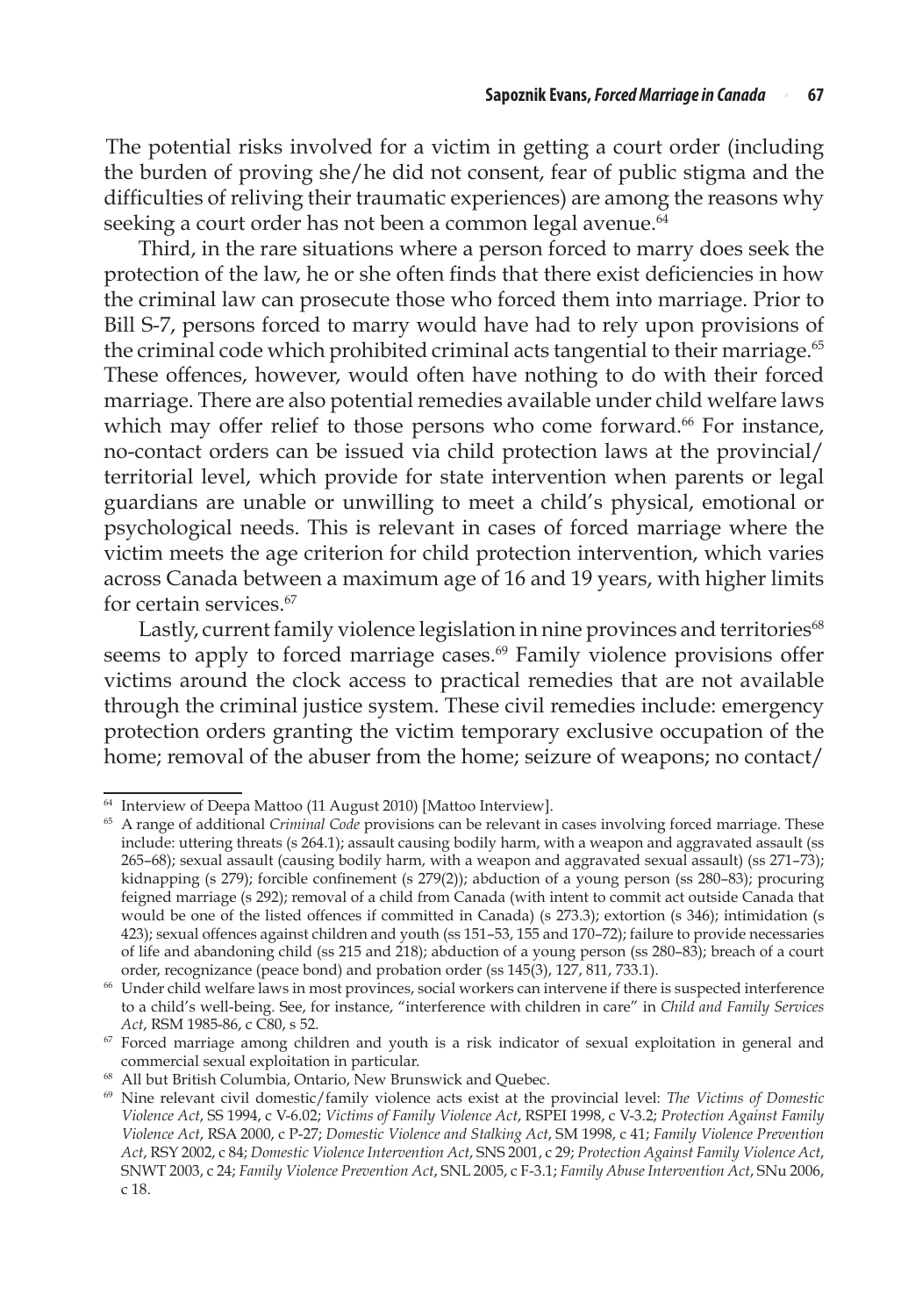communication orders; temporary possession of personal property; temporary care and custody of the children to the victim; and specific prohibitions against selling, converting or damaging property.

### **A. Complex Social Realities**

While the section above has provided greater legal conceptual clarity and theoretical ways in which perpetrators of forced marriages might be held responsible at the domestic and international levels, the complexities at play since 1948 have been far greater than those grasped within the various legal conventions, treaties and consensus documents. The archival documents, court records and respondents interviewed for this study consistently revealed the substantive limitations of legal instruments. Many of the issues have been practical. For instance, numerous persons in forced marriages have shown extreme hesitation to criminalize their own parents, family or community members. Many have feared social ostracism and chosen to move forward without involving state and legal authorities.<sup>70</sup> Further, survivors of forced marriage, like the general public, report a deep respect for cultural traditions and practices that dictate actions that can make it difficult to discern authentic, individual feelings during courtships and marriages.

For instance, in some cultures, including indigenous ones, it has been considered to be good manners for a girl to show some reluctance in leaving her family to be married. Indeed, some young women have been expected to feign resistance when getting married.71 That said, within the context of research for this article, I uncovered several documented cases of nonconsensual marriages of Indian Residential School pupils by principals and administrators.72 Access to these sealed documents may make it possible to ascertain if forced marriages were perpetrated in residential schools, an area of research that has yet to be explored.

Requiring any particular pattern of enforcement of laws related to the problem of forced marriage, including those designed to protect children and prevent abuses like those perpetrated in residential schools has proved to be a challenge. As noted above, some aspects of marriage fall under provincial jurisdiction, while others fall under federal jurisdiction, adding to the complexity. Respondents consulted for this study stressed the substantial limitations of the law and justice system as a viable recourse for persons in

<sup>70</sup> Interview of Deepa Mattoo (15 November 2011) follow-up interview at SALCO office [Mattoo Follow-Up Interview].

 $71$  Wife kidnapping is also considered part of marriage rituals among other cultures and nations, including in Kenya.

<sup>72</sup> See David Roberts, "Indian Students Forced into Marriage, Farm Life," *The Globe and Mail* (10 December 1990). This is an area for further research I identified while carrying out this research and while working from 2014–15 as a research consultant and project coordinator for Library and Archives Canada's Document Disclosure Project for the Truth and Reconciliation Commission of Canada.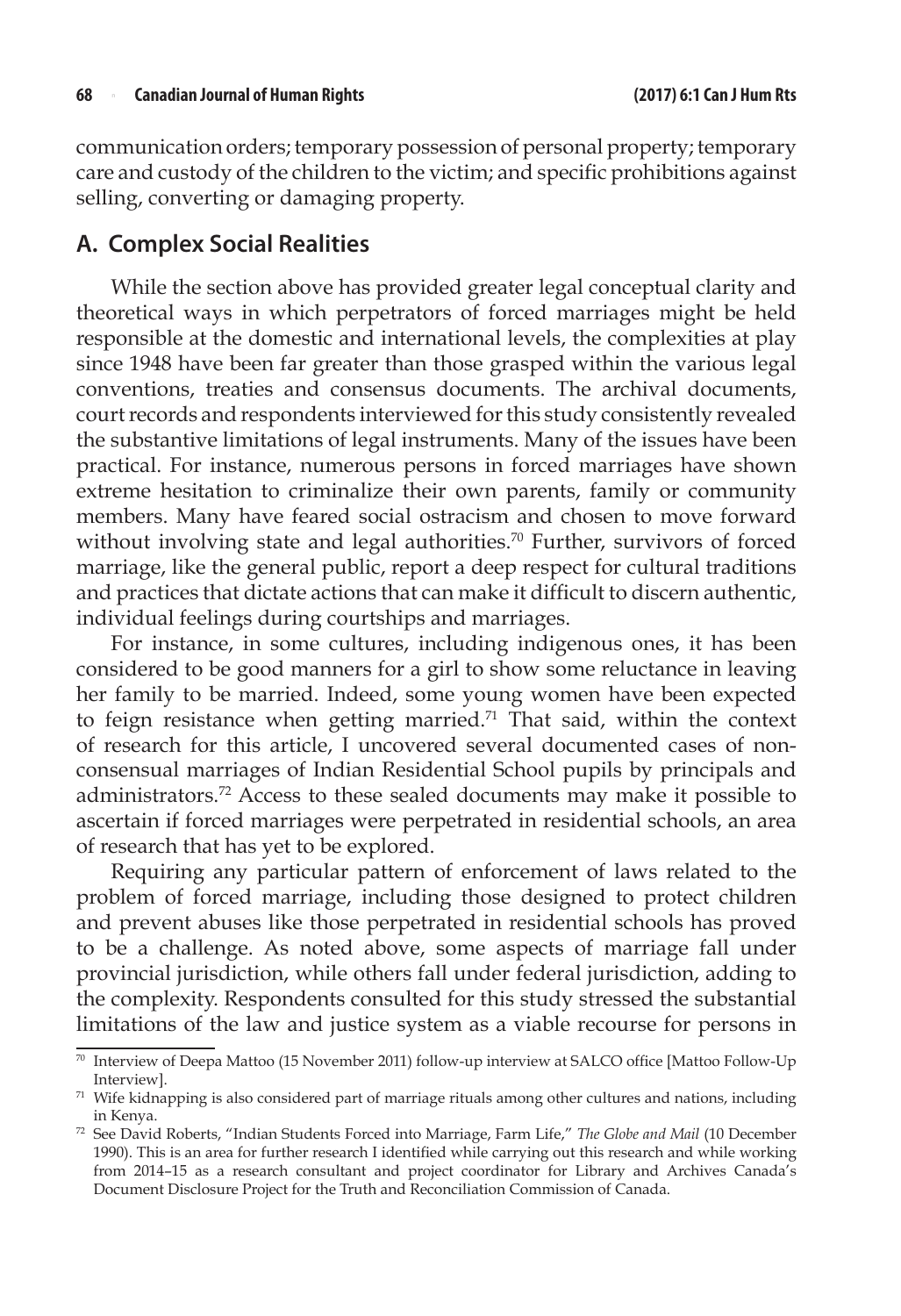forced marriages.73 For decades, they and their loved ones have relied heavily on NGOs, networks and community alliances to provide support, especially women's groups and legal aid organizations. The voices of these groups have often not been heard by state actors who draft legislation, nor have the voices of the groups, or those of survivors, informed the development of jurisprudence. Longstanding service providers and survivors of varying ages and backgrounds emphasize that court cases tend to exacerbate the situation for the victim and victim's family or community. As a result, these groups collectively stress the limitations of a reactive legal-based criminalization approach to ending forced marriages, instead advocating for a proactive approach through which focus is placed on education and prevention, not on criminalization.74

Further, these groups have worked in collaboration with police, RCMP, government, border and airport security officials. Cases have been brought to their attention from clients of various backgrounds who have sought help after being forced into matrimonial arrangements through physical and emotional abuse, false pretenses and/or exploitation. SALCO alone has seen hundreds of cases.75 The Canadian NAAFM, led by SALCO, has pursued a variety of family and domestic law responses. They have not investigated or found any use-value in Canada's international legal treaty obligations related to servile and forced marriage, which scholars (as seen above) have argued could/ should have persuasive force in domestic and inter-jurisdictional cases. The exception to this is support of current efforts to investigate and determine how victims might be protected and assisted under slavery and human trafficking legislation. Although many cases have servile attributes, it has proved difficult for case workers to ascertain whether they constitute slavery. Lawyer Deepa Mattoo argues that elements of *de facto* ownership characteristic of servile marriage as established by the 1956 *Supplementary Convention*, have characterized Sandeep's case and others.76 Mattoo also argues that some cases seem to constitute slavery under the international definitions. However, given (1) that no clear domestic law provisions have been in place in relation to servile marriage as defined in international treaties ratified by Canada; (2) the longstanding, pervasive and popular understanding of slavery as the

<sup>73</sup> Mattoo Interview, *supra* note 64.

<sup>74</sup> Interview of Shirley, (10 August 2011) conducted in Flavell House Law Library [Shirley Interview]. These groups include the NAAFM, SALCO (North York), Alliance of Multicultural Agencies Against Forced Marriage (Agincourt), le Centre des femmes de Verdun (Montréal), Barbara Schlifer Clinic (Toronto), Sandgate Shelter (York Region), Legal Assistance of Windsor (Windsor) and Interval House (Ottawa). 75 One SALCO-affiliated Violence Against Women counselor helped a 44 year old woman in a "forced

marriage". Lawyer Deepa Mattoo met an Orthodox Jewish woman at a training session who told her "forced marriages" were occurring in her community. Others have worked on cases involving gay men, Mormons in Bountiful British Columbia and new immigrant francophone communities in Quebec. Mattoo Interview, *supra* note 64. 76 *Ibid*.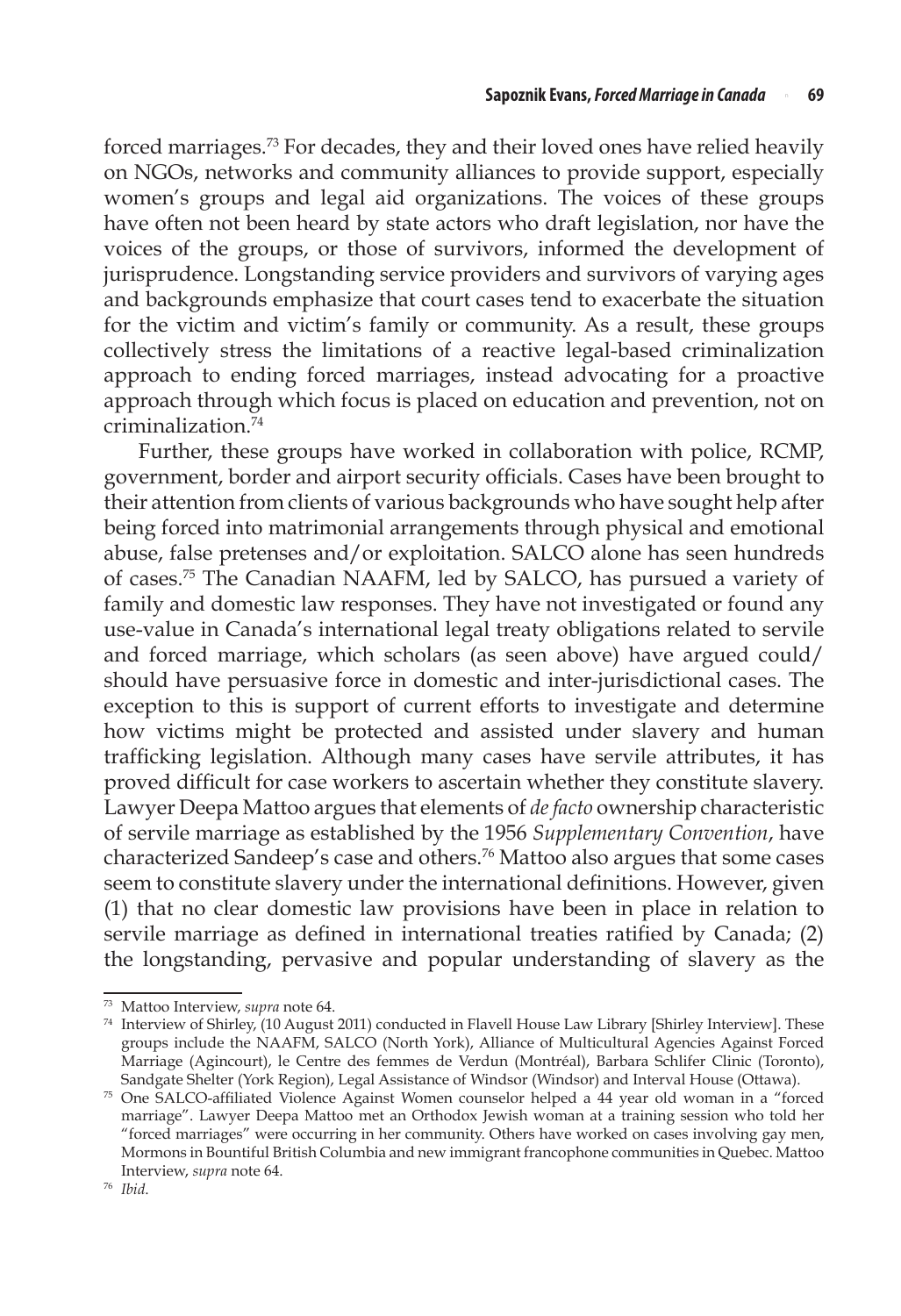transatlantic African slave trade; and (3) the huge variation and grey zones between arranged, forced and servile marriage cases, NAAFM has pursued other, more practical avenues.<sup>77</sup>

Like NAAFM, many Canadian and international organizations engaged in work on involuntary marriage have struggled with, or not seen the value in, legally delimiting between a forced and a servile marriage. The 2010 Trafficking in Persons Report released by the United States State Department also failed to make the distinction between the two clear. Under the heading "Forced and child marriages," it stated:

Around the world, forced or coerced marriages are used by parents and families as a means to many ends, but most commonly to settle debt, receive dowry payments, further economic interests, relieve poverty, obtain residency permits, display status, provide inheritance, counteract promiscuity, and serve as compensation for a wrongful death. Forced marriages render the forced party (in most cases a woman) vulnerable to abuse and exploitation by her spouse or his family, who exercise significantly greater power and control. This can trap the victim in conditions of enslavement, particularly in domestic or sexual servitude.<sup>78</sup>

The words "exercise" and "power" appear in the 1926 *Slavery Convention*'s definition of slavery, the word "control" in the State Department description arguably paraphrases the word "over" in said definition, and the description alludes to instances deemed "servile marriage" in the 1956 *Supplementary Convention*. <sup>79</sup> Here again we see the problematic conflation of forced and servile marriage. Recall that Jean Allain has found that instances wherein a girl or woman is either purchased, transferred, or inherited under the pretext of marriage "are, in law – in all circumstances – 'slavery' as defined by the 1926 Slavery Convention."80 While the essence of the 1926 *Slavery Convention* definition repeated above is in the 2010 TIP Report description, and the phrases "trafficking of women into involuntary servitude through forced marriage," "sold to settle debts" and "forced marriage" appear dozens of times throughout the report, the term "servile marriage", the appropriate, more specific and accurate terminology for such descriptions, only appears once - in the 2010 US State Department report on Costa Rica.<sup>81</sup>

<sup>77</sup> *Ibid*. The law does not figure in the list of ways "forced marriage" can be addressed in SALCO's project statement and tool kit for service providers. Rather, these documents suggest "taking an anti-racist/ anti-oppressive approach", "institutional commitment to fighting violence/abuse of human rights", "building public and community accountability", "creating safe spaces that encourage open and inclusive dialogue", "prevention-focused initiatives across communities", "engaging with both youth and parents/ caregivers/family members" and "ensuring service to both men and women; of all sexual orientations". See SALCO, "Forced Marriage Project Statement" (23 April 2010); Chokshi, Khanna & Silim, *supra* note 5. 78 *Ibid* at 2, 15.

<sup>79</sup> *Final Act*, *supra* note 44, art 1.

<sup>&</sup>lt;sup>81</sup> TIP Report 2010, *supra* note 32. Costa Rica is a destination country for marriage trafficking of young Canadian Mormon girls.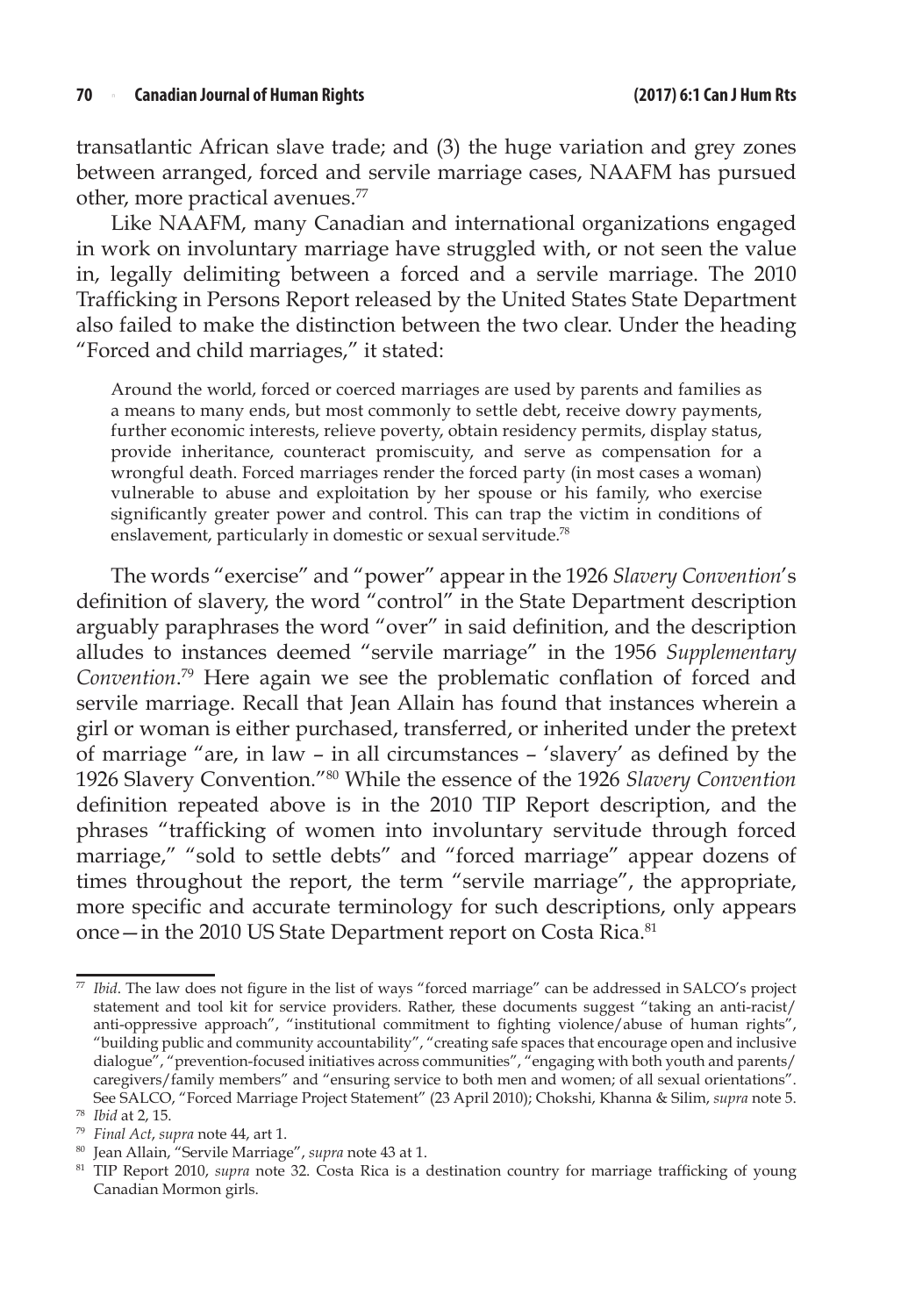While many of the victims of forced marriage have certainly been refugees, asylum seekers or immigrants (often the stereotyped groups in Canada over the past 60 years), examples of forced marriage amongst long-time Canadian citizens and others illustrate the cross-cultural, transnational nature of this issue, affecting men, women and children of all ages, ethnicities, cultures and sexualities in Canada.<sup>82</sup> As we have seen, while certain groups are indeed overrepresented, the presumption by some Canadians that a connection only exists between forced marriages and specific religious, immigrant and refugee communities does not hold.

The sparse legal scholarship on forced marriage in Canada is also marked by a lack of analysis on cases impacting men and gender as it intersects with race, sexuality and class dynamics. For instance, in the *Traore* judicial review decision in the Canadian Federal Court, a young Malian man unsuccessfully challenged the finding of the Immigration Refugee Board that only women were victims of forced marriage.<sup>83</sup> Dauvergne and Millbank's research on forced marriage refugee claims in Canada is pioneering. They were the first to search for and conduct an analysis on cases with this commonality.<sup>84</sup> As they point out, forced marriage refugee claims were accepted by Canada on gender-based grounds, but the state's focus has remained on cases involving women and girls with inadequate acknowledgement and acceptance of cases involving men and the LGBTQ community.<sup>85</sup> Furthermore, Sherene Razack has identified racism and the "myth of the civilised European" in domestic responses to forced marriage in Europe that is manifested in similar ways in the denial by Canadians that forced marriage exists among white communities.<sup>86</sup> These attitudes share commonalities with tendencies displayed by colonial powers regulating marriage in early Canada and, to some extent, mirror the ways in which colonial powers first addressed forced marriage within the international arena.87 Overall, a multifaceted mix of factors linked to gender, sexuality, class and race dynamics have influenced the legal regulation

<sup>82</sup> Sapoznik, *supra* note 25.

<sup>83</sup> Traore, *supra* note 19. See Dauvergne & Millbank, "Forced Marriage as a Harm in Domestic and International Law" (2010) 73:1 Mod L Rev 57 at 80. Men comprise approximately 14% of total forced marriage cases in the United Kingdom, and the number of calls from men to the forced marriage unit hotline in the United Kingdom increased by over 60% from 2008 to 2009. "Specialist Unit Reports More Male Forced Marriages", BBC News (30 June 2010), online: <www.bbc.co.uk/news/10469935>.

<sup>&</sup>lt;sup>84</sup> Canada has accepted gender-based grounds for refugee claims on the basis of forced marriage since the mid-1990s. Dauvergne & Millbank focused on "non-consent" issues and found 40 Canadian refugee asylum cases (13 tribunal decisions and 27 decisions of the Federal Court) that fell under "forced marriage", "forced to marry" and "pressure to marry" from January 1995 to December 2008. Dauvergne & Millbank, *supra* note 83.

<sup>85</sup> *Ibid* at 70.

<sup>86</sup> Sherene H Razack, "Imperilled Muslim Women, Dangerous Muslim Men and Civilised Europeans: Legal and Social Responses to Forced Carriages" (2004) 12:1 Fem Leg Stud 129. Also see Constance Backhouse, "Pure Patriarchy: Nineteenth-Century Canadian Marriage" (1985–1986) 31 McGill LJ 264.

<sup>87</sup> Sapoznik, *supra* note 25.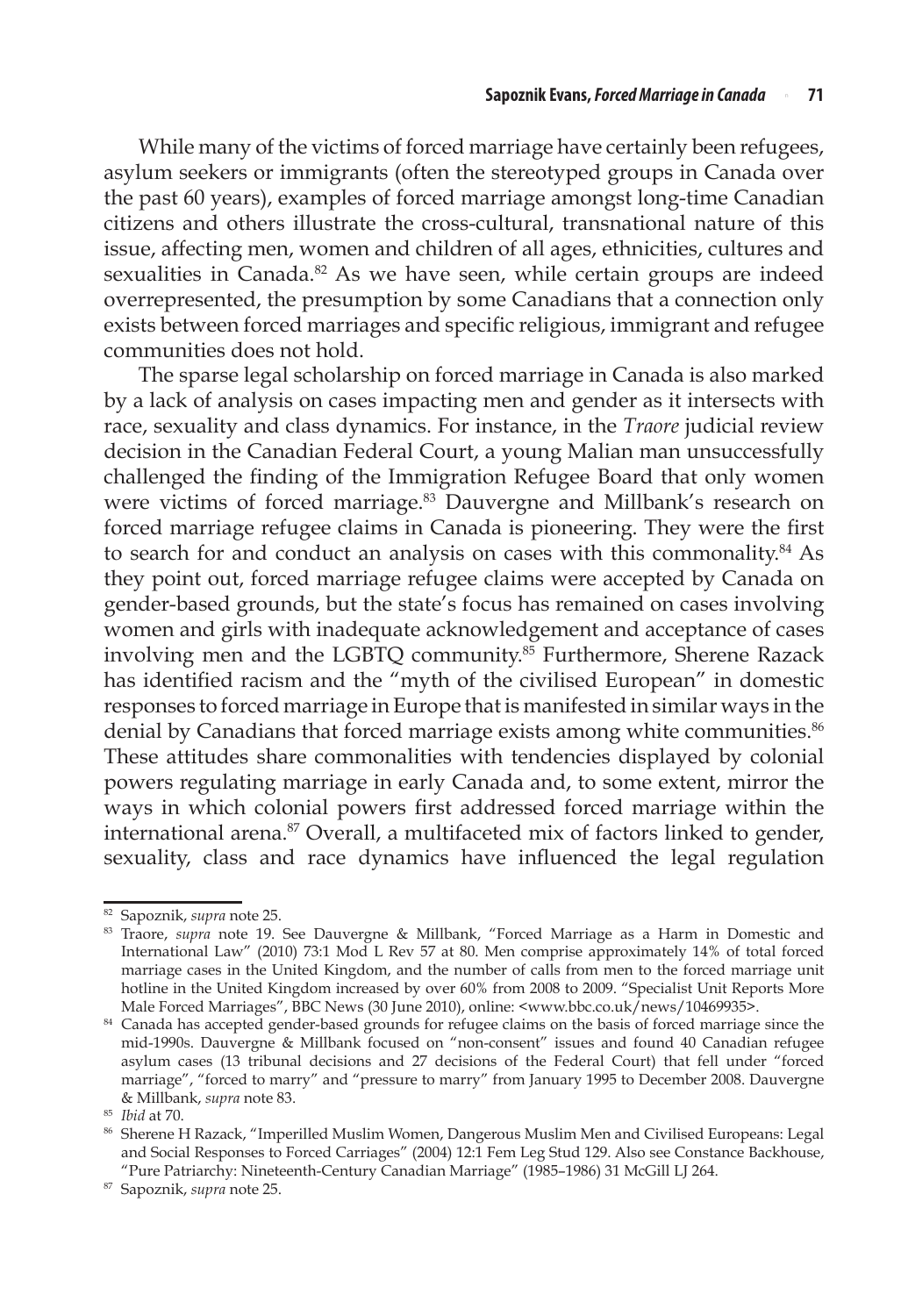of marriage by the Canadian state since its origins and have had enduring consequences.

### **B. Traffic in Marriage: The Failure of Efforts to Incorporate a Trafficking Lens**

Across the globe, men, women and children have been trafficked for the purpose of marriage. Canada has proved to be no exception. Sandeep was arguably trafficked by her father from the United Kingdom to British Columbia. Other survivors interviewed during the course of this research were trafficked for marriage between Canada and the United States, South Asia, Latin America, the Middle East, Europe and Africa. In 2011, the Social Sciences and Humanities Research Council (SSHRC) funded the largest Canadian human trafficking study to date, which covered all forms of trafficking between Canada and 29 countries.<sup>88</sup> It found five confirmed cases of trafficking in persons, two of which met the threshold of marriage trafficking between Ukraine and Canada, one that met the threshold of labour trafficking and two of which the exact details were unknown. Researchers also identified a borderline case of marriage trafficking of an Uzbek woman in Canada.89

In spite of this, marriage trafficking has not been addressed in most studies of forced marriage, in studies of marriage more generally, or slavery.<sup>90</sup> To date, the vagueness of trafficking legislation in Canada<sup>91</sup> and the justice system's conflation of human trafficking with pimping<sup>92</sup> have resulted in a response to trafficking that has prioritized and focused on cases of commercial sexual exploitation, $93$  ignoring serious labour and marriage trafficking offences that Canada is bound to address under international law.94 Specifically, Canada has ratified the *Palermo Protocol* that established a common definition of human trafficking that includes forced marriage under the expression "slavery or practices similar to slavery" as defined in the 1956 *Supplementary Convention*.

<sup>91</sup> *Criminal Code*, *supra* note 17, s 279. 92 *Ibid*, s 212.

<sup>88</sup> Natalya Timoshkina, "Human Trafficking from the Former Eastern Bloc to Canada: Executive Summary", (Thunder Bay: Lakehead University-Orillia SSHRC, 2011–2013). The study included trafficking for the purposes of forced marriage, forced labour and commercial sexual exploitation.

<sup>89</sup> *Ibid* at 1.

<sup>90</sup> Although most Canadians today think of sex trafficking when they hear the word "trafficking", we need to stop thinking of trafficking as one categorical thing. Canada is a source and destination country for human trafficking for the purposes of forced labour, commercial sexual exploitation and both voluntary and involuntary marriage. Cases of trafficking in marriage are receiving more and more attention.

<sup>93</sup> See Katrin Roots, "Trafficking or Pimping? An Analysis of Canada's Human Trafficking Legislation and its Implications" (16 April 2013) 28:1 CJLS 21.

<sup>94</sup> Article 3(a) of the *Palermo Protocol*, *supra* note 14 includes forced labour and forced marriage: "Exploitation shall include, at a minimum, the exploitation of the, prostitution of others or other forms of sexual exploitation, forced labour or services, slavery or practices similar to slavery, servitude or the removal of organs".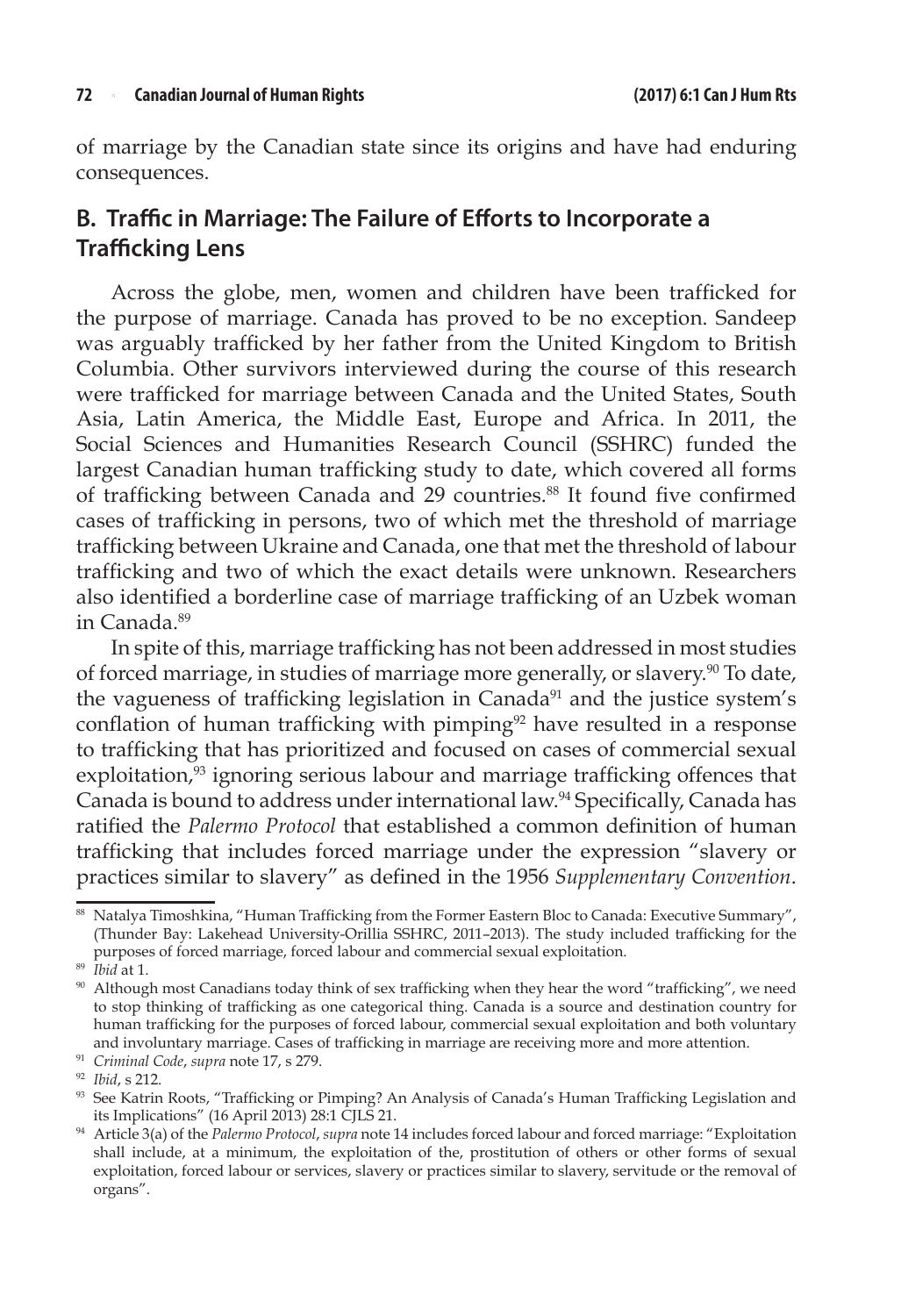#### Article 3(a) of the *Palermo Protocol* reads:

"Trafficking in persons" shall mean the recruitment, transportation, transfer, harbouring or receipt of persons, by means of the threat or use of force or other forms of coercion, of abduction, of fraud, of deception, of the abuse of power or of a position of vulnerability or of the giving or receiving of payments or benefits to achieve the consent of a person having control over another person, for the purpose of exploitation. Exploitation shall include, at a minimum, the exploitation of the prostitution of others or other forms of sexual exploitation, forced labour or services, slavery or practices similar to slavery, servitude or the removal of organs.<sup>95</sup>

Elizabeth Warner noted that "[m]any international Conventions … are not self-executing; they instead constitute promises by the adopting parties to enact domestic legislation and adopt other measures to achieve the desired objectives, which, even if mandatory, are often stated in language too general and aspirational to constitute enforceable norms in and of themselves."96 Unlike the 1926 *Slavery Convention*, 1956 *Supplementary Convention* and other international treaties that contain forced and servile marriage provisions but have not been effective at the domestic level, early speculation following Canada's accession to the *Palermo Protocol* and *Criminal Code* provisions on trafficking enacted in 2005 pointed to the potential usefulness of a human trafficking lens for cases of trafficking for the purposes of commercial sexual exploitation, forced labour and forced marriage. Warner hypothesized trafficking laws represented "the most comprehensive approach of any of the existing international conventions"97 and could go a long way in assisting survivors of trafficking for the purpose of forced marriage.98 Under the *Palermo Protocol*, consent—the complex criteria that has become so problematic in cases of forced marriage—is irrelevant.<sup>99</sup> Further, as noted above, the phrase "slavery or practices similar to slavery" from the 1956 *Supplementary Convention* is included in the *Palermo Protocol*, suggesting that servile forms of forced marriage fall within the threshold of "exploitation" under which the Palermo Protocol requires states to adopt criminal penalties.<sup>100</sup> In 2010, forced marriages with Canadian components—that is involving Canada as a source, transit or destination—began to be investigated within a human trafficking framework.101 Training and curriculum units on marriage trafficking were

<sup>95</sup> *Ibid* [emphasis added].

<sup>96</sup> Elizabeth Warner, "Behind the Wedding Veil: Child Marriage as a Form of Trafficking in Girls" (2004) 12:2 Am UJ Gender Soc Pol'y & L 233 at 247.

<sup>97</sup> *Ibid* at 263.

<sup>98</sup> *Ibid*.

<sup>99</sup> *Palermo Protocol*, *supra* note 14, art 3(b) states that "[t]he consent of a victim of trafficking in persons to the intended exploitation set forth in subparagraph (a) of this article shall be irrelevant where any of the means set forth in subparagraph (a) have been used".<br><sup>100</sup> *Ibid.* 101 *Ibid.* 101 I sat on the board of a national not-for-profit registered charity, Canadians Against Slavery, known as the

Alliance Against Modern Slavery, as well as on various committees, including the Advisory Committee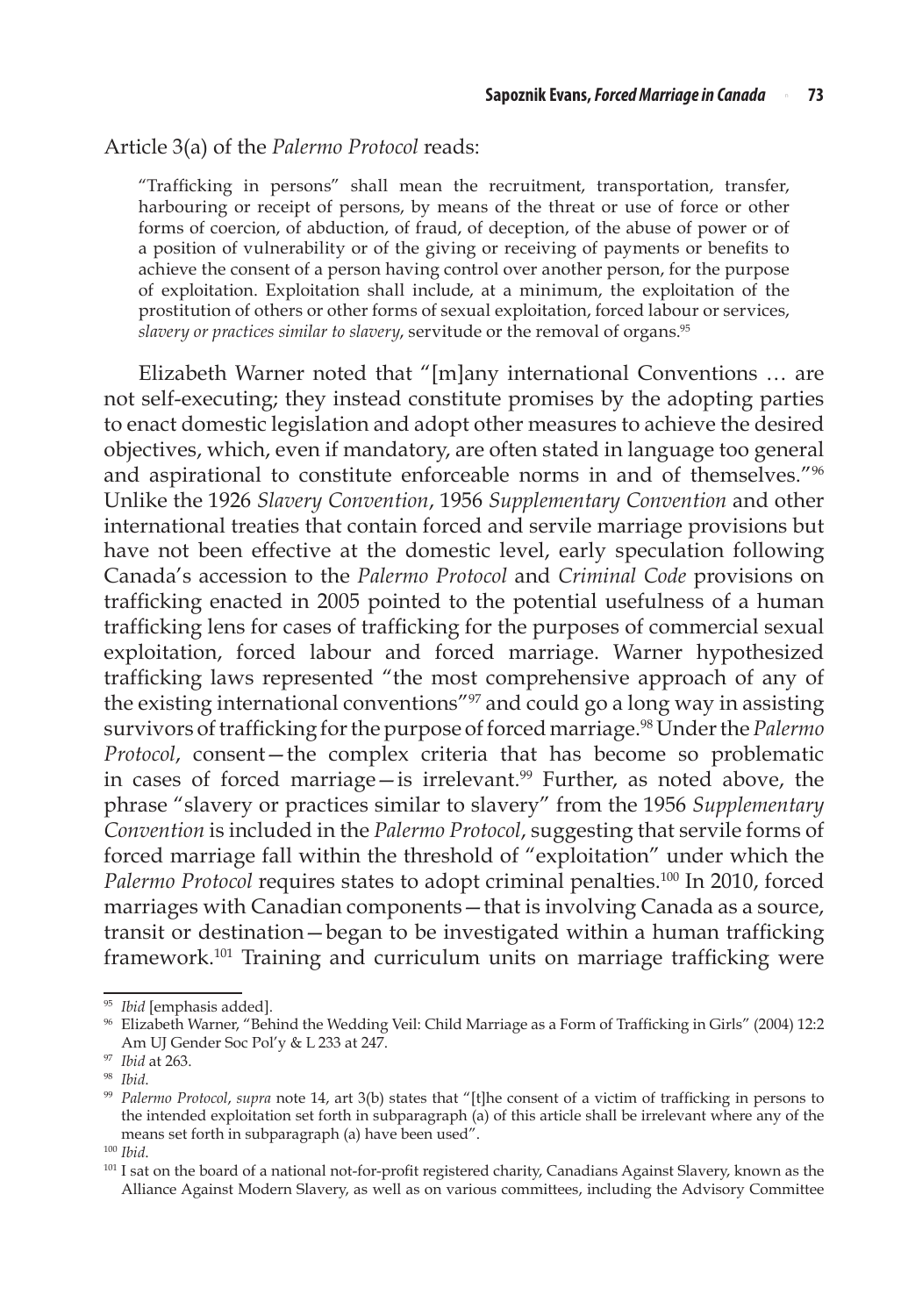also launched in 2011 by human trafficking coalitions and domestic violence shelters across the country.102 As I drafted this article, the first forced marriage cases with elements of trafficking were in the process of going before the courts.

Although it was promising, human trafficking legislation has had many of the same frailties as other legislation. The few requests to lay charges of trafficking for the purpose of forced marriage proposed to crowns in Canada by front-line service providers and law enforcement have proved to be unsuccessful. A lack of training on the existence of marriage trafficking remains among judges, and the Canadian government has sent individuals trafficked to Canada for the purpose of a forced marriage back to their home countries, even when this has put their lives at great risk.103 The Canadian Council for Refugees stresses that "recent changes to immigration and refugee policy have created new barriers for trafficked persons to access status in Canada, leaving them even more vulnerable,"<sup>104</sup> particularly when it comes to the greater hurdles and difficulties in securing temporary resident permits for trafficked persons. Lastly, and perhaps most significantly, like persons in other forced marriages, those in marriage trafficking situations have often been reluctant to criminalize their loved ones, friends and community members.

While Canada has criminalized human trafficking (under which marriage trafficking falls at the international level), it did not formally establish criminal penalties for forced marriage practices at the domestic level until Bill S-7 was passed in 2015.105 Nevertheless, some measures have been taken since the early 2000s. The Department of Foreign Affairs and International Trade (DFAIT) has warned Canadian citizens of the risk of forced marriage and held forced marriage to be a violation of human rights.106 DFAIT also distinguished between arranged and forced marriages, stating that

[a]rranged marriage is an age-old tradition that is commonplace in many countries. Typically, parents recommend marriage candidates to their children, who have the right to choose and to get to know each other before making a

for NAAFM that began this area of investigation. 102 I sat on the steering committee for the South Asian Women's Centre's (SAWC) project on Forced Marriage and Human Trafficking, which focused precisely on this topic. The SAWC in Toronto received provincial government funding for a joint human trafficking forced marriage initiative.

<sup>&</sup>lt;sup>103</sup> For instance, in 2012, a woman of Roma origin put her life gravely at risk by fleeing and reporting her husband to Toronto police. Threats and letters from her mother revealed that his family was looking for revenge. As such, her return to the Czech Republic would put her life in jeopardy. In spite of efforts by Covenant House Toronto and the Ontario Coalition Against Human Trafficking, among other groups, she was not granted a temporary resident permit. A few months after she was deported, Toronto Police asked to meet with her to prepare for their court case against her husband.<br><sup>104</sup> Canadian Council for Refugees, "Temporary Resident Permits: Limits to Protection for Trafficked Persons"

<sup>(2012)</sup> at 2, online: <ccrweb.ca/files/temporary-resident-permit-report.pdf>.

<sup>105</sup> See Bill S-7, *supra* note 7.

<sup>106</sup> Mattoo Interview, *supra* note 64.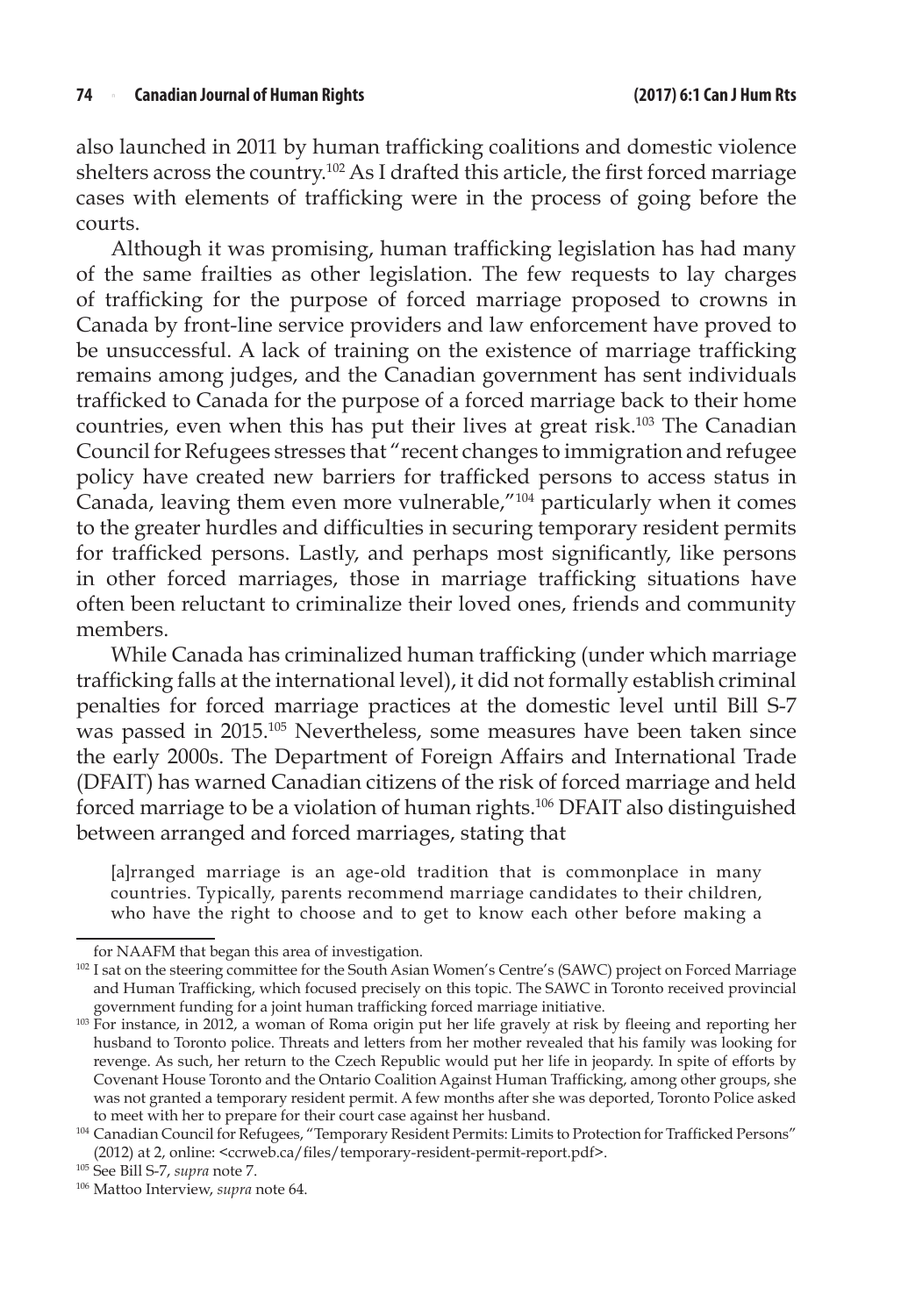decision. A forced marriage is one that is conducted without the consent of both partners. Unless you are coerced into marriage, the union does not constitute a violation of your human rights.107

This statement does not refer to servile marriage or the relationship of servile marriage to forced marriage under Canadian domestic law and Canada's obligation to address servile forms of forced marriage within its jurisdiction. Further, the deep complexity surrounding consent, including concepts of inner, exterior and false consent and the deeper constraints that come to bear on consent, including family and community ties, are not captured.108 Contact numbers are included for those fearing forced marriages or who are subjected to forced marriages abroad.109 However, due to the lack of a clear system in place by which a victim may return home or through which a designated person can bring them back when they have been taken outside of the country, organizations like SALCO have been limited to assisting those in Canada.110 Front-line organizations have not been able to intervene directly even as scenarios involving an individual who has been forced into a marriage abroad have increasingly been brought to their attention. Either the individual has been abroad when he or she has called or the individual has come to Canada after his or her forced marriage abroad. In a statement responding to the question, "What can I do if I am forced into marriage in a foreign country?", DFAIT states:

There are reports of Canadian citizens being forced into marriage without prior knowledge or consent. Forced marriages have occurred in a number of countries, such as Afghanistan, Algeria, Bangladesh, Egypt, Ethiopia, India, Libya, Morocco, Pakistan, Somalia and Sudan. Parents, relatives, and communities may use relentless pressure, emotional blackmail, threats, abduction, imprisonment, and physical violence to coerce people to enter into marriage. While both men and women experience forced marriage, it is most commonly perpetrated against women, who may be unable to return to Canada. Canada opposes the practice of forced marriage and urges all countries to respect their international human rights obligations relating to free and full consent to marriage. Forced marriage constitutes a human

<sup>107</sup> Foreign Affairs and International Trade Canada, "Marriage Overseas – Facts", online: <www.voyage. gc.ca/ faq/marriage-abroad\_mariages-etranger-eng.asp#11> [Marriage Overseas].

<sup>108</sup> See Sundari Anitha & Aisha Gill, "Coercion, Consent and the Forced Marriage Debate in the UK" (2009) 17 Fem Leg Stud 165 at 168–72 for a piece on the UK context, especially the section on consent in relation to case law examples [Anitha & Gill, "Coercion"].

<sup>109</sup> Government of Canada, "Forced Marriage", online: <https://travel.gc.ca/assistance/emergency-info/ forced-marriage>.

<sup>110</sup> Mattoo Interview, *supra* note 64. In addition, as is the case in the United States, there is a blind spot with respect to forced marriage in Canada's refugee system. See Kim Thuy Seelinger, "Forced Marriage and Asylum: Perceiving the Invisible Harm" (2010) 42:1 Colum HRLR 55. As Sonja Grover explains, Canada does not provide asylum to female children under the basis of gender persecution in the form of child marriage, which is differentiated from a "forced marriage". Sonja Grover, "Children's Rights as Ground Zero in the Debate on the Universality of Human Rights: The Child Marriage Issue as a Case Example" (2006) 2:2 Original L Rev 72.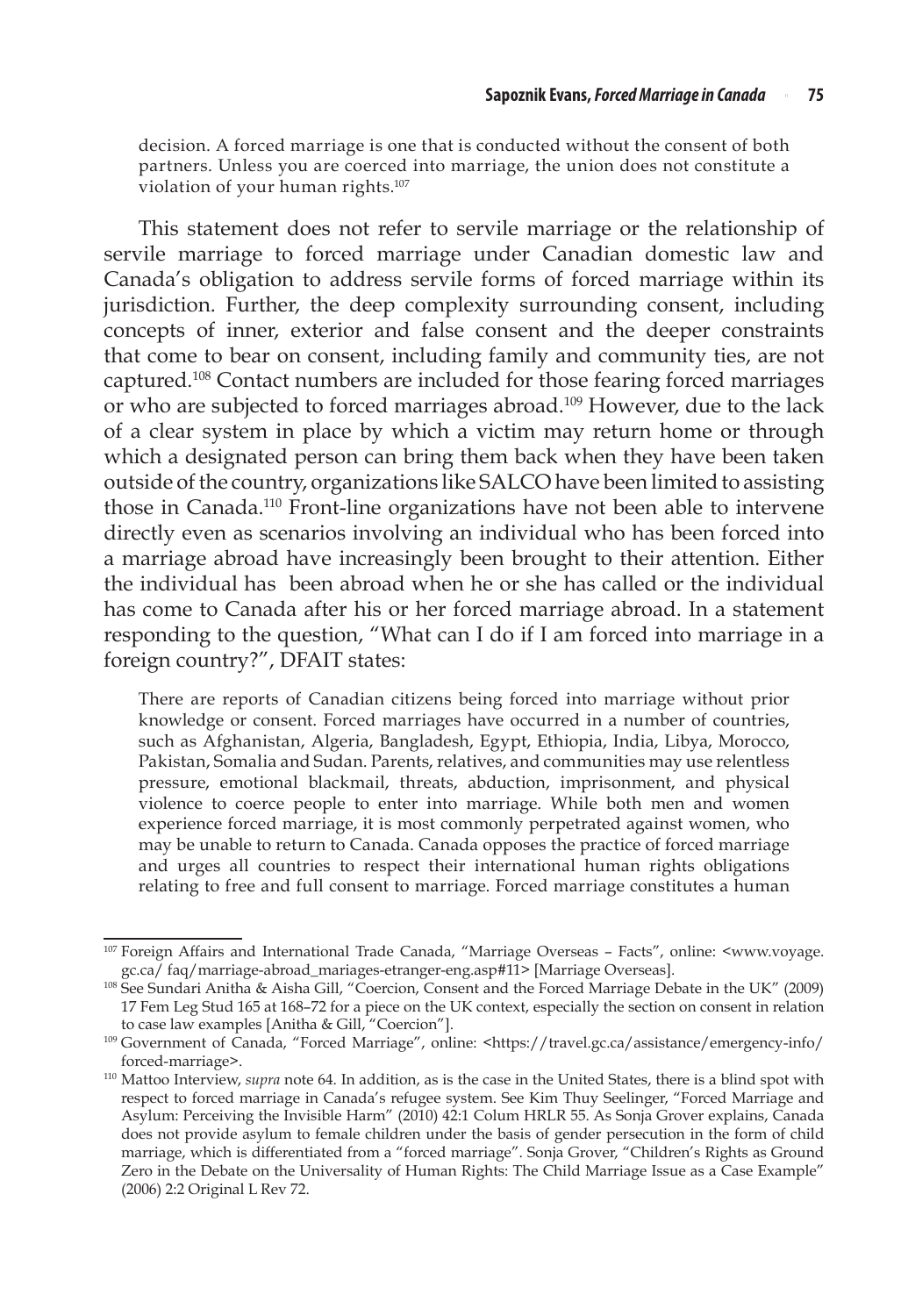#### **76** <sup>n</sup> **Canadian Journal of Human Rights (2017) 6:1 Can J Hum Rts**

rights violation under international law, to which Canada is a signatory.<sup>111</sup>

Here, what exactly constitutes the definition of "forced marriage" is not clear. Further, this statement does not consider that in many instances, individuals without Canadian citizenship have come from abroad and been coerced into marriages on Canadian soil, where Canada similarly has "international human rights obligations relating to free and full consent in marriage."112 Canadian citizens, permanent residents and refugees have been and continue to be forced to marry abroad or domestically. Some have been human trafficked as defined in the *Palermo Protocol*. Some have been commodified—that is purchased, transferred and/or inherited—as defined as "servile marriage" in the 1956 *Supplementary Convention, which Canada ratified on January 10<sup>th</sup>, 1963. Others* have been subject to "powers attaching to the right of ownership," as defined in the 1926 *Slavery Convention*, which Canada signed on December 17<sup>th</sup>, 1953. While no rights to own, traffic, abuse, enslave, harm, coerce, deceive, sell or abuse men, women and children within the context of marriage have existed under international or domestic law since 1948, the cases elaborated in this article and other studies the world over highlight the reality of the substantive limitations of the law.

The human trafficking provisions in place are lacking and significant gaps remain, including a fund for victims and the unlikely possibility of getting temporary residency permits for those who have come from abroad and may face danger if they return to their native countries after fleeing forced marriages.113 No clear system has been established in Canada under which a victim of forced marriage has been able to return home or through which a designated person has been able to bring them back when they have been taken outside of the country.114 Moreover, many victims of forced marriages, like the general public, report how challenging and messy it can be to make sense of conflicting rights at play. The perpetrators of forced marriages are often family members of the victims, against whom the latter often do not wish to initiate criminal proceedings. As a result, domestic cases (some of which are now being looked at through a human trafficking lens) have long been dealt with in Canada under family law. The most common legal request made by persons in forced marriages in the last few decades has been help in obtaining a protection order.115 The second most common request is for assistance in seeking an annulment or divorce. Although it is possible to get annulments, most survivors have gotten divorces.116 As Mattoo stresses, if

<sup>115</sup> *Ibid*.

<sup>111</sup> "Marriage Overseas", *supra* note 107.

<sup>112</sup> *Ibid*.

<sup>113</sup> Canadian Council for Refugees, *supra* note 104.

<sup>114</sup> Mattoo Interview, *supra* note 64.

<sup>116</sup> *Ibid*.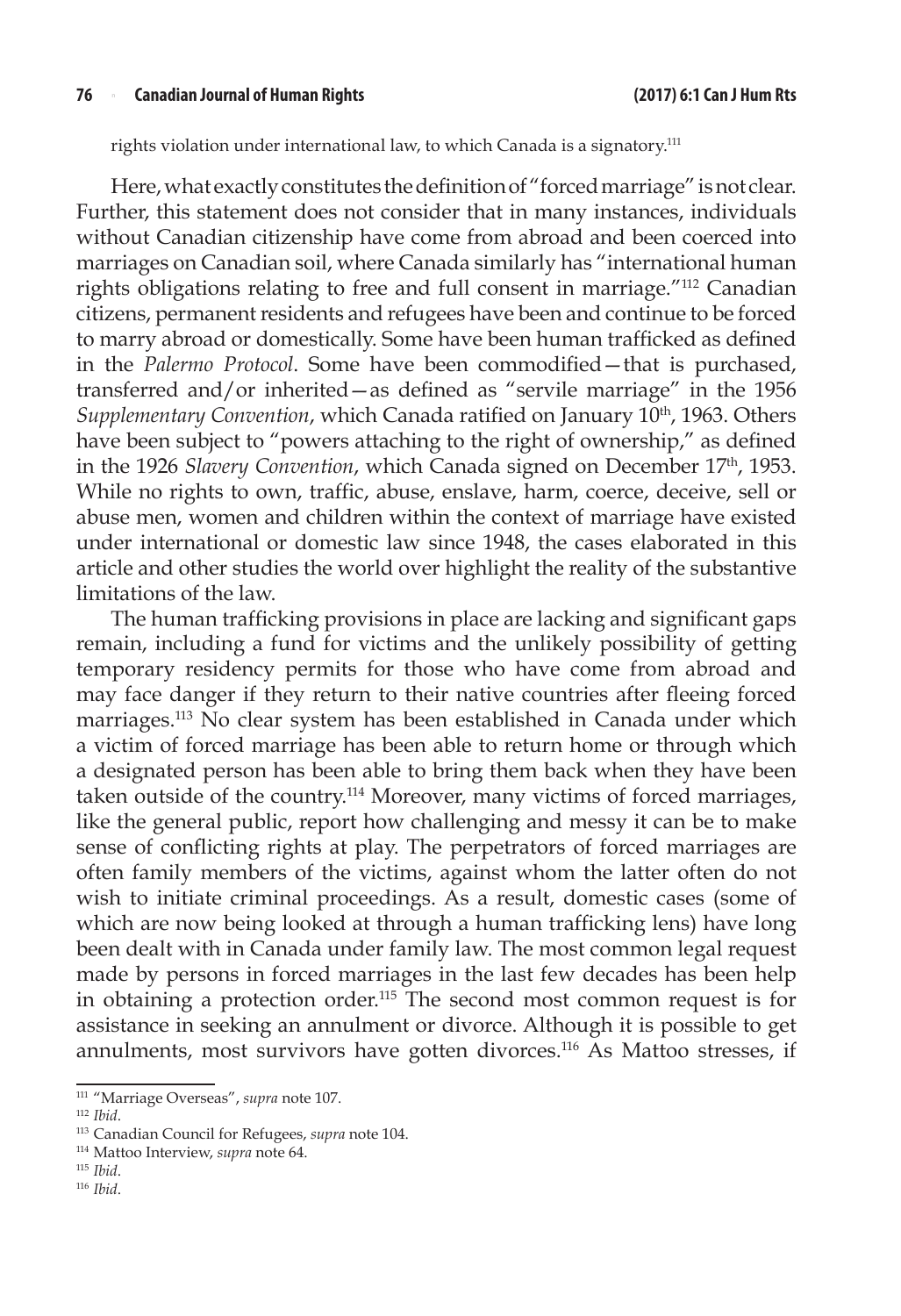they signed papers to "get a person into the country", even if they signed under duress, "a lot of problems for them" have surfaced with immigration authorities. They and their service providers have found that they have been "better off just getting a divorce". $117$ 

Over the last few decades an alarming phenomenon linked to immigration has surfaced. Specific groups, some well-intentioned and some not, have raised concerns related to marriages linked to immigration fraud.118 In Minister Jason Kenny's words, "[t]he [j]ig is up on [m]arriage [f]raud".119 To be sure, it is important to take action against immigration and marriage fraud. However, the emphasis on fraud by Minister Kenny and by the mainstream media has led to the downplaying of forced marriages perpetuated in connection to marriage fraud, overlooking the realities of abuse and exploitation of victims of forced marriage, who are not trying to enter Canada illegally. Even more alarming, it has left these victims who believed they were marrying for love, or who did not even agree to their marriages, more at risk. Under a new provision, influenced by fears of fraud, "[t]he spouse or partner must live in a legitimate relationship with their sponsor for two years from the day on which they receive their permanent resident status in Canada."120 This new provision sends the message to victims that once they have been married against their will to a Canadian immigrant or citizen, they have to remain married until they acquire permanent residency status. In Mattoo's words, "you are basically telling me that even if I'm facing violence, I should live in a situation of being a slave to this violence so that I can get my status and then do something about it."121 Multiple respondents consulted for this study warned of the danger of marriage fraud concerns taking away much-needed awareness of, and action against, the brutal realities of trafficking for the purpose of forced marriage in Canada.<sup>122</sup> Early efforts are underway to challenge this approach and better represent the complexities at play. Further, comparative studies on legal responses show that a multi-dimensional approach to "forced marriage", including a human trafficking lens is needed.123 Efforts to nullify marriage on the grounds of duress and civil law remedies which allow victims to initiate and cease proceedings are potential avenues Canada might further pursue.

<sup>117</sup> Shirley Interview, *supra* note 74.

<sup>118</sup> Mattoo Interview, *supra* note 64. I made several attempts to contact Canadians Against Immigration Fraud, the most vocal group on this issue. The organization did not answer or return any of my calls or e-mails asking to speak to a representative about their work in relation to marriage.

<sup>&</sup>lt;sup>119</sup> Citizenship and Immigration Canada, Press Release, "The Jig is Up on Marriage Fraud,' says Minister Kenney" (26 October 2012), online: <www.marketwired.com/press-release/the-jig-is-up-on-marriagefraud-says-minister-kenney-1718400.htm>.

<sup>120</sup> *Ibid*.

<sup>121</sup> Mattoo Follow-Up Interview, *supra* note 70.

<sup>122</sup> Interview of Navdip (5 August 2011); Mattoo Interview, *supra* note 64; Interview of Rita Kohli (7 October 2012).

<sup>123</sup> See e.g. Brigitte Clark & Claudina Richard, "The Prevention and Prohibition of Forced Marriages: A Comparative Approach" (2008) 57:3 ICLQ 501.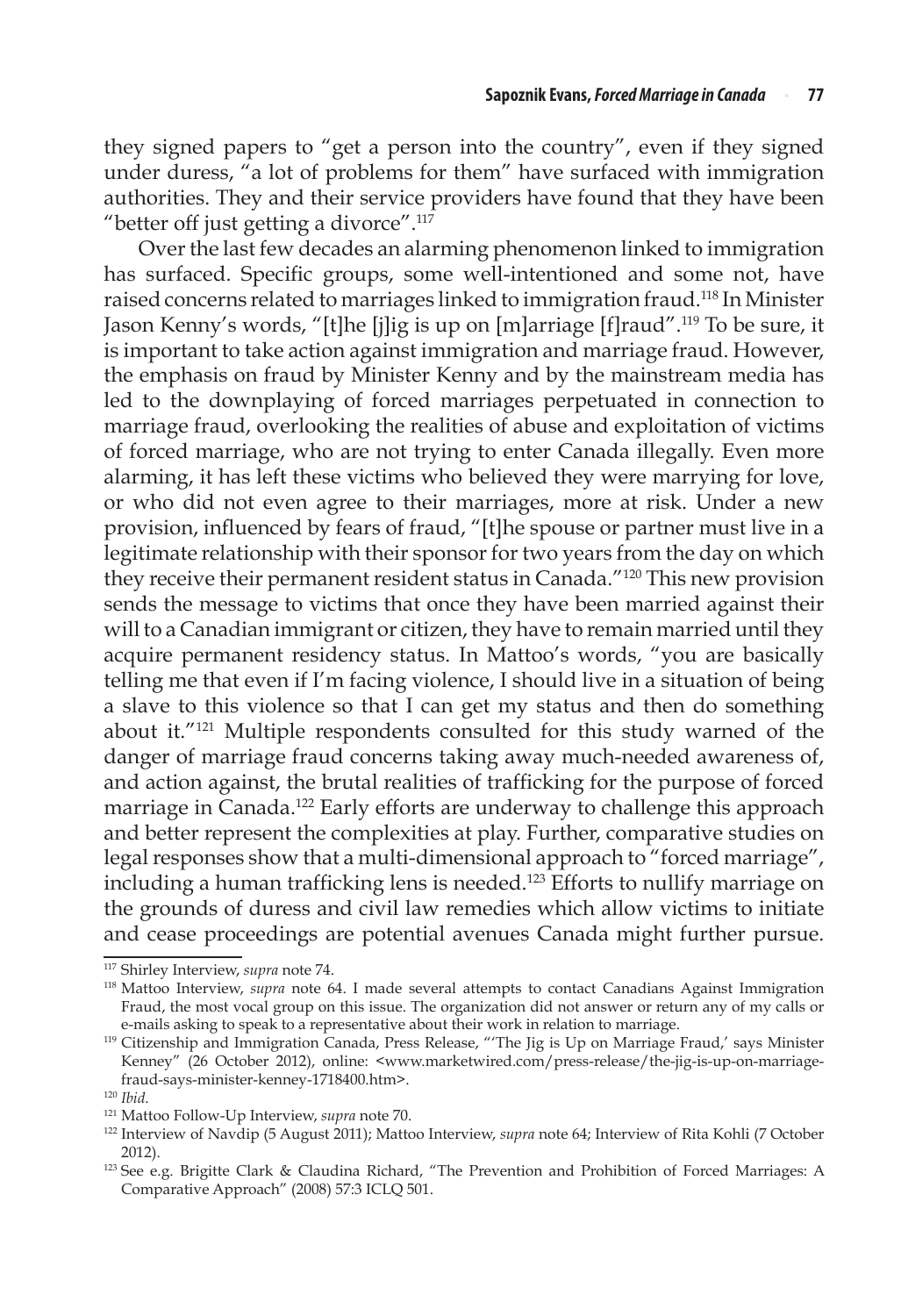Time will tell if incorporating a human trafficking lens is viable. One debate connected to all legal recourses remains a significant source of contention: to criminalize or not to criminalize?

#### **C. To Criminalize or Not to Criminalize?**

Susan Brownmiller's study *Against Our Will: Men, Women and Rape*<sup>124</sup> was a useful source from the start of this project, as it provides context for feminist discontent and work to end forced marriage and slavery in marriage that took place in Canada in the 1970s onward. Brownmiller put forward the contention that the forcible abduction and rape of the female by the male is "the earliest form of a permanent, protective conjugal relationship, the accommodation called mating that we now know as marriage."125 Further, she argues that men's violent capture and rape of women led to a full blown male solidification of power through marriage, i.e. patriarchy.<sup>126</sup> In Brownmiller's view, concepts of hierarchy, slavery and private ownership flowed from this risk of rape without a protector and could only be predicated upon the initial subjugation of women. Similarly, in her work on the historical trafficking of women, anthropologist Gayle Rubin argues that marriages are a basic form of gift-exchange through which women are transacted and provide conduits of a relationship between men rather than partners to it.<sup>127</sup> Informed by the early work of Brownmiller, Rubin and others, I argue forced marriage is a symptom of patriarchy, which is deeply pervasive and tied to power, control, dominance and violence. However, in doing so, I agree with Sheila Rowbatham that the concept of "patriarchy" is not the single cause for female subordination.<sup>128</sup> Indeed, as can be seen in this article, "women themselves are part of the diverse historical operations of patriarchy".<sup>129</sup> The fact that women are part of the patriarchal structure, in positions where they work for its maintenance, extends the narrow definition of patriarchy as the oppression of females by males. As such, I agree with and stress the imperative call by Sally Merry Engle and others to go "beyond patriarchy" and focus on what Lori Girshick has called "questions of power over others"130 more generally. These questions

<sup>124</sup> Susan Brownmiller, *Against Our Will: Men, Women and Rape* (New York: Fawcett Columbine, 1993).

<sup>125</sup> *Ibid* at 17.

<sup>&</sup>lt;sup>126</sup> *Ibid*. To be clear, I want to clarify that patriarchy is not only solidified through marriage. While my focus in this project is on its links to marriage, marriage is merely one site where control of women through male domination has taken place.<br><sup>127</sup> Gayle Rubin, "The Traffic in Women: Notes on the 'Political Economy' of Sex" in Rayna R Reiter, ed,

*Toward an Anthropology of Women* (New York: Monthly Review, 1975) 173.

<sup>128</sup> Sheila Rowbotham, "The Trouble with 'Patriarchy'" in Raphael Samuel, ed, *People's History and Socialist Theory* (London: Routledge and Kegan Paul, 1981) 364.

<sup>129</sup> Sue Morgan, The Feminist History Reader (Routledge, 2006) at 6. See also Judith Bennett, "Feminism and History" (1989) 1:3 Gender & History 251; Rowbotham, *supra* note 128; Sally Alexander & Barbara Taylor, "In Defence of 'Patriarchy,'" in Samuel, *supra* note 128, 370.

<sup>130</sup> As Sally Engle Merry points out, "The feminist framework which looks to patriarchy as the explanation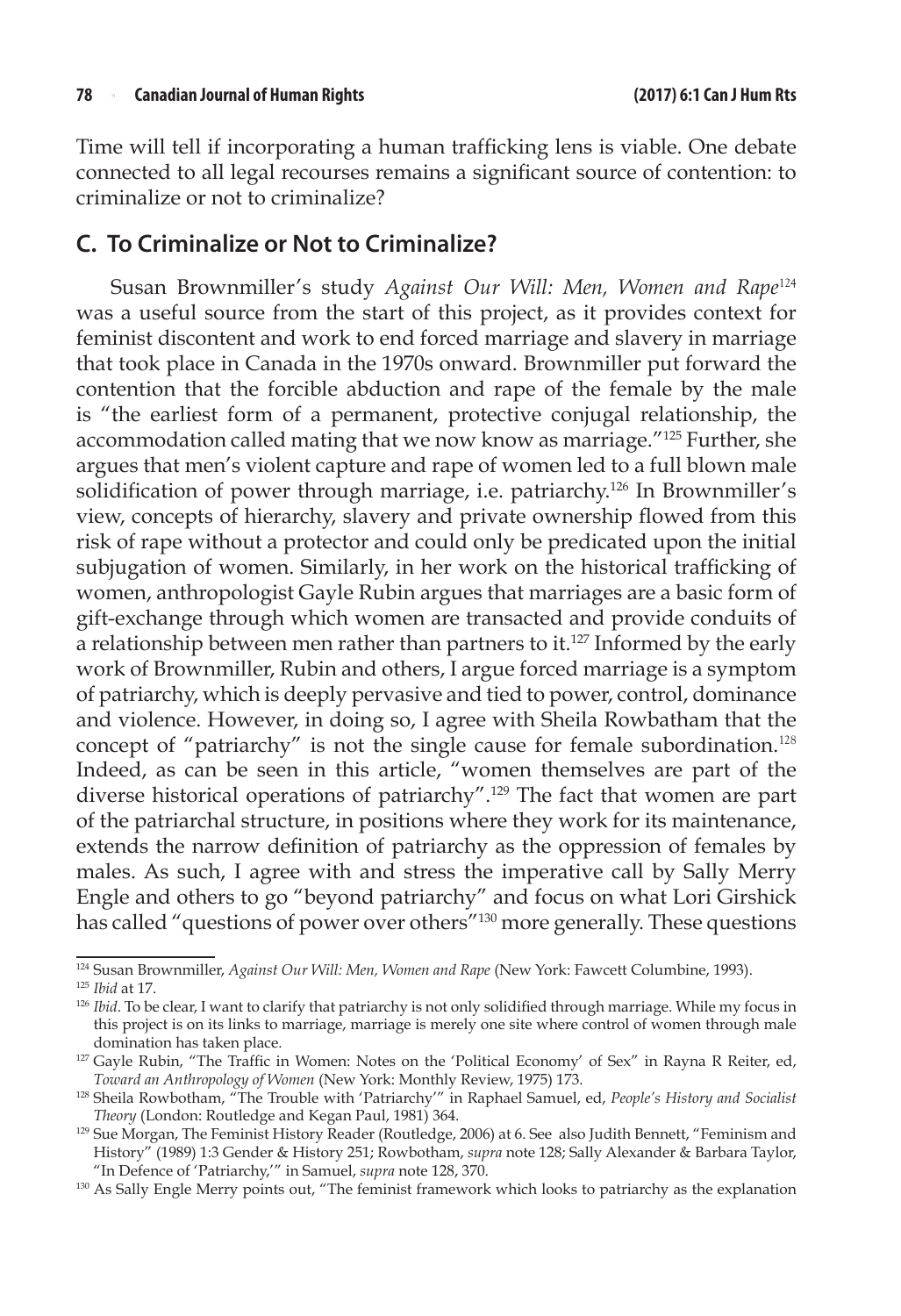of community and group power are why I argue a criminalization approach to the problem of forced marriage is problematic.

Furthermore, there has been debate surrounding whether to criminalize forms of forced marriage as opposed to the acts associated to these marriages (i.e., polygamy, adoption, kidnapping, illegal migration/immigration, trafficking and violence).131 As Osgoode Hall Law School Professor Alan Young asks, "Do we want to single it out so people realize it's wrong?"<sup>132</sup> As noted above, the *Criminal Code* contains provisions that, when read together, prohibit forcing another person to marry against his or her will. These provisions could have, and arguably should have, been enforced in all cases of forced marriage that I identified. However, Canada lacked a *specific* offence of "forcing someone to marry" until Bill S-7 was passed. Based on case studies, focus groups and cases in other jurisdictions, criminalization on the basis of an involuntary marriage is still not being pursued for one reason: public stigma and the desire of individuals in forced marriage situations not to criminalize their loved ones. According to Mattoo,

I was able to corroborate this with international studies. They do not want any stigma to come to their families. They are not ready to talk to police because there is no social support left for them once they do from anyone. And they don't want anything to happen to their families. They say "We don't want our families to be criminalized. It's just that they were socialized in a way that this is how they think it should be done."<sup>133</sup>

Until recently, NAAFM has met on a semi-annual or quarterly basis, allowing for information sharing, case-specific consultations, community development, discussions on possible law reform and the establishment of best practices and partnerships across Canada. With the support of a Status of Women grant, Shirley Gillett and colleagues created the forced marriage awareness and education initiative through Agincourt Community Services, held a series of eight spoken word art workshops and piloted English as a Second Language classes with a focus on forced marriage for which a documentary film was developed.134 In October 2012, SALCO held a second national conference focused on existing resources in Canada to address forced marriage, including "legal resources, [the] legislative context, health resources, and federal government policy as it pertains to … human trafficking, immigration, visa

for violence also relies on the binary of powerful males/powerless females and does not describe the complexities of violence or the experience of violence within gendered relationships." Sally Engle Merry, *Gender Violence* (Chicago: University of Chicago Press, 2009) at 18.

<sup>&</sup>lt;sup>131</sup> Two respondents informed me of cases of Afghan men and women in Canada adopting girls from abroad and then forcing them to serve as second or third wives in polygamous relationships. I have not been able to corroborate this. 132 Schmitz, *supra* note 60.

<sup>133</sup> *Ibid* [emphasis added].

<sup>134</sup> See Forced Marriage Project, "Home", online: <fmp.acsa.community/home/>.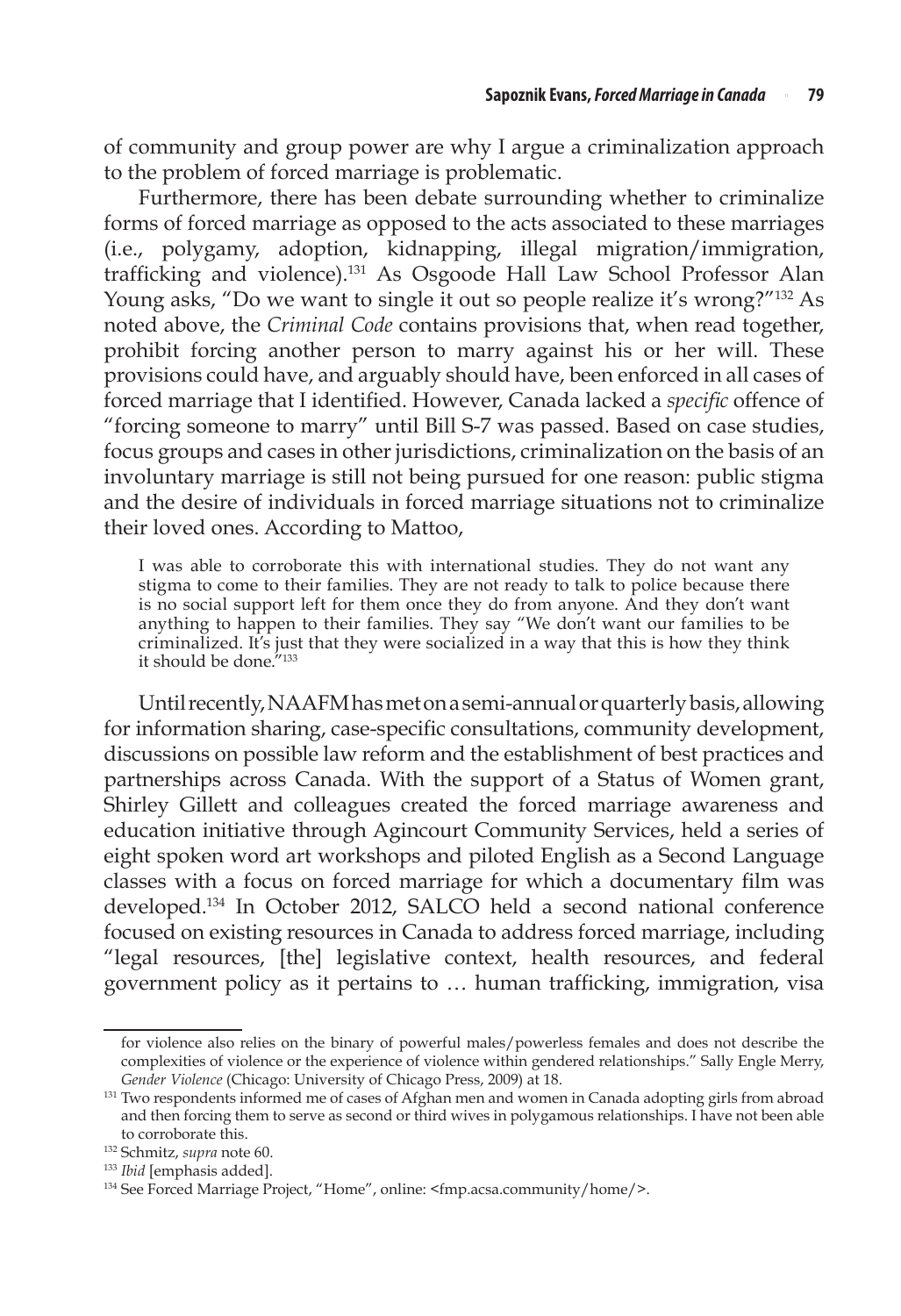post intervention".135 Resources and services in Ontario, where the most robust initiatives have taken place to date, were discussed and shared by attendees, as were gaps in service provision and government policies. After publishing its forced marriage report involving 219 clients served by 30 agencies over a two year period, SALCO received funding to explore legal reform options.136 Since then, the federal government of Canada has denounced child marriage abroad, participated in combatting forced marriage as part of United Nations efforts, acknowledged the existence of the practice in Canada and asserted its commitment to discuss solutions to end forced marriage in Canada.137 However, SALCO and NAAFM's clear recommendation not to pursue criminalization was ignored by the Harper government when Bill S-7 was introduced to criminalize forced marriage.

SALCO and eleven additional agencies are against criminalization, fearing it will perpetuate myths and deny justice.<sup>138</sup> Further, as socio-legal and human rights scholars have demonstrated, criminal prosecution of an individual does not address the broader institutional structures and community-based contexts of relations, inequalities and gender-based violence experienced by persons in forced marriages who fear testifying.139 In many cases, victims have been forced into marriages by their entire community, not an individual. This arguably makes the criminal prosecution of one person, among many perpetrators, futile. As one UK survivor explains, "If a girl says no, it's considered a bad thing," and "if you didn't [go along with the marriage] there would be hell to pay from your parents and all your relatives".<sup>140</sup> In a Canadian survivor's words: "You can go to a shelter, but the law, it does not really help."141 Many fear what Reitman has coined the "psychosocial costs of exit" which family and community members have experienced when

<sup>135</sup> Anis, Konanun & Mattoo, *supra* note 4 at 3. A youth-led story book initiative with forced marriage scenarios depicted in a comic book style was also published.

<sup>136</sup> As explorations on possible legal approaches begin, we can learn from other countries. See e.g. Emma Ratia & Anne Walter, *International Exploration on Forced Marriages: A Study on Legal Initiatives, Policies and Public Discussions in Belgium, France, Germany, the United Kingdom and Switzerland* (Oisterwijk: Wolf Legal Publishers, 2009).

<sup>137</sup> The Government of Canada has included content on forced marriage in the following materials: Department of Justice, "Child Abuse is Wrong: What Can I Do?" (2012), online: <www.justice.gc.ca/eng/ rp-pr/cj-jp/fv-vf/caw-mei/index.html>; Department of Justice, "Abuse is Wrong in Any Language" (2012), online: <www.justice.gc.ca/eng/rp-pr/cj-jp/fv-vf/fe-fa/index.html>; Global Affairs Canada, "Bon Voyage, But…Essential Information for Canadian Travellers", online: <https://travel.gc.ca/ travelling/publications/bon-voyage-but>.

<sup>138</sup> See: SALCO, "Perpetuating Myths, Denying Justice: '*Zero Tolerance for Barbaric Cultural Practices Act*'", online: <www.salc.on.ca/FINALBILLS7STATEMENT%20updated%20nov%2018.pdf>.

<sup>&</sup>lt;sup>139</sup> Early analysis suggests commonalities between involuntary marriage and domestic violence cases. In both, victims are extremely fearful to exit the situation, to prosecute their abuser (and even more so their parents/family members) and the abuser(s) in question is/are often not held responsible. Further, there seems to be a direct correlation between the amount of support that a victim receives and the outcome of intervention on the part of front-line service groups or NGOs. 140 Cited in Anitha & Gill, "Coercion", *supra* note 108 at 172.

<sup>141</sup> Interview of Amina (24 April 2010).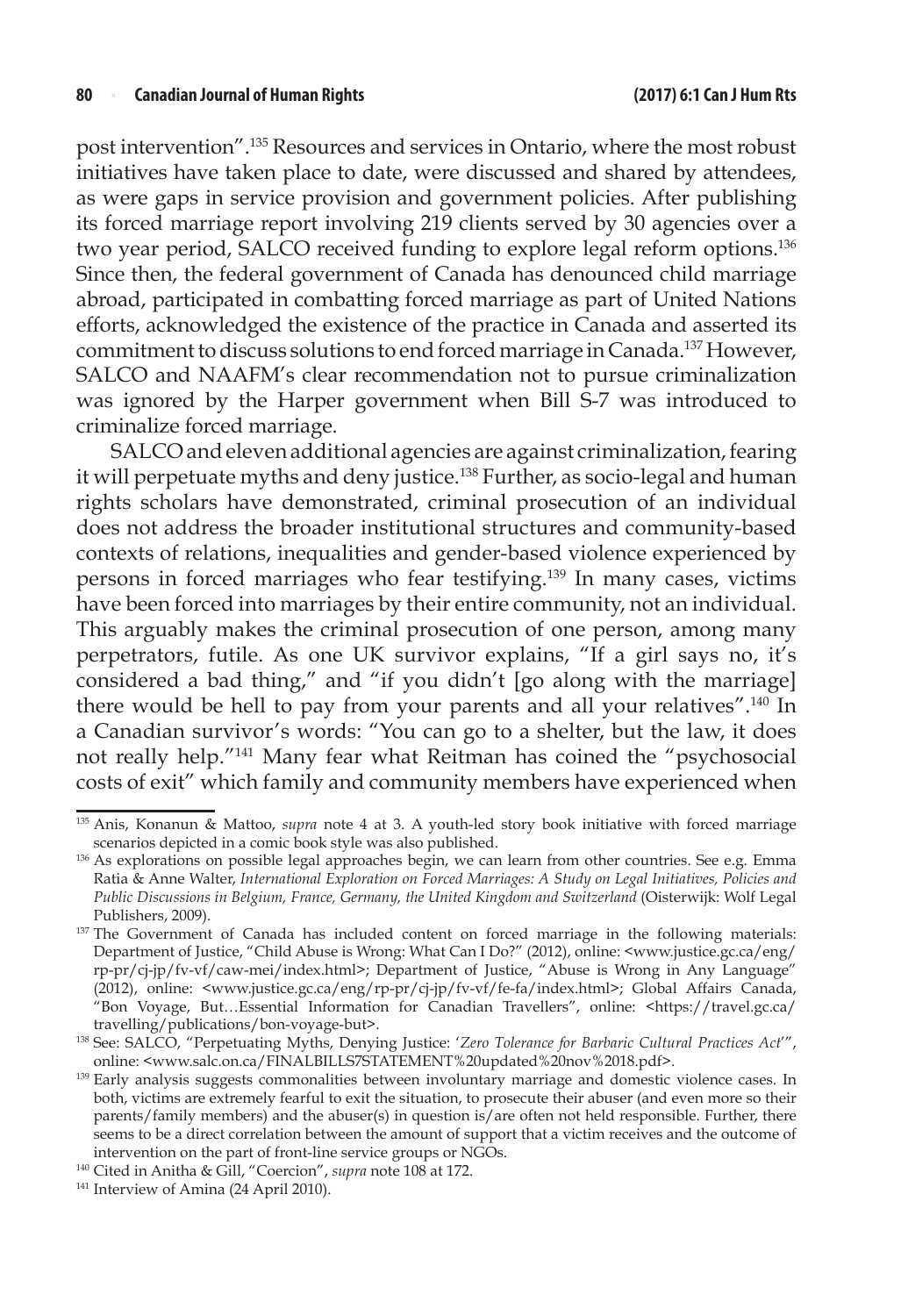seeking help, including being disowned.<sup>142</sup> Others stress that Canada must avoid "putting the cart before the horse" when it comes to criminalization.<sup>143</sup> Parents who perpetrate forced marriages often believe they are doing what is best for their children and are against government and law enforcement intervention in what they feel is a private matter. Naïma Bendriss explains that parents and family members "veulent préserver l'intégrité et l'honneur de la famille. Ils sont souvent eux-mêmes influencés dans leur action par leur entourage et ne comprennent pas pourquoi le gouvernement interfère dans une situation considérée comme interne à la famille".144 The concerns set out above indicate that criminalization can have harmful consequences for persons in forced marriages, their children and family members, whether their family members were complicit or not. Together, these accounts invite further reflection and analysis on the use of criminal law as a strategy to combat forced marriage.

After she was married against her will, Sandeep was physically abused, ill-treated by her forced husband and in-laws irrespective of whether she was pregnant or unwell, threatened and forcibly taken to her forced husband's room or another designated location whenever he wanted sex.<sup>145</sup> When Sandeep contracted a sexually transmitted disease which confirmed her forced husband's infidelity during the seven years after her forced marriage, she said to herself "enough is enough".146 She contacted SALCO for help. In 2000, Sandeep spoke to Mattoo who told her "it sounds like your human rights have been breached".147 Sandeep's response to Mattoo's comment was telling. She asked, "Do I have those?"148

For Sandeep and others like her, bowing to the pressure and going through with a forced marriage "is what you're expected to do, there are no options" and "the only law that exists is that of the father in the house."149 Mattoo encounters several dozen cases of forced marriage per year. Often, the persons who enter her office, who are in marriages conducted without their legal consent, have not

<sup>142</sup> Anitha & Gill, "Coercion", *supra* note 108 at 176. See testimony on the costs of exit written by a forced marriage survivor in Jasvinder Sanghera, *Shame* (Hodder & Stoughton Ltd, 2007).

<sup>143</sup> They include the NAAFM, the Barbara Schlifer Clinic and SALCO.

<sup>&</sup>lt;sup>144</sup> My thanks to Naïma Bendriss for sharing her research report entitled "Guide sur les mariages forcés au Canada à l'usage des intervenants et des intervenantes de terrain," which she completed in November 2010 for the Department of Justice. The English translation of the quote above is: "want to preserve the integrity and honour of the family. They themselves, in their actions, are often influenced by their entourage and do not understand why the government is interfering in a situation they consider to be

<sup>&</sup>lt;sup>145</sup> Mattoo Interview, *supra* note 64.

<sup>&</sup>lt;sup>146</sup> Interview of Sandeep (14 November 2011).

<sup>147</sup> *Ibid*. Once a victim, Sandeep is now an advocate against forced marriages, who speaks to raise awareness around the issue. She was a guest speaker at the 'Right to Choose: an International Symposium on Forced Marriage' in Toronto in 2008. As she says, "My story could be your story, which together becomes our story." Chokshi, Khanna & Silim, *supra* note 5 at 10.

<sup>148</sup> *Ibid*.

<sup>149</sup> *Ibid*.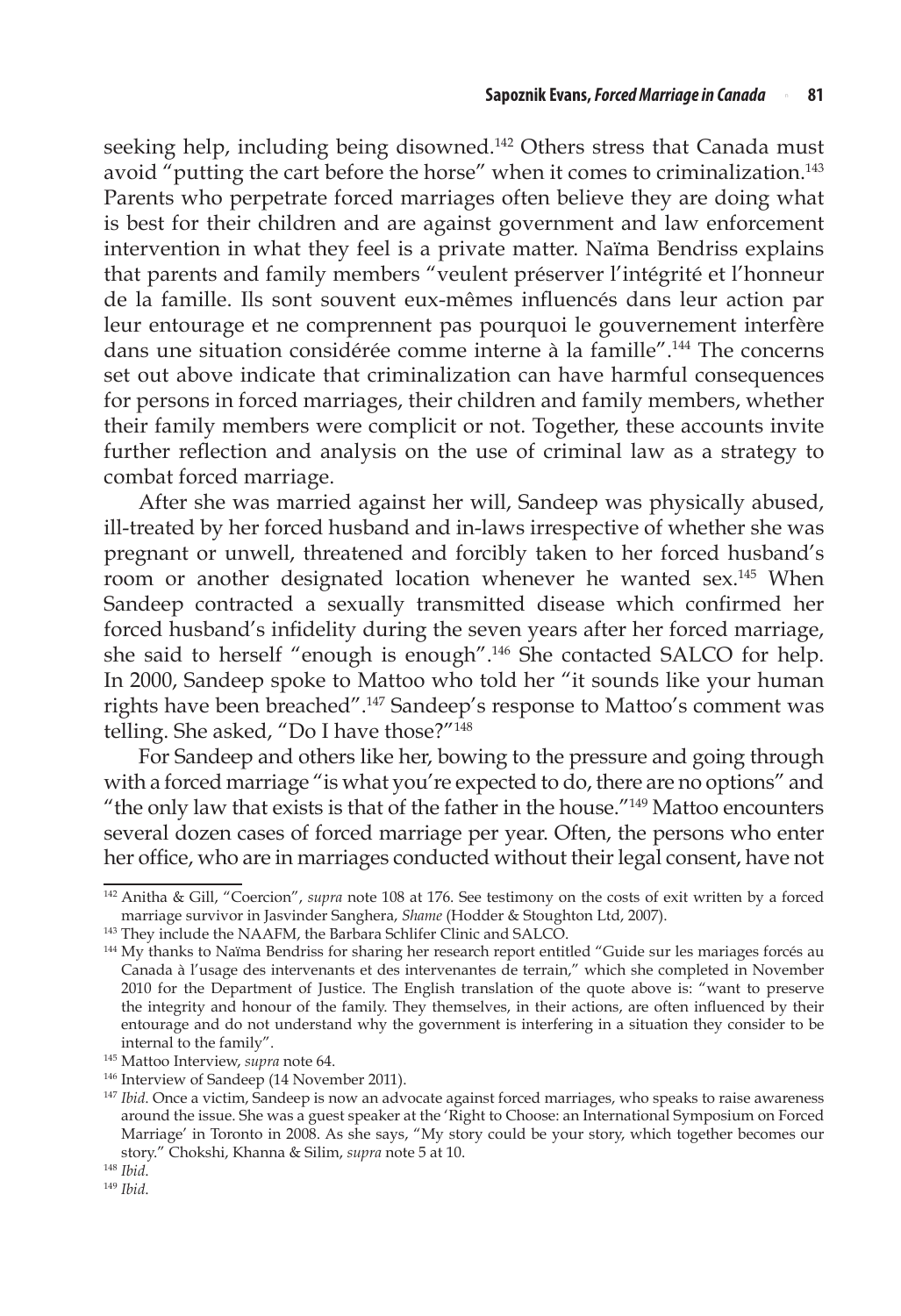perceived what they have experienced as violence: "I've heard clients tell me: it might be odd for you, but it's not odd for me, because I've seen all my sisters, all my cousins, all my family members and community members go through this the same way."150 In other cases, persons in forced marriage situations have thought they will gain more control or power over their lives when fleeing other situations, only to be "completely taken aback by what happens to them and how basically their controller just changes hands from parents (or brothers and parent) to husband and his parents."151 Referring to the United States' and Canada's blindness to the human rights abuses experienced by young FLDS Mormon girls who have been married and impregnated by men in their forties and fifties before they are of legal age to consent to sex or marriage,152 Daphne Bramham asks, "How is it that nations, so clear-sighted in recognizing human rights atrocities in other countries … have been so blind to the human rights violations committed against their own women and children?"153 This question applies to cases of forced marriage in Bountiful, British Columbia and to the many forms of involuntary marriage that have been ignored by the Canadian state.154 It deserves a comprehensive answer.

### **IV. Conclusion**

Through a diverse set of sources and an oral history methodology, this article has sought to illuminate some of the deeply complex factors at play surrounding the law and understandings of the law in relation to forced marriages in Canada from 1948 to 2008. In doing so, this article has emphasized the diverse range of cases and the challenges in differentiating between arranged, forced and servile marriages, especially in relation to the concept of consent. This article has highlighted the disconnect between domestic and international law and stressed the substantive limitations of both. Through analysis of written sources and findings from interviews with survivors, community members, researchers and experienced frontline service providers, this article has stressed the complexities at play that

<sup>150</sup> *Ibid*.

<sup>151</sup> *Ibid*.

<sup>&</sup>lt;sup>152</sup> Since the 1990s, cases of forced marriage among the FLDS community in Bountiful, British Columbia have received increasing attention. One of the community's leaders, Winston Blackmore, has admitted under oath and on television that several of his 24 wives were under the age of 18 when he married them. See Daphne Bramham, "Conservatives, Polygamy and Cultural Relativism", *Vancouver Sun* (4 October 2015), online: <www.vancouversun.com/touch/story.html?id=11413382>; Daphne Bramham, "Polygamy Charges Approved Against Winston Blackmore, Three Other Leaders of Religious Sect in Bountiful, B.C.", *Vancouver Sun* (14 August 2014), online: <www.vancouversun.com/touch/story.html?id=10115758>; Craig Jones, *A Cruel Arithmetic: Inside the Case Against Polygamy* (Irwin Law: 2012); Susan G Drummond, "Polygamy's Inscrutable Mischief" (2009) 47:2 Osgoode Hall LJ 317 at 329.

<sup>153</sup> Daphne Bramham, *The Secret Lives of Saints: Child Brides and Lost Boys in Canada's Polygamous Mormon Sect*  (Random House of Canada, 2009) at 8.

<sup>154</sup> Sapoznik, *supra* note 25.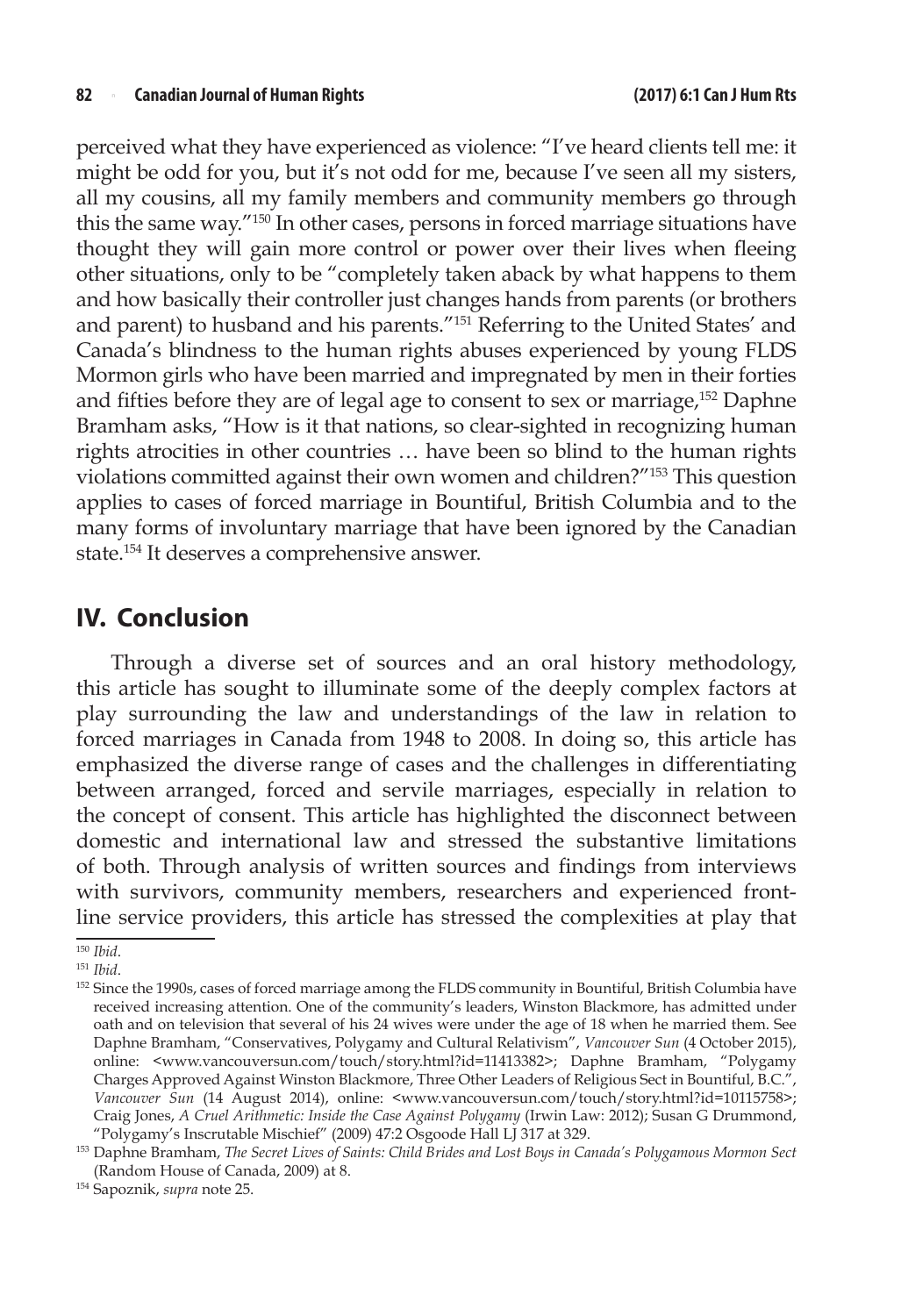are far greater than those grasped within the law. It has underscored the potential advantages and current limitations of applying a human trafficking lens, specifically existing TIP laws and the *Palermo Protocol*, to this problem and explained why the impulse to prosecute criminally can be misguided. Confusion surrounding human rights and marriage laws, combined with reluctance on the part of survivors to press charges against their loved ones because of very real institutional, community and family dynamics at play, and concerns of potential re-victimization, stigma and harm to their children in forced marriage cases make any criminal prosecution of the perpetrators of forced marriages a very complicated decision. Therefore, in answer to the question whether or not to criminalize I would say not yet. We must first ask another question—how? How could we criminalize forced marriage with reforms to Bill S-7 (or without it) that address the fundamental concerns and constraints to consent raised in this article, or how can we use existing laws to combat this practice? Awareness and understanding of forced marriage cases, such as those experienced by Sandeep and other Canadians, is growing. As awareness increases, the number of cases reported is likely to rise. As we further investigate the nature, use-value and the strengths and limitations of Canadian legal instruments and provisions in cases of forced marriage, the heated debate will persist: to criminalize or not to criminalize?

## **V. Next Steps**

As a last resort, some Canadians in forced marriage situations have put a metal spoon in their undergarments in the hope of being stopped by airport security officials in order to alert them of their situations before they board planes taking them to their forced marriage ceremonies.<sup>155</sup> While clever and successful in some cases, this last minute measure is far from ideal. Unfortunately, with the present state of the law and the lack of a national strategy to prevent forced marriages, the practice of smuggling a spoon is often the last and only means of securing help.

This article illuminated the need for services and resources for victims, and proactive protocols and policies to prevent forced marriages in Canada. In light of its findings, the following policy recommendations are suggested:

1. A National Action Plan to combat forced marriage organized, coordinated and funded by the federal government that will prioritize survivor/experiential voices and consultation with at-risk communities, the NGO sector, law enforcement and researchers.

<sup>155</sup> Sarah Ditum, "Too Much, Too Young", *New Humanist* (18 September, 2012), online: <newhumanist.org.uk/ articles/2872/too-much-too-young>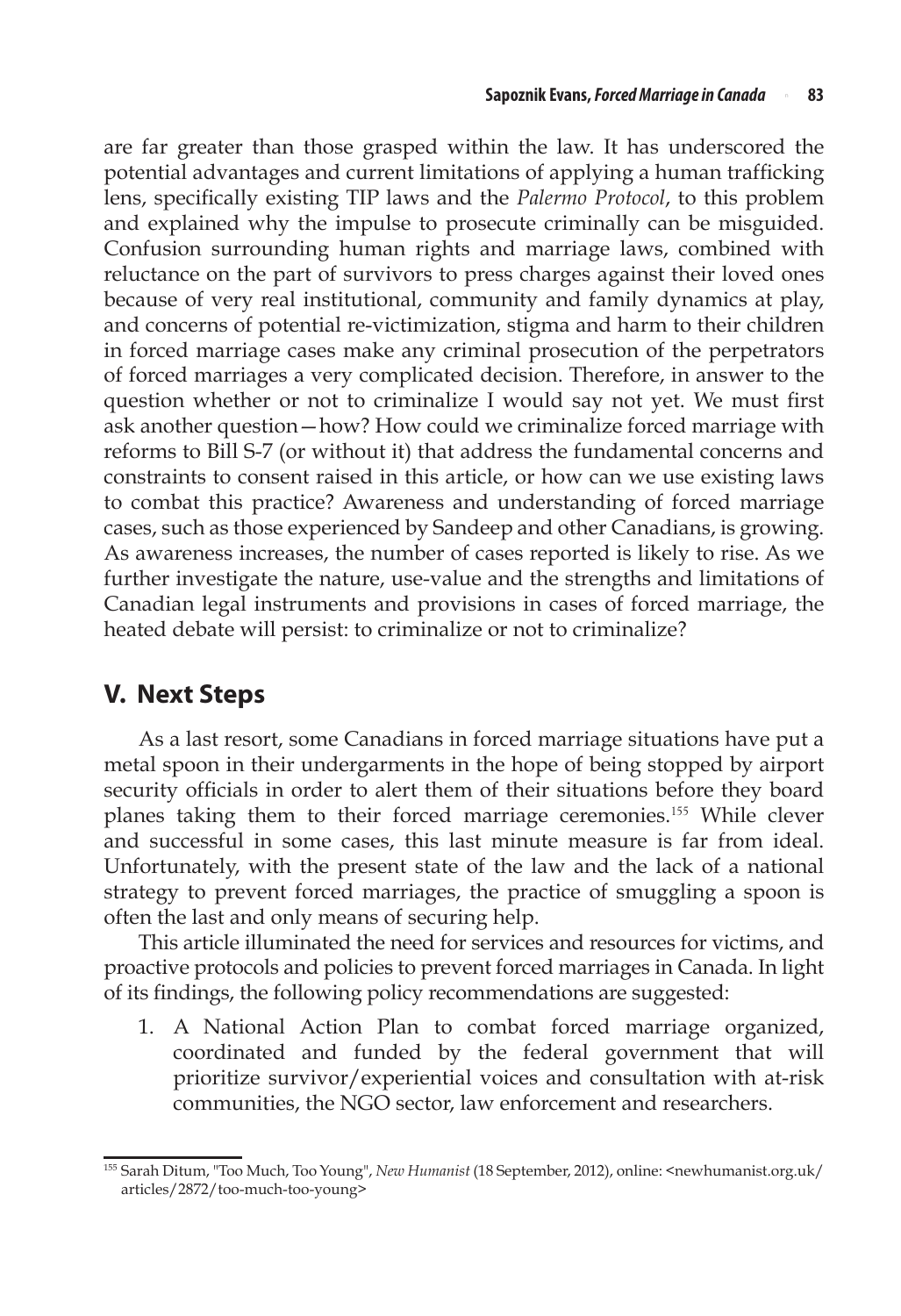#### **84** <sup>n</sup> **Canadian Journal of Human Rights (2017) 6:1 Can J Hum Rts**

2. A long-term, nationally-funded multidisciplinary task force (like NAAFM) with federal government participation from CIC, DFAIT and the IRB to carry out the National Action Plan; and call for research on avenues of criminalization and reforms to Bill S-7.

The National Action Plan and associated task force would play an invaluable role in coordinating services and carrying out initiatives to:

- establish uniform consular services for persons in forced marriages involving Canada as a source, transit or destination country;
- develop regional teams and local protocols, including pre- and postsafety protocols for persons in forced marriages, shelters and agencies and a system to vet service providers;
- establish Provincial Victim Funds:
- institute system changes across health, education, justice and child and family service sectors and jurisdictions;
- mandate standardized training for social workers, judges, lawyers, CBSA, RCMP, local police, legal clinics, consular officials, educators, health care providers and service providers;
- fund wrap-around services and in-house programs at second-stage safe houses and shelters;
- develop a youth-specific strategy;
- develop an adult-specific strategy;
- fund a large-scale, national publicity campaign to educate the general public about forced marriage, how to identify signs of forced marriage and how to report potential cases;
- create or insert forced marriage into the curriculum for all streams of students and ESL programs;
- increase funding for long-term, complex investigations for forced marriage cases involving organized crime or complex interjurisdictional issues, including overseas components;
- fund a dedicated academic research hub to develop a centralized